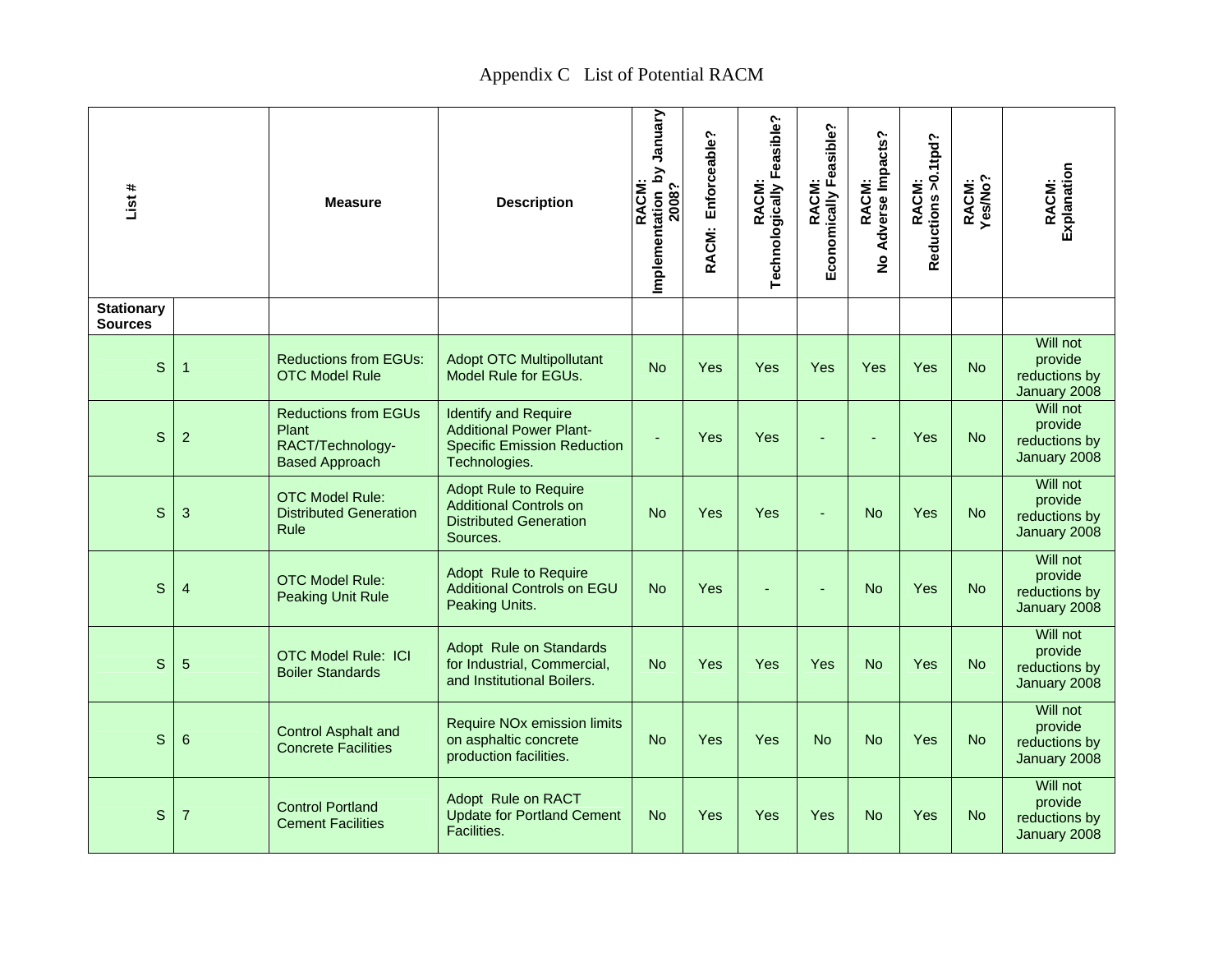| List #       |                 | <b>Measure</b>                                                                             | <b>Description</b>                                                                                                            | Implementation_by January<br>2008?<br>RACM: | Enforceable?<br>RACM: | RACM:<br>Technologically Feasible? | Economically Feasible?<br><b>RACM</b> | Adverse Impacts?<br>RACM:<br>$\overline{2}$ | RACM:<br>Reductions >0.1tpd? | RACM:<br>Yes/No? | Explanation<br>RACM:                                 |
|--------------|-----------------|--------------------------------------------------------------------------------------------|-------------------------------------------------------------------------------------------------------------------------------|---------------------------------------------|-----------------------|------------------------------------|---------------------------------------|---------------------------------------------|------------------------------|------------------|------------------------------------------------------|
| S            | 8               | <b>Mineral Products</b><br><b>Industry Controls:</b><br><b>Glass and Fiberglass</b>        | <b>Control Glass and</b><br><b>Fiberglass Facility</b><br>Emissions.                                                          | <b>No</b>                                   | <b>Yes</b>            | Yes                                | Yes                                   | Yes                                         | <b>No</b>                    | <b>No</b>        | Will not<br>provide<br>reductions by<br>January 2008 |
| $\mathbf S$  | $9\,$           | <b>Controls on Municipal</b><br>Solid Waste Incinerators                                   | Adopt Rule on RACT<br><b>Update for MSW</b><br><b>Incineration Facilities.</b>                                                | <b>No</b>                                   | <b>Yes</b>            | Yes                                |                                       | Yes                                         | Yes                          | <b>No</b>        | Will not<br>provide<br>reductions by<br>January 2008 |
| S            | 11              | <b>Statewide Emission</b><br><b>Registration Program</b>                                   | Require a mandatory<br>statewide registration<br>program for all NO <sub>x</sub> and<br>VOC emission sources.                 | <b>No</b>                                   | <b>Yes</b>            | Yes                                | <b>No</b>                             | <b>No</b>                                   | Yes                          | <b>No</b>        | <b>Not</b><br>economically<br>feasible               |
| S            | 12 <sup>2</sup> | <b>Emission Reduction</b><br><b>Credit Retirement</b><br>Program                           | Establish program to retire<br>emission reduction credits<br>for stationary sources.                                          | <b>No</b>                                   | <b>Yes</b>            | Yes                                | Yes                                   | ä,                                          | Yes                          | <b>No</b>        | Will not<br>provide<br>reductions by<br>January 2008 |
| S            | 13              | <b>Episodic Mandatory</b><br><b>Facility Reductions</b>                                    | Require mandatory facility<br>reductions on Air Quality<br><b>Action Days. Require</b><br>Curtailment Plan.                   | <b>No</b>                                   | <b>Yes</b>            | Yes                                |                                       | <b>No</b>                                   | <b>No</b>                    | <b>No</b>        | No creditable<br>emission<br>reductions              |
| $\mathsf{S}$ | 14              | Enhanced<br>Enforcement/Rule<br><b>Compliance at Existing</b><br><b>Stationary Sources</b> | Step up enforcement of and<br>compliance with existing<br>rules for emissions control<br>by stationary sources.               | <b>No</b>                                   | <b>Yes</b>            | Yes                                | <b>No</b>                             | Yes                                         | <b>No</b>                    | <b>No</b>        | No creditable<br>emission<br>reductions              |
| $\mathsf{S}$ | 15              | Low NO <sub>x</sub> Fuel Oil for<br><b>Stationary Sources</b>                              | Require oil-burning<br>stationary sources to burn<br>ThermaNOx, a low-NOx No.<br>2 fuel oil emulsion, during<br>ozone season. | <b>No</b>                                   |                       | Yes                                |                                       | Yes                                         |                              | <b>No</b>        | Will not<br>provide<br>reductions by<br>January 2008 |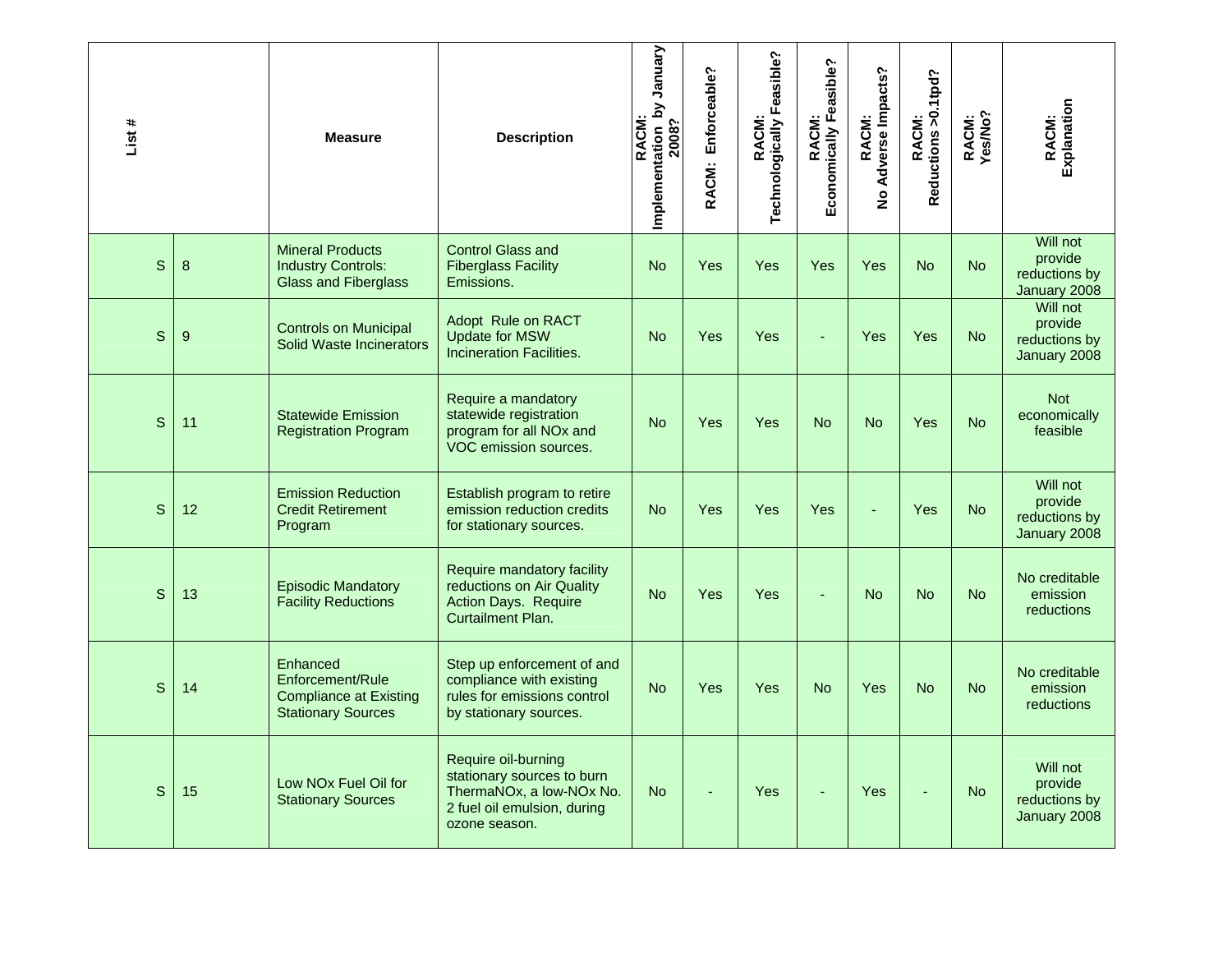| List #       |    | <b>Measure</b>                                                            | <b>Description</b>                                                                                                                                                                                                        | Implementation_by January<br>2008?<br>RACM: | Enforceable?<br>RACM: | RACM:<br>Technologically Feasible? | Economically Feasible?<br>RACM: | Adverse Impacts?<br>RACM:<br>$\frac{9}{2}$ | Reductions > 0.1tpd?<br>RACM: | RACM:<br>Yes/No? | Explanation<br>RACM:                      |
|--------------|----|---------------------------------------------------------------------------|---------------------------------------------------------------------------------------------------------------------------------------------------------------------------------------------------------------------------|---------------------------------------------|-----------------------|------------------------------------|---------------------------------|--------------------------------------------|-------------------------------|------------------|-------------------------------------------|
| S            | 16 | <b>Energy Efficiency</b><br>Programs                                      | Increase Adoption of Energy<br><b>Efficient Technology by</b><br>Government and the Private<br>Sector with Commensurate<br><b>Retirement of EGU NOx</b><br>Allowances.                                                    | ä,                                          | Yes                   | Yes                                | ÷                               | Yes                                        | $\overline{\phantom{a}}$      | <b>No</b>        | Will not<br>advance<br>attainment<br>date |
| S            | 17 | <b>Energy Efficiency:</b><br><b>Energy Efficiency</b><br><b>Standards</b> | Establish requirements for<br>minimum energy efficiency,<br>with Commensurate<br><b>Retirement of EGU NOx</b><br>Allowances.                                                                                              | $\blacksquare$                              | Yes                   | <b>Yes</b>                         | ÷                               | Yes                                        |                               | <b>No</b>        | Will not<br>advance<br>attainment<br>date |
| $\mathsf{S}$ | 18 | Renewable Energy:<br>Renewable Portfolio<br><b>Standards</b>              | <b>Increase Purchases of</b><br>Renewable Energy by<br><b>Government and the Private</b><br>Sector, with Commensurate<br><b>Retirement of EGU NOx</b><br>Allowances.                                                      | ä,                                          | Yes                   | <b>Yes</b>                         | ÷                               | Yes                                        |                               | <b>No</b>        | Will not<br>advance<br>attainment<br>date |
| S            | 19 | Renewable Energy:<br>Solar Photovoltaic<br>Programs                       | Increase Purchases and<br><b>Installation of Renewable</b><br>Energy sources by<br>Government and the Private<br>Sector, with Commensurate<br><b>Retirement of EGU NOx</b><br>Allowances. Consider<br>Incentive Programs. | ÷.                                          | Yes                   | Yes                                | ä,                              | Yes                                        | $\overline{a}$                | <b>No</b>        | Will not<br>advance<br>attainment<br>date |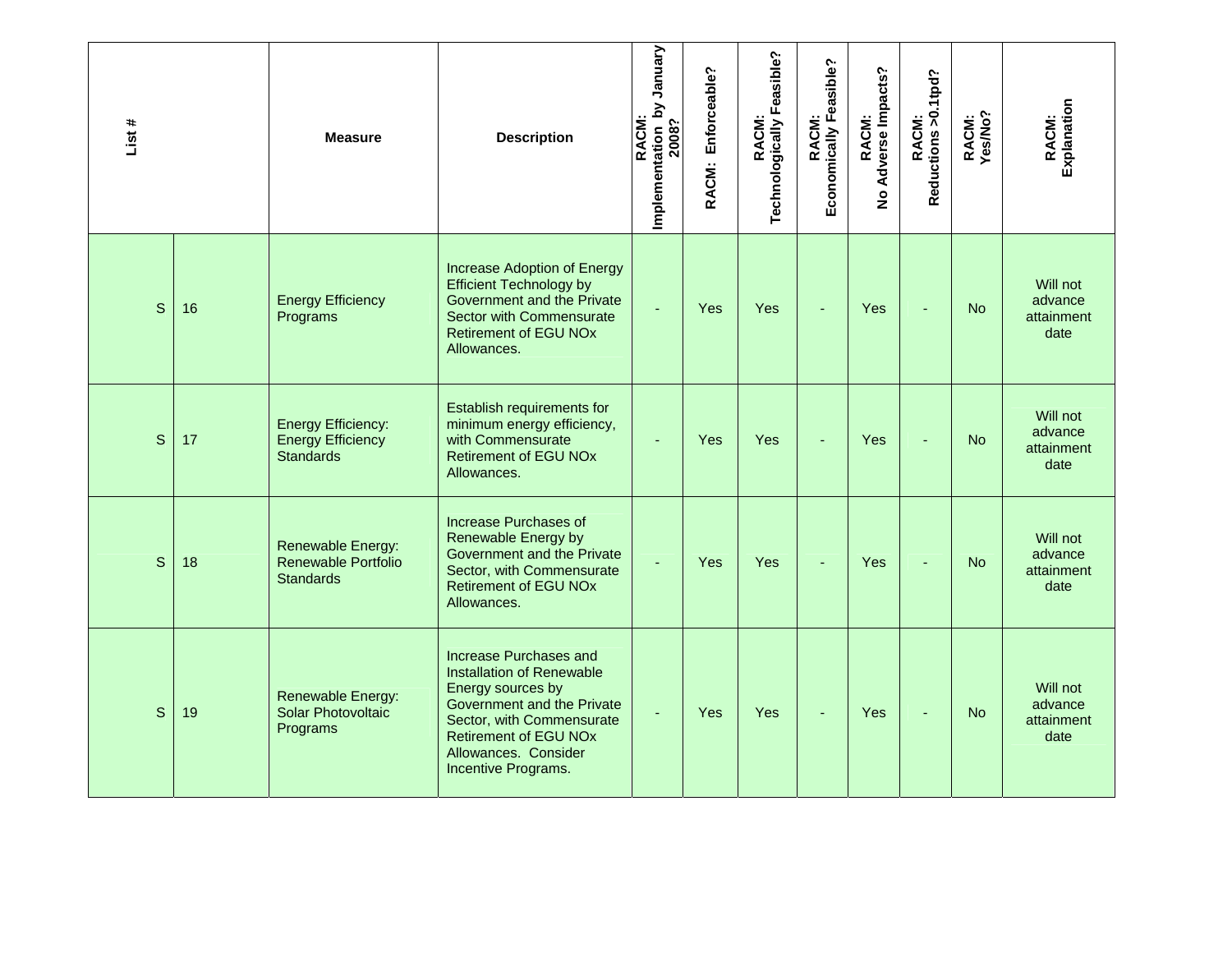| List #       |    | <b>Measure</b>                                                                       | <b>Description</b>                                                                                                                                                                                      | Implementation by January<br>2008?<br><b>RACM</b> | Enforceable?<br>RACM: | RACM:<br>Technologically Feasible? | Economically Feasible?<br>RACM: | RACM:<br>Adverse Impacts?<br>$\frac{9}{2}$ | RACM:<br>Reductions >0.1tpd? | RACM:<br>Yes/No? | Explanation<br>RACM:                      |
|--------------|----|--------------------------------------------------------------------------------------|---------------------------------------------------------------------------------------------------------------------------------------------------------------------------------------------------------|---------------------------------------------------|-----------------------|------------------------------------|---------------------------------|--------------------------------------------|------------------------------|------------------|-------------------------------------------|
| S            | 20 | <b>Renewable Energy:</b><br><b>Wind Energy Purchases</b>                             | Increase Purchases of<br>Renewable Energy by<br>Government and the Private<br>Sector, with Commensurate<br><b>Retirement of EGU NOx</b><br>Allowances.                                                  | L.                                                | Yes                   | Yes                                | <b>No</b>                       | Yes                                        |                              | <b>No</b>        | Will not<br>advance<br>attainment<br>date |
| $\mathsf{S}$ | 21 | Renewable Energy:<br><b>Solar Hot Water Heating</b>                                  | Increase Use of Solar Hot<br>Water Heating by<br>Government and the Private<br>Sector, with Commensurate<br><b>Retirement of EGU NOx</b><br>Allowances.                                                 | L.                                                | Yes                   | Yes                                |                                 | Yes                                        |                              | <b>No</b>        | Will not<br>advance<br>attainment<br>date |
| S            | 22 | <b>Energy Efficiency:</b><br><b>Energy Performance</b><br><b>Contracting Program</b> | Increase Use of Energy<br>Performance Contracts in<br>the Public and/or Private<br>sector to Reduce Energy<br>Consumption, with<br><b>Commensurate Retirement</b><br>of EGU NO <sub>x</sub> Allowances. |                                                   | Yes                   | Yes                                |                                 | Yes                                        |                              | <b>No</b>        | Will not<br>advance<br>attainment<br>date |
| $\mathsf{S}$ | 23 | <b>Energy Efficiency</b><br>Programs: LED Traffic<br><b>Signal Retrofit Program</b>  | <b>Increase Use Energy</b><br><b>Efficient LED Traffic</b><br>Signals.                                                                                                                                  | ÷                                                 | Yes                   | <b>Yes</b>                         | Yes                             | Yes                                        |                              | <b>No</b>        | Will not<br>advance<br>attainment<br>date |
| S            | 24 | <b>Energy Efficiency:</b><br><b>Green Building Code</b><br>Program                   | Establish energy efficiency<br>standards for building<br>codes, with Commensurate<br><b>Retirement of EGU NOx</b><br>Allowances.                                                                        | ÷.                                                | Yes                   | Yes                                |                                 | Yes                                        |                              | <b>No</b>        | Will not<br>advance<br>attainment<br>date |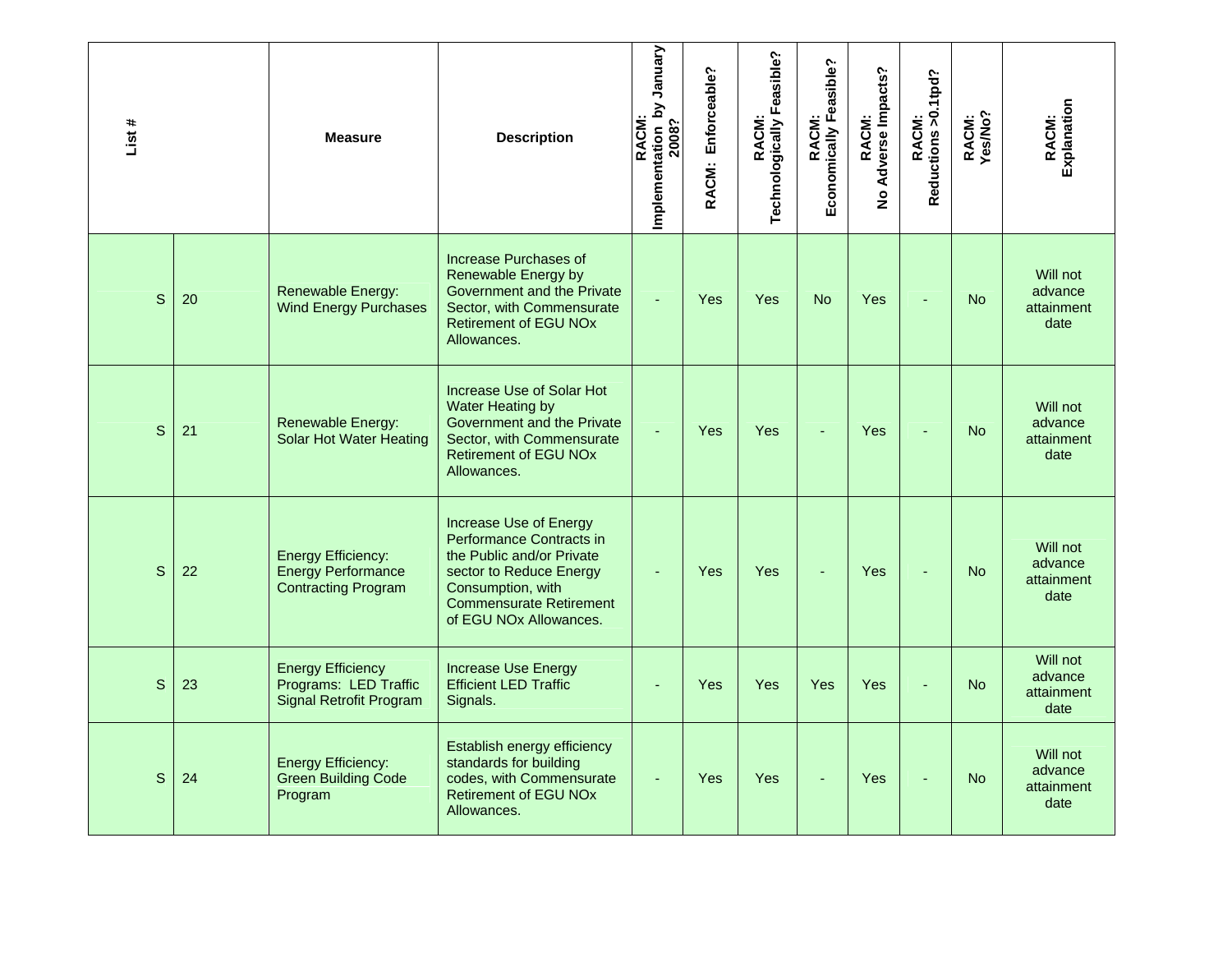| List #       |    | <b>Measure</b>                                                                    | <b>Description</b>                                                                                                                                                                       | January<br>Implementation by<br>2008?<br><b>RACM</b> | Enforceable?<br>RACM: | Technologically Feasible?<br>RACM: | Economically Feasible?<br>RACM: | Adverse Impacts?<br>RACM:<br>$\frac{9}{2}$ | Reductions > 0.1tpd?<br>RACM: | RACM:<br>Yes/No? | Explanation<br>RACM:                                 |
|--------------|----|-----------------------------------------------------------------------------------|------------------------------------------------------------------------------------------------------------------------------------------------------------------------------------------|------------------------------------------------------|-----------------------|------------------------------------|---------------------------------|--------------------------------------------|-------------------------------|------------------|------------------------------------------------------|
| S            | 25 | <b>Energy Efficiency:</b><br><b>Ground Source Heat</b><br><b>Pump Initiative</b>  | Increase Purchases and<br><b>Installation of Ground</b><br>Source Heat Pumps in the<br>Public and/or Private<br>Sector, with Commensurate<br><b>Retirement of EGU NOx</b><br>Allowances. | Ξ                                                    | Yes                   | Yes                                |                                 | Yes                                        |                               | <b>No</b>        | Will not<br>advance<br>attainment<br>date            |
| S            | 26 | <b>Energy Efficiency</b><br>Programs: LED Street<br><b>Light Retrofit Program</b> | Increase Use of Energy<br><b>Efficient LED Street Lights.</b>                                                                                                                            |                                                      | Yes                   |                                    |                                 | Yes                                        |                               | <b>No</b>        | Will not<br>advance<br>attainment<br>date            |
| S            | 27 | <b>Energy Efficiency:</b><br><b>Energy Star Exit Signs</b>                        | Increase market penetration<br>of Energy Efficient Lighting<br>(EXIT Signs).                                                                                                             | ä,                                                   | Yes                   | Yes                                | L,                              | Yes                                        |                               | <b>No</b>        | Will not<br>advance<br>attainment<br>date            |
| S            | 28 | <b>Chemical Industry</b><br><b>Controls</b>                                       | <b>Reduce upwind NOx</b><br>emissions limits in the<br>manufacture of chemicals.                                                                                                         | <b>No</b>                                            | Yes                   |                                    |                                 |                                            |                               | <b>No</b>        | Will not<br>provide<br>reductions by<br>January 2008 |
| $\mathsf{S}$ | 29 | <b>Metallurgical Industry</b><br><b>Controls: Iron and Steel</b>                  | <b>Control Upwind Iron and</b><br><b>Steel Production Emissions.</b>                                                                                                                     | <b>No</b>                                            | Yes                   |                                    |                                 |                                            |                               | <b>No</b>        | Will not<br>provide<br>reductions by<br>January 2008 |
| S            | 30 | Metallurgical Industry<br>Controls: Lead                                          | <b>Control Upwind Lead</b><br><b>Smelter Emissions.</b>                                                                                                                                  | <b>No</b>                                            | Yes                   |                                    |                                 |                                            |                               | <b>No</b>        | Will not<br>provide<br>reductions by<br>January 2008 |
| $\mathsf{S}$ | 31 | <b>Metallurgical Industry</b><br>Controls: Aluminum                               | <b>Control Upwind Aluminum</b><br><b>Production Emissions.</b>                                                                                                                           | <b>No</b>                                            | Yes                   |                                    |                                 |                                            |                               | <b>No</b>        | Will not<br>provide<br>reductions by<br>January 2008 |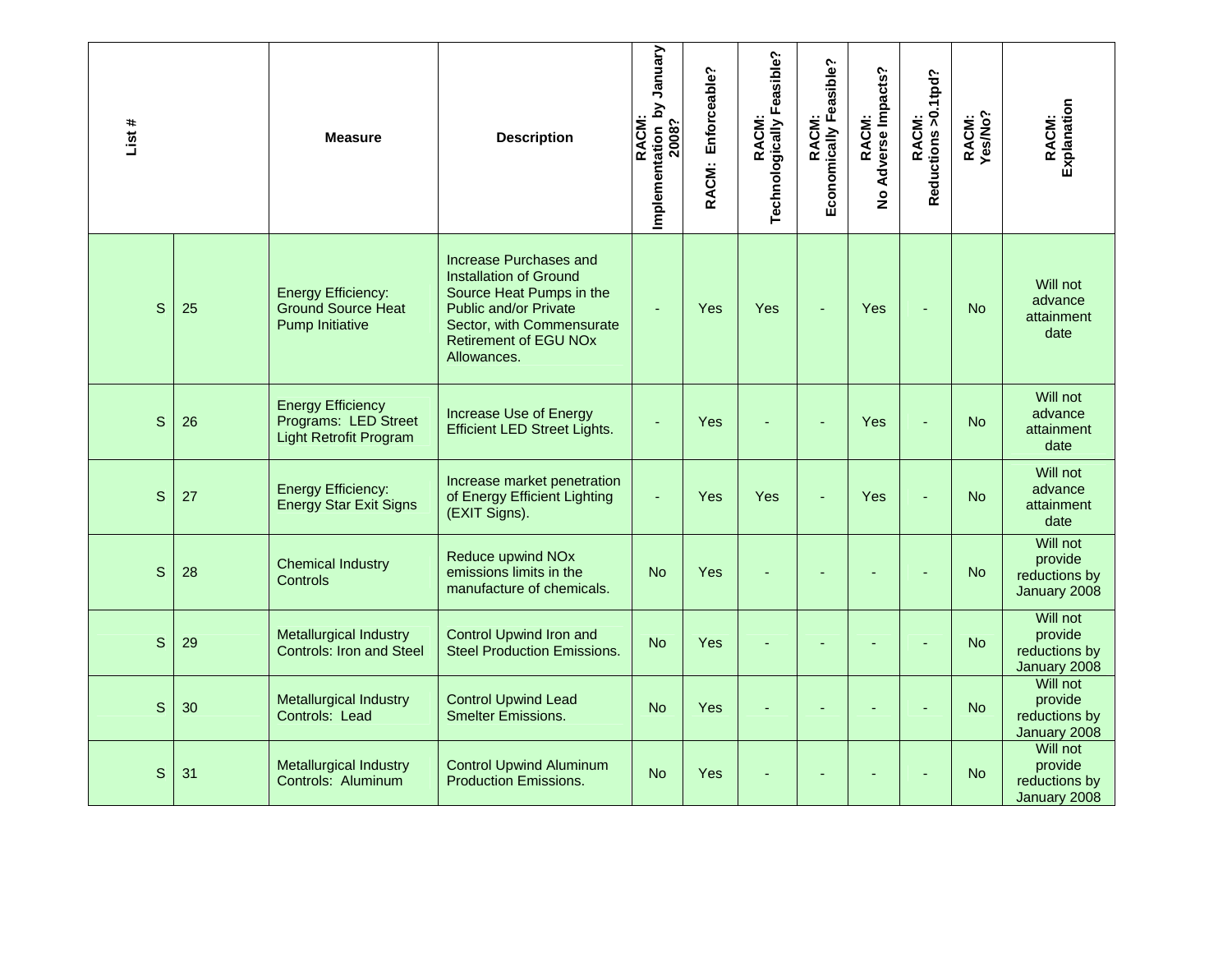| List #                 |    | <b>Measure</b>                                                        | <b>Description</b>                                                                                                                                                                 | Vienuary<br>Implementation by<br>2008?<br><b>RACM</b> | Enforceable?<br>RACM: | RACM:<br>Technologically Feasible? | Economically Feasible?<br><b>RACM</b> | No Adverse Impacts?<br>RACM: | RACM:<br>Reductions >0.1tpd? | RACM:<br>Yes/No? | Explanation<br>RACM:                                 |
|------------------------|----|-----------------------------------------------------------------------|------------------------------------------------------------------------------------------------------------------------------------------------------------------------------------|-------------------------------------------------------|-----------------------|------------------------------------|---------------------------------------|------------------------------|------------------------------|------------------|------------------------------------------------------|
| S                      | 32 | <b>Metallurgical Industry</b><br><b>Controls: Zinc/Copper</b>         | <b>Control Upwind Zinc/Copper</b><br><b>Smelter Emissions.</b>                                                                                                                     | <b>No</b>                                             | <b>Yes</b>            |                                    |                                       |                              |                              | <b>No</b>        | Will not<br>provide<br>reductions by<br>January 2008 |
| S                      | 33 | <b>Mineral Products</b><br><b>Industry Controls: Lime</b>             | <b>Control Upwind Lime</b><br><b>Facility Emissions.</b>                                                                                                                           | <b>No</b>                                             | <b>Yes</b>            |                                    |                                       |                              |                              | <b>No</b>        | Will not<br>provide<br>reductions by<br>January 2008 |
| $\mathsf{S}$           | 34 | <b>Mineral Products</b><br><b>Industry Controls:</b><br>Phosphate     | <b>Control Upwind Phosphate</b><br><b>Rock Plant Emissions.</b>                                                                                                                    | <b>No</b>                                             | <b>Yes</b>            |                                    |                                       |                              |                              | <b>No</b>        | Will not<br>provide<br>reductions by<br>January 2008 |
| S                      | 35 | <b>Forest Product Industry</b><br><b>Controls</b>                     | <b>Control Upwind Wood,</b><br>Paper and Pulp Production<br>Emissions.                                                                                                             | <b>No</b>                                             | Yes                   |                                    |                                       |                              |                              | <b>No</b>        | Will not<br>provide<br>reductions by<br>January 2008 |
| S                      | 36 | <b>Upwind NOx Controls:</b><br>Plant-by-Plant BACT<br><b>Controls</b> | <b>Identify and Require</b><br><b>Additional Facility-Specific</b><br><b>Emission Reduction</b><br>Technologies.                                                                   | <b>No</b>                                             | <b>Yes</b>            |                                    |                                       |                              | Yes                          | <b>No</b>        | Will not<br>provide<br>reductions by<br>January 2008 |
| S                      | 37 | <b>Upwind RACT Update:</b><br><b>Refineries</b>                       | <b>Update RACTs for</b><br><b>Refineries in Upwind</b><br><b>Contributing Areas.</b>                                                                                               | <b>No</b>                                             | <b>Yes</b>            |                                    |                                       | Yes                          | Yes                          | <b>No</b>        | Will not<br>provide<br>reductions by<br>January 2008 |
| Area<br><b>Sources</b> |    |                                                                       |                                                                                                                                                                                    |                                                       |                       |                                    |                                       |                              |                              |                  |                                                      |
| A                      | 1  | <b>Green Procurement</b><br>Policy                                    | Establish procurement<br>policies that foster emission<br>reduction (paints, solvents,<br>coatings, asphalt, roofs,<br>building materials, AFVs,<br>EE office equipment,<br>ULSD). | <b>No</b>                                             | <b>No</b>             | Yes                                |                                       | Yes                          |                              | <b>No</b>        | No creditable<br>emission<br>reduction               |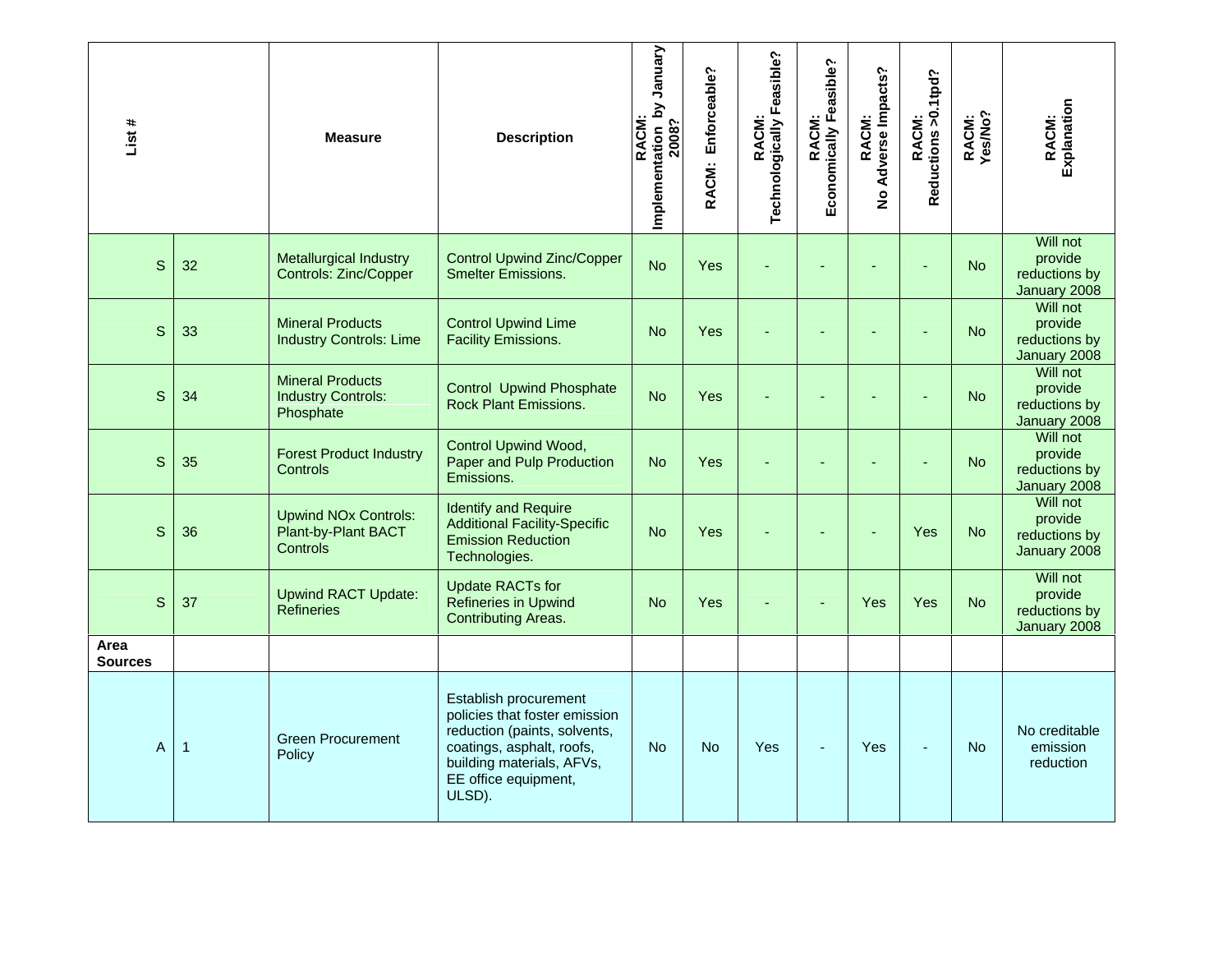| List # |                  | <b>Measure</b>                                                                                           | <b>Description</b>                                                                                                                    | January<br>Implementation by<br>2008?<br>RACM | Enforceable?<br>RACM: | Technologically Feasible?<br>RACM: | Economically Feasible?<br>RACM: | Adverse Impacts?<br>RACM:<br>$\frac{1}{2}$ | Reductions >0.1tpd?<br>RACM: | RACM:<br>Yes/No? | Explanation<br>RACM:                                 |
|--------|------------------|----------------------------------------------------------------------------------------------------------|---------------------------------------------------------------------------------------------------------------------------------------|-----------------------------------------------|-----------------------|------------------------------------|---------------------------------|--------------------------------------------|------------------------------|------------------|------------------------------------------------------|
| Α      | $\overline{c}$   | Control Growth and<br>Development: Land<br><b>Use Restrictions</b>                                       | Implement land use<br>restrictions to control<br>residential, commercial, and<br>industrial development in<br>the nonattainment area. |                                               | <b>No</b>             | Yes                                | $\overline{a}$                  | <b>No</b>                                  |                              | <b>No</b>        | No creditable<br>reductions                          |
| A      | 3                | Control Growth and<br>Development: Mitigate<br>New Development                                           | Mitigate emissions from new<br>development.                                                                                           |                                               | <b>No</b>             | Yes                                | L,                              | <b>No</b>                                  |                              | <b>No</b>        | No creditable<br><b>reductions</b>                   |
| A      | 4                | Implement Programs to<br>Reduce the Urban Heat<br>Island Effect: Forestry.                               | Increase Urban Tree<br>Canopy                                                                                                         | <b>No</b>                                     | <b>No</b>             | Yes                                | ä,                              | Yes                                        | <b>No</b>                    | <b>No</b>        | No creditable<br>emission<br>reduction               |
| A      | 5                | Implement Programs to<br>Reduce the Urban Heat<br>Island Effect: Roofs.                                  | Increase Green and Cool<br>Roof Market Penetration                                                                                    | <b>No</b>                                     | <b>No</b>             | Yes                                | ٠                               | Yes                                        | <b>No</b>                    | <b>No</b>        | No creditable<br>emission<br>reduction               |
| A      | $6\phantom{1}6$  | Implement Programs to<br>Reduce the Urban Heat<br>Island Effect: Pavement.                               | <b>Increase Cool Pavement</b><br><b>Market Penetration</b>                                                                            | <b>No</b>                                     | <b>No</b>             | Yes                                |                                 | Yes                                        | <b>No</b>                    | <b>No</b>        | No creditable<br>emission<br>reduction               |
| Α      | $\overline{7}$   | <b>Control Upwind Port</b><br>Emissions                                                                  | Pursue approaches to<br>reduce land-based port<br>emissions.                                                                          | <b>No</b>                                     | Yes                   | Yes                                | Yes                             | Yes                                        | Yes                          | <b>No</b>        | Will not<br>provide<br>reductions by<br>January 2008 |
| A      | $\boldsymbol{8}$ | <b>Expand Seasonal Open</b><br><b>Burning Restrictions</b>                                               | Expand prohibitions on<br>seasonal open burning.                                                                                      | <b>No</b>                                     | Yes                   | Yes                                | Yes                             | Yes                                        | <b>No</b>                    | <b>No</b>        | No creditable<br>reductions                          |
| Α      | 9                | <b>Enhanced Enforcement:</b><br>Environmental<br>Partnerships/Pollution<br><b>Prevention Initiatives</b> | Voluntary compliance<br>audits, encourage low<br>emitting technology (swap<br>out solvent machines)                                   | <b>No</b>                                     | <b>No</b>             | Yes                                | ä,                              | Yes                                        | <b>No</b>                    | <b>No</b>        | No creditable<br>emission<br>reductions              |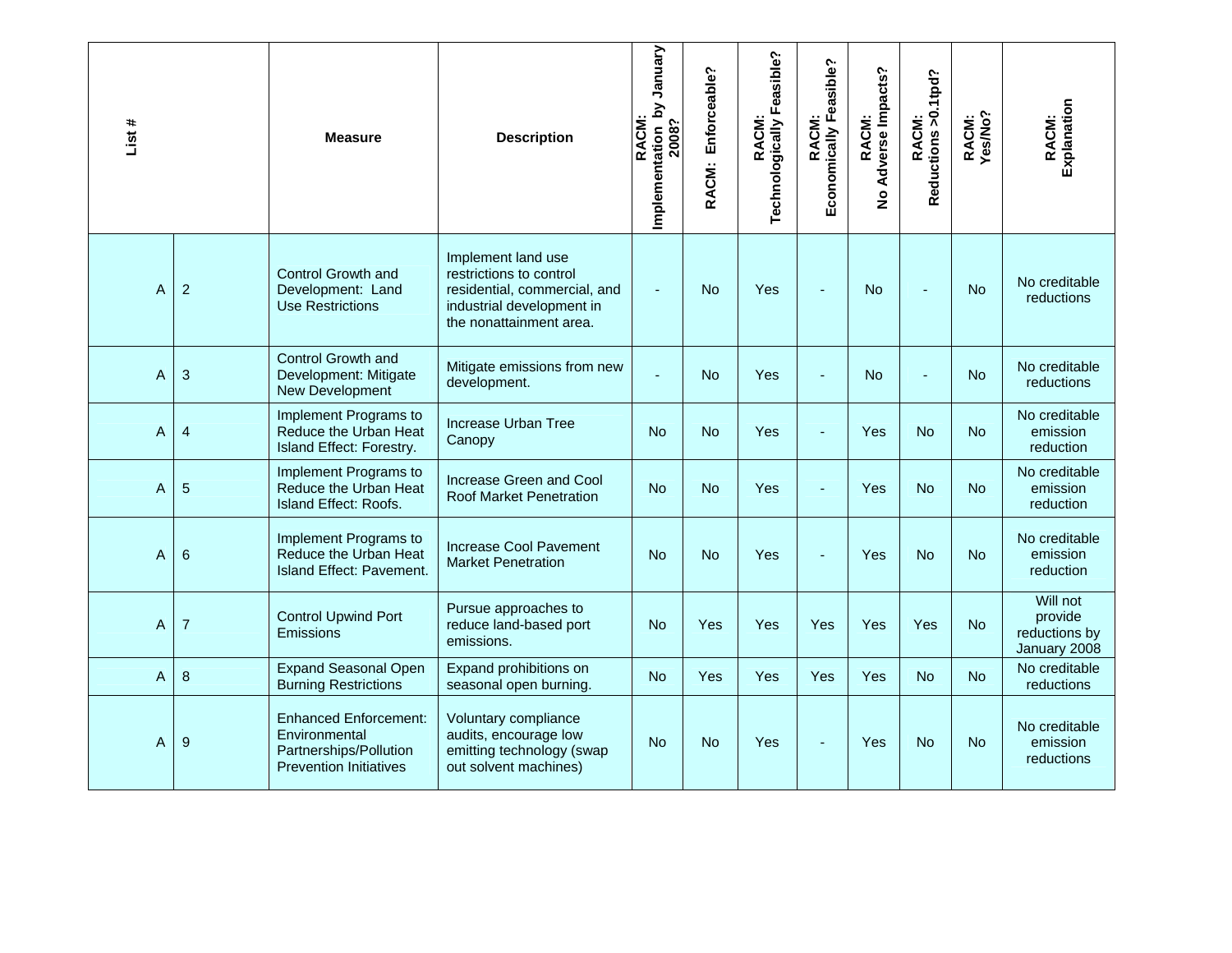| List #         |    | <b>Measure</b>                                               | <b>Description</b>                                                                                                                                                                    | Vienuary<br>Implementation by<br>2008?<br>RACM: | Enforceable?<br>RACM: | Technologically Feasible?<br>RACM: | Economically Feasible?<br>RACM: | No Adverse Impacts?<br>RACM: | Reductions > 0.1tpd?<br>RACM: | RACM:<br>Yes/No? | Explanation<br>RACM:                                 |
|----------------|----|--------------------------------------------------------------|---------------------------------------------------------------------------------------------------------------------------------------------------------------------------------------|-------------------------------------------------|-----------------------|------------------------------------|---------------------------------|------------------------------|-------------------------------|------------------|------------------------------------------------------|
| Α              | 10 | <b>Control Agricultural</b><br><b>Sources</b>                | Encourage agricultural best<br>practices, including those<br>that reduce pesticide use.                                                                                               | <b>No</b>                                       | <b>No</b>             | Yes                                |                                 | <b>No</b>                    | Yes                           | <b>No</b>        | No creditable<br>emission<br>reduction               |
| A              | 11 | RACT Update: Control<br>Industrial Incineration              | Implement programs to<br>reduce emissions from<br>industrial incineration.                                                                                                            | <b>No</b>                                       | Yes                   |                                    |                                 |                              |                               | <b>No</b>        | Will not<br>provide<br>reductions by<br>January 2008 |
| $\overline{A}$ | 12 | Home Heating Oil<br><b>Standards</b>                         | Adopt rule on standards for<br>home heating oils.                                                                                                                                     | <b>No</b>                                       | Yes                   | Yes                                | ä,                              | <b>No</b>                    | ä,                            | <b>No</b>        | Will not<br>provide<br>reductions by<br>January 2008 |
| A              | 13 | <b>Control Landfills and</b><br><b>Wastewater Facilities</b> | Reduce the NO <sub>x</sub> and VOC<br>emission limits for flares.                                                                                                                     | <b>No</b>                                       | <b>Yes</b>            | Yes                                | <b>No</b>                       | Yes                          | <b>No</b>                     | <b>No</b>        | De minimis                                           |
| Α              | 14 | <b>Control Residential</b><br><b>Wood Burning</b>            | Implement voluntary<br>program to reduce<br>emissions from wood-<br>burning fireplaces and wood<br>stoves.                                                                            | <b>No</b>                                       | <b>No</b>             | Yes                                | L.                              | Yes                          | <b>No</b>                     | <b>No</b>        | No creditable<br>emission<br>reduction               |
| $\overline{A}$ | 15 | <b>Low-Emission Natural</b><br><b>Gas Water Heaters</b>      | Adopt SCAQMD Rule 1121:<br>Control of NO <sub>x</sub> from<br><b>Residential Type Natural</b><br><b>Gas Fired Water Heaters.</b>                                                      | <b>No</b>                                       | <b>No</b>             | Yes                                | Yes                             | <b>No</b>                    | <b>No</b>                     | <b>No</b>        | De minimis                                           |
| Α              | 16 | <b>Low-Emission Natural</b><br><b>Gas Furnaces</b>           | Adopt SCAQMD Rule 1111:<br><b>NO<sub>x</sub></b> Emissions from Natural<br>Gas Fired, Fan-Type<br>Central Furnaces (no more<br>than 40 nanograms of NOx<br>per joule of useful heat). | <b>No</b>                                       | <b>No</b>             | Yes                                | Yes                             | <b>No</b>                    | <b>No</b>                     | <b>No</b>        | De minimis                                           |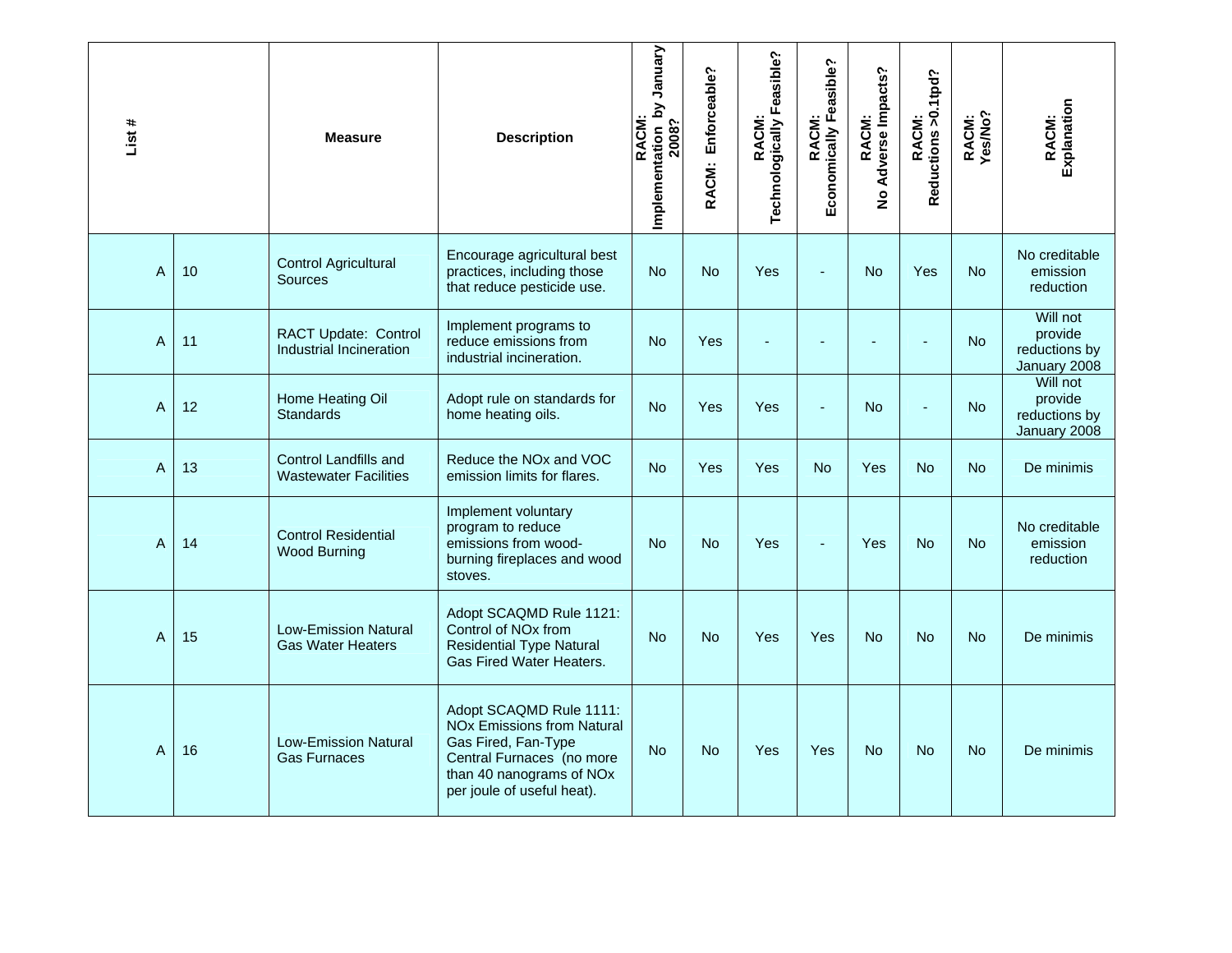| List#          |    | <b>Measure</b>                                                                  | <b>Description</b>                                                                                                                                                                     | Vienuary<br>Implementation by<br>2008?<br>RACM: | Enforceable?<br>RACM: | Technologically Feasible?<br>RACM: | Economically Feasible?<br>RACM: | Adverse Impacts?<br>RACM:<br>$\frac{9}{2}$ | RACM:<br>Reductions >0.1tpd? | RACM:<br>Yes/No? | Explanation<br>RACM:                                 |
|----------------|----|---------------------------------------------------------------------------------|----------------------------------------------------------------------------------------------------------------------------------------------------------------------------------------|-------------------------------------------------|-----------------------|------------------------------------|---------------------------------|--------------------------------------------|------------------------------|------------------|------------------------------------------------------|
| A              | 17 | <b>Control Restaurant</b><br>Sources                                            | Implement programs to<br>reduce emissions from<br>restaurants, including<br>charbroil operations and<br>deep fat fryers.                                                               | <b>No</b>                                       | <b>No</b>             | Yes                                | <b>No</b>                       | No                                         | <b>No</b>                    | <b>No</b>        | Will not<br>provide<br>reductions by<br>January 2008 |
| A              | 18 | "Cash for Clunkers"<br><b>Gasoline Containers</b><br><b>Replacement Program</b> | Accelerate the Replacement<br>of Older Gasoline Cans with<br><b>CARB Compliant</b><br>Containers. Offer incentives<br>for consumers to turn in old<br>gas cans and obtain new<br>ones. | <b>No</b>                                       | <b>No</b>             | Yes                                |                                 | Yes                                        | <b>No</b>                    | <b>No</b>        | No creditable<br>emission<br>reduction               |
| $\overline{A}$ | 19 | <b>Enhanced Enforcement</b><br>of Area Source Regs:<br><b>Open Burning</b>      | Enhance enforcement of<br>seasonal open burning<br>restrictions.                                                                                                                       | <b>No</b>                                       | Yes                   | Yes                                |                                 | Yes                                        | <b>No</b>                    | <b>No</b>        | No creditable<br>emission<br><b>reductions</b>       |
| A              | 20 | <b>Mitigation Fees:</b><br><b>Preempted Sources</b>                             | Charge emission mitigation<br>fee to federally preempted<br>sources.                                                                                                                   | No.                                             |                       | Yes                                |                                 | Yes                                        |                              | No               | Will not<br>provide<br>reductions by<br>January 2008 |
| A              | 21 | Pesticide Application:<br><b>Best Practices</b>                                 | Establish best practices for<br>pesticide application.                                                                                                                                 | <b>No</b>                                       |                       | Yes                                |                                 | No                                         |                              | <b>No</b>        | No creditable<br>emission<br>reduction               |
| A              | 22 | <b>Control Bakeries</b>                                                         | Adopt SCAQMD Rule 1153:<br><b>Commercial Bakery Ovens.</b><br>Reduce exemption level and<br>set standards for<br>unregulated bakeries.                                                 | <b>No</b>                                       | Yes                   | Yes                                | <b>No</b>                       | No                                         | No                           | <b>No</b>        | Will not<br>provide<br>reductions by<br>January 2008 |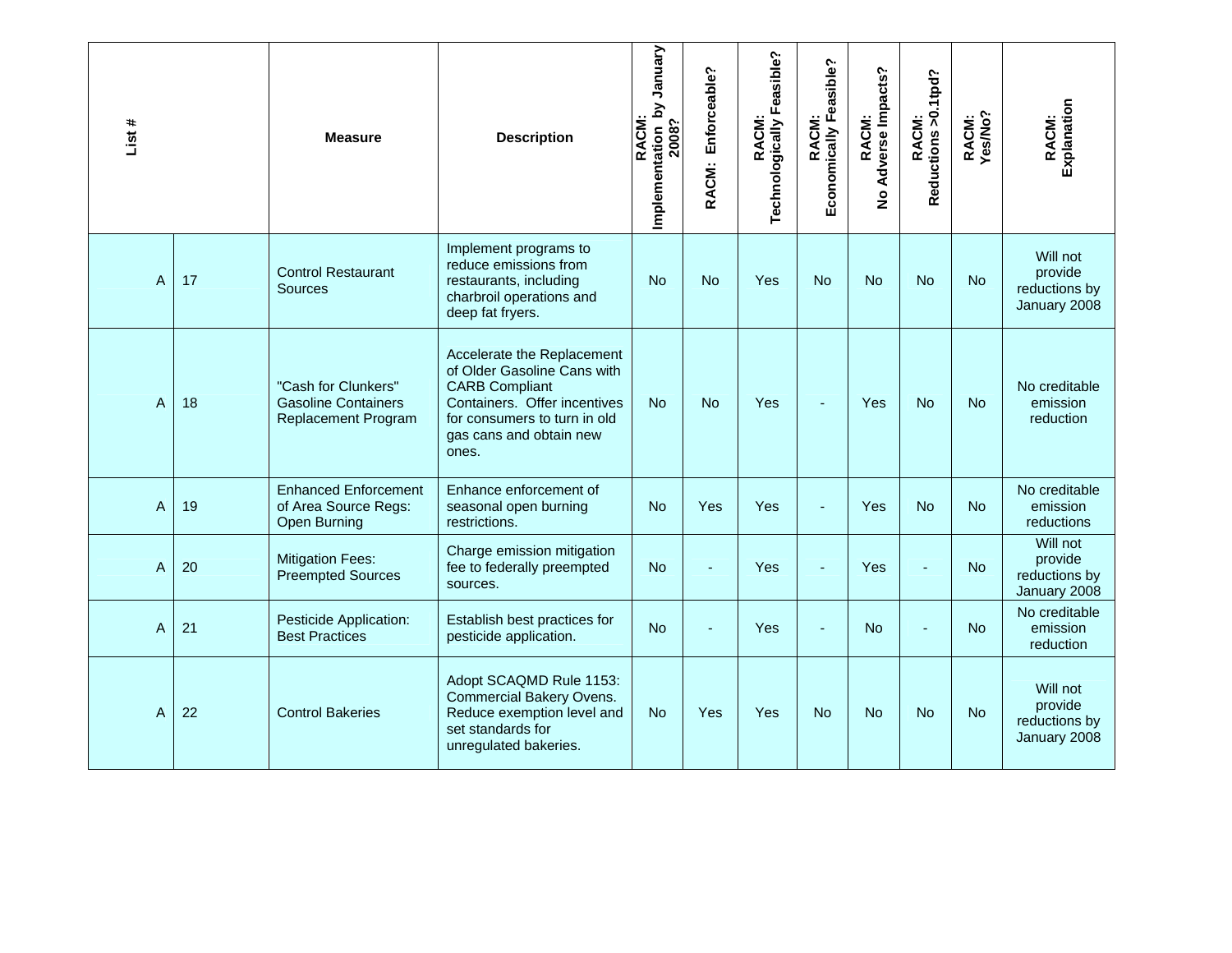| List # |    | <b>Measure</b>                                                        | <b>Description</b>                                                                                                                                                                      | Implementation_by January<br>2008?<br><b>RACM</b> | Enforceable?<br>RACM: | RACM:<br>Technologically Feasible? | Economically Feasible?<br>RACM: | Adverse Impacts?<br>RACM:<br>$\overline{2}$ | RACM:<br>Reductions >0.1tpd? | RACM:<br>Yes/No? | Explanation<br>RACM:                   |
|--------|----|-----------------------------------------------------------------------|-----------------------------------------------------------------------------------------------------------------------------------------------------------------------------------------|---------------------------------------------------|-----------------------|------------------------------------|---------------------------------|---------------------------------------------|------------------------------|------------------|----------------------------------------|
| Α      | 23 | Government Actions (Air<br>Quality Action day<br>similar to snow day) | Implement a liberal leave<br>policy for local, state and<br>federal employees on Air<br>Quality Action Days,<br>permitting employees to<br>work from home or take<br>unscheduled leave. | <b>No</b>                                         | <b>No</b>             | Yes                                | Yes                             | Yes                                         | Yes                          | <b>No</b>        | No creditable<br>emission<br>reduction |
| A      | 24 | Clean Air Partners:<br><b>Public Outreach and</b><br>Education        | <b>Implement Strategic</b><br><b>Communication Campaigns</b><br>to Increase Public<br>Awareness (target<br>lawnmowers, paints,<br>refueling).                                           | <b>No</b>                                         | <b>No</b>             | Yes                                | Yes                             | Yes                                         | Yes                          | <b>No</b>        | No creditable<br>emission<br>reduction |
| Α      | 25 | <b>Local Government</b><br><b>Education Campaign</b>                  | Encourage local<br>governments to adopt Air<br>Quality Action Day policies<br>(target lawnmowers, paints,<br>refueling).                                                                | <b>No</b>                                         | <b>No</b>             | Yes                                | Yes                             | Yes                                         | Yes                          | <b>No</b>        | No creditable<br>emission<br>reduction |
| A      | 26 | <b>Mass Marketing</b><br>Campaign                                     | Marketing effort involving<br>business-to-business<br>advertising campaign in<br>print media and on world<br>wide web.                                                                  | <b>No</b>                                         | <b>No</b>             | Yes                                | Yes                             | Yes                                         | Yes                          | <b>No</b>        | No creditable<br>emission<br>reduction |
| A      | 27 | <b>Public Outreach and</b><br><b>Education: Sources</b>               | <b>Public Education on NOx</b><br>and ROG sources in<br><b>Schools and Small</b><br>Businesses.                                                                                         | <b>No</b>                                         | N <sub>o</sub>        | Yes                                | Yes                             | Yes                                         | Yes                          | No.              | No creditable<br>emission<br>reduction |
| A      | 28 | No Fuel Policy on Air<br><b>Quality Action Days</b>                   | Voluntary reduction in<br>fueling activities on Air<br>Quality Action Days.                                                                                                             | <b>No</b>                                         | <b>No</b>             | Yes                                | Yes                             | <b>No</b>                                   |                              | <b>No</b>        | No creditable<br>emission<br>reduction |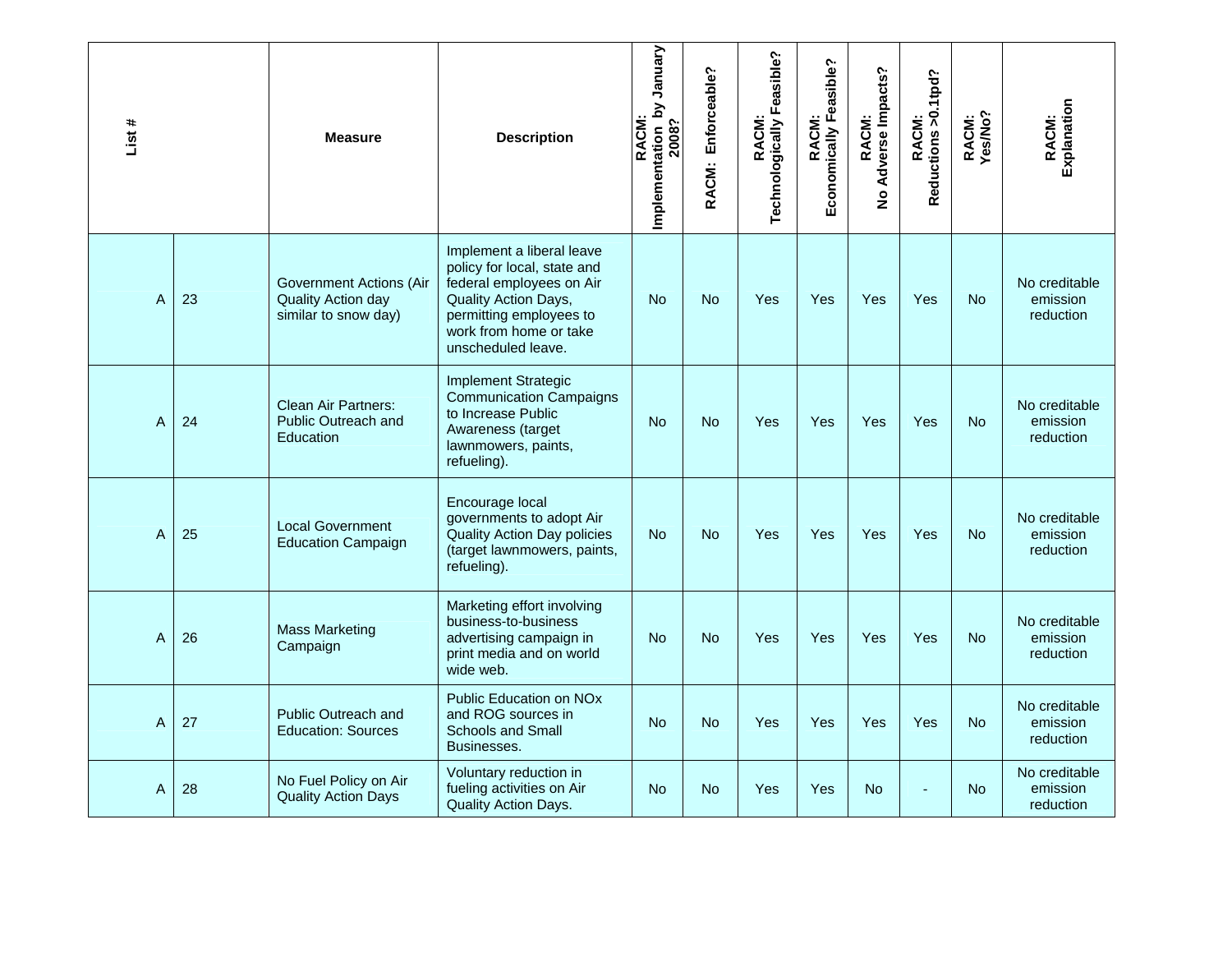| List#                      |                | <b>Measure</b>                                                                           | <b>Description</b>                                                                                                                                                                                                                                                  | Implementation by January<br>RACM:<br>2008? | Enforceable?<br>RACM: | RACM:<br>Technologically Feasible? | RACM:<br>Economically Feasible? | RACM:<br>No Adverse Impacts? | RACM:<br>Reductions >0.1tpd? | RACM:<br>Yes/No? | RACM:<br>Explanation                   |
|----------------------------|----------------|------------------------------------------------------------------------------------------|---------------------------------------------------------------------------------------------------------------------------------------------------------------------------------------------------------------------------------------------------------------------|---------------------------------------------|-----------------------|------------------------------------|---------------------------------|------------------------------|------------------------------|------------------|----------------------------------------|
| A                          | 29             | Clean Air Partners: Air<br><b>Quality Action Days</b>                                    | Take a variety of actions on<br>Air Quality Action Days to<br>reduce emissions and<br>improve air quality (target<br>lawnmowers, paints,<br>refueling).                                                                                                             | <b>No</b>                                   | <b>No</b>             | Yes                                | Yes                             | Yes                          | Yes                          | <b>No</b>        | No creditable<br>emission<br>reduction |
| Non-road<br><b>Sources</b> |                |                                                                                          |                                                                                                                                                                                                                                                                     |                                             |                       |                                    |                                 |                              |                              |                  |                                        |
| N                          | $\mathbf{1}$   | <b>Clean Air Construction</b><br><b>Initiative: Road</b><br><b>Construction Projects</b> | Develop alternative<br>programs for state and local<br>governments (public<br>entities) to reduce on-road<br>and off-road construction<br>and maintenance related<br>emissions. Episodic: no<br>work or idling restrictions.<br>Non-episodic: Control<br>retrofits. | <b>No</b>                                   | <b>No</b>             | Yes                                |                                 | ٠                            | <b>Yes</b>                   | <b>No</b>        | No creditable<br>emission<br>reduction |
| N                          | $\overline{a}$ | <b>Clean Air Construction</b><br>Initiative: Off-Road<br><b>Construction Projects</b>    | Develop alternative<br>programs for state and local<br>governments (public<br>entities) to reduce on-road<br>and off-road construction<br>and maintenance related<br>emissions. Episodic: no<br>work or idling restrictions.<br>Non-episodic: Control<br>retrofits. | <b>No</b>                                   | <b>No</b>             | Yes                                | $\blacksquare$                  | $\blacksquare$               | <b>Yes</b>                   | <b>No</b>        | No creditable<br>emission<br>reduction |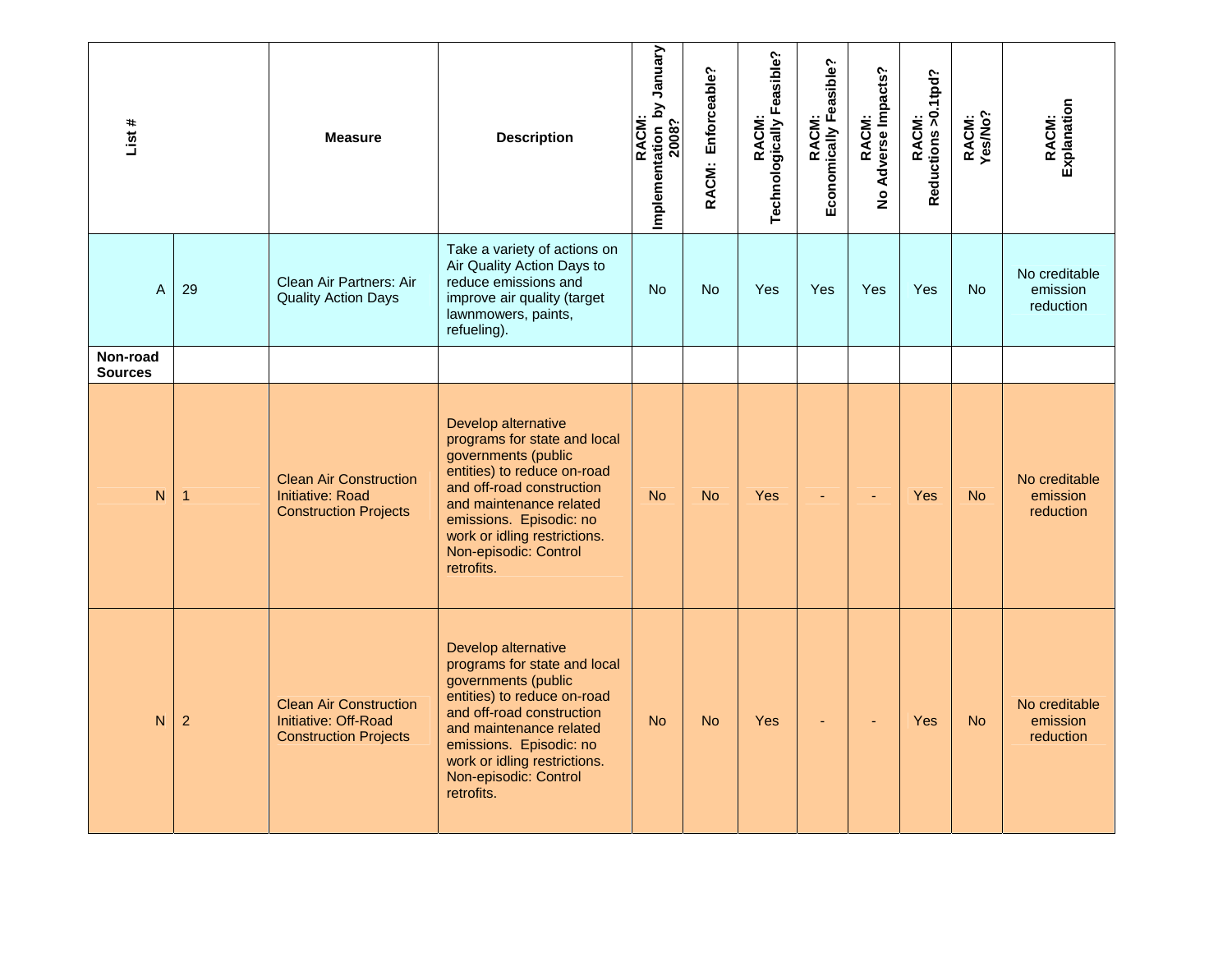| List# |                | <b>Measure</b>                                                                                              | <b>Description</b>                                                                                                                                                                                                                                                  | January<br>Implementation by<br>2008?<br>RACM: | Enforceable?<br><b>RACM:</b> | RACM:<br>Technologically Feasible? | Economically Feasible?<br><b>RACM:</b> | No Adverse Impacts?<br>RACM: | RACM:<br>Reductions >0.1tpd? | RACM:<br>Yes/No? | Explanation<br>RACM:                                 |
|-------|----------------|-------------------------------------------------------------------------------------------------------------|---------------------------------------------------------------------------------------------------------------------------------------------------------------------------------------------------------------------------------------------------------------------|------------------------------------------------|------------------------------|------------------------------------|----------------------------------------|------------------------------|------------------------------|------------------|------------------------------------------------------|
| N     | 3              | <b>Clean Air Maintenance</b><br><b>Initiative: Road</b><br><b>Maintenance Contracts</b>                     | Develop alternative<br>programs for state and local<br>governments (public<br>entities) to reduce on-road<br>and off-road construction<br>and maintenance related<br>emissions. Episodic: no<br>work or idling restrictions.<br>Non-episodic: Control<br>retrofits. | <b>No</b>                                      | <b>No</b>                    | Yes                                |                                        |                              | Yes                          | <b>No</b>        | No creditable<br>emission<br>reduction               |
| N     | $\overline{4}$ | <b>Clean Air Construction</b><br>Initiative: Preference for<br>Low-emissions<br><b>Industrial Equipment</b> | In bids for government<br>contracts, award extra<br>points to bidders using low-<br>emission industrial<br>equipment.                                                                                                                                               | <b>No</b>                                      | <b>No</b>                    | Yes                                |                                        |                              | Yes                          | <b>No</b>        | No creditable<br>emission<br>reduction               |
| N     | 5              | <b>Control Construction</b><br><b>Emissions</b>                                                             | <b>Limitations and Fleet Rules</b><br>for Construction Equipment.                                                                                                                                                                                                   | <b>No</b>                                      | <b>Yes</b>                   | ÷,                                 | <b>No</b>                              | <b>No</b>                    | Yes                          | <b>No</b>        | <b>Not</b><br>economically<br>feasible               |
| N     | 6              | Non-Road Diesel<br><b>Engine Retrofit</b><br>Program: Voluntary                                             | Develop voluntary program<br>encouraging retrofit of non-<br>road diesel equipment in<br>public and/or private fleets.                                                                                                                                              | <b>No</b>                                      | <b>No</b>                    | <b>Yes</b>                         |                                        | Yes                          | Yes                          | <b>No</b>        | No creditable<br>emission<br>reduction               |
| N     | $\overline{7}$ | <b>Non-Road Diesel</b><br><b>Engine Retrofit</b><br>Program: Mandatory                                      | Develop mandatory<br>program requiring retrofit of<br>non-road diesel equipment<br>in public and/or private<br>fleets.                                                                                                                                              | <b>No</b>                                      | <b>Yes</b>                   | Yes                                |                                        |                              | Yes                          | <b>No</b>        | Will not<br>provide<br>reductions by<br>January 2008 |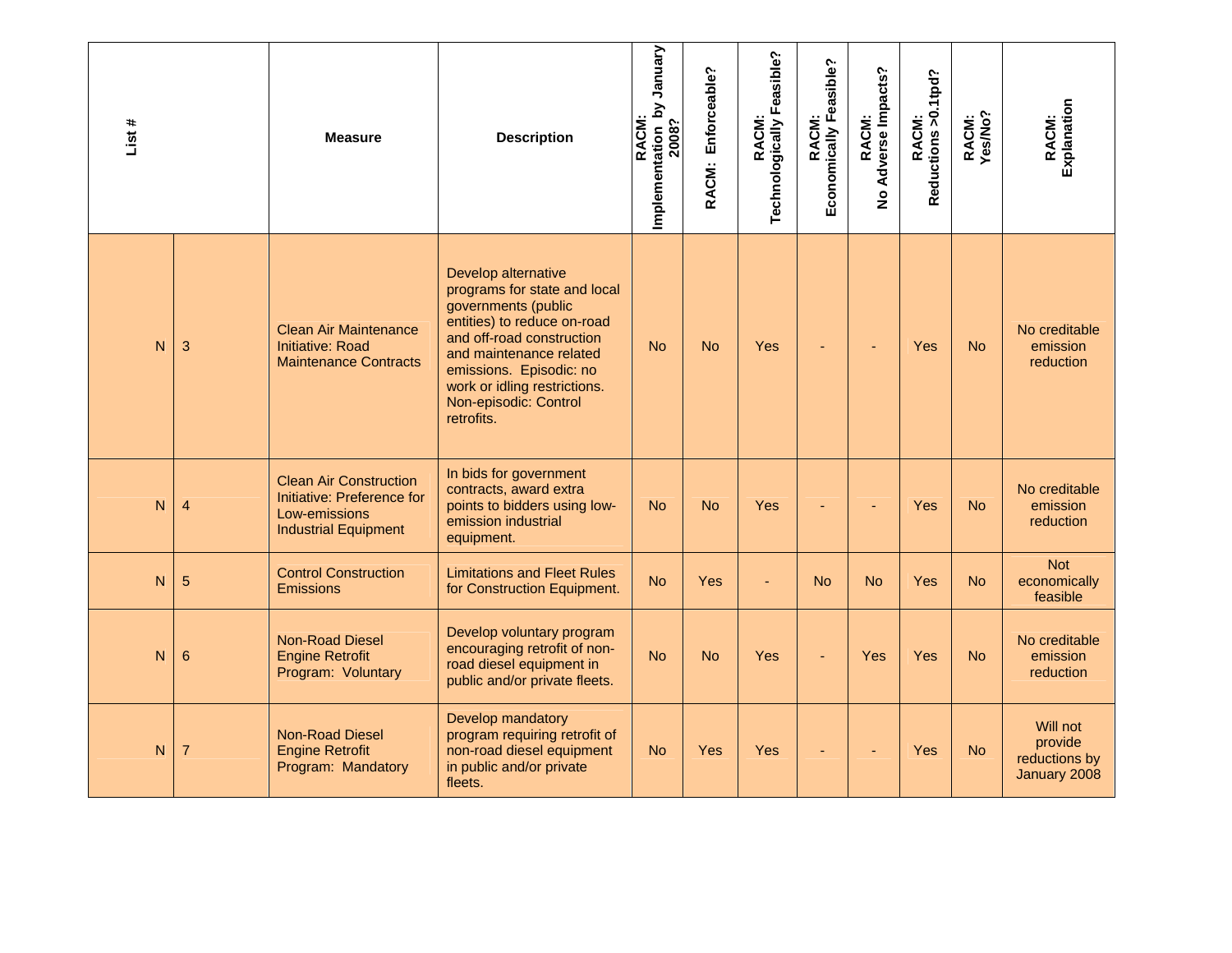| List#        |    | <b>Measure</b>                                         | <b>Description</b>                                                                                                                                                         | Implementation by January<br>2008?<br>RACM: | Enforceable?<br><b>RACM:</b> | RACM:<br>Technologically Feasible? | Economically Feasible?<br><b>RACM:</b> | RACM:<br>Adverse Impacts?<br>$\frac{1}{2}$ | RACM:<br>Reductions >0.1tpd? | RACM:<br>Yes/No? | RACM:<br>Explanation                                 |
|--------------|----|--------------------------------------------------------|----------------------------------------------------------------------------------------------------------------------------------------------------------------------------|---------------------------------------------|------------------------------|------------------------------------|----------------------------------------|--------------------------------------------|------------------------------|------------------|------------------------------------------------------|
| $\mathsf{N}$ | 8  | Retrofit/Repower<br>Locomotives                        | <b>Provide financial incentives</b><br>to retrofit or repower<br>locomotives operating in the<br>nonattainment area for<br>cleaner burning diesel or<br>alternative fuels. | <b>No</b>                                   | <b>No</b>                    |                                    | ÷                                      | Yes                                        |                              | <b>No</b>        | No creditable<br>emission<br>reduction               |
| $\mathsf{N}$ | 9  | <b>Locomotive Idling</b><br><b>Reduction</b>           | Support Installation of Idling<br><b>Reduction Technologies on</b><br>Locomotives.                                                                                         | <b>No</b>                                   | <b>No</b>                    | <b>Yes</b>                         |                                        | Yes                                        |                              | <b>No</b>        | No creditable<br>emission<br>reduction               |
| $\mathsf{N}$ | 10 | <b>Control Off-Road Diesel</b><br>Engines (smoke test) | Implement mandatory<br>smoke testing program for<br>heavy-duty (>50 hp) off-<br>road diesel engines.                                                                       | <b>No</b>                                   | Yes                          | <b>Yes</b>                         | <b>No</b>                              | Yes                                        |                              | <b>No</b>        | Will not<br>provide<br>reductions by<br>January 2008 |
| N            | 11 | <b>Airport Emissions Cap</b><br>in Upwind Counties     | <b>Voluntary Agreement to Cap</b><br><b>Airport Emissions Outside</b><br>the Nonattainment Area.                                                                           | <b>No</b>                                   | <b>No</b>                    |                                    |                                        | Yes                                        | Yes                          | <b>No</b>        | No creditable<br>emission<br>reduction               |
| $\mathsf{N}$ | 12 | <b>Airport Electric GSE</b>                            | Subsidize adoption of<br>electric ground service<br>equipment.                                                                                                             | <b>No</b>                                   | Yes                          | Yes                                | Yes                                    | Yes                                        | Yes                          | <b>No</b>        | Will not<br>advance<br>attainment<br>date            |
| N            | 13 | <b>Airport GSE Retrofits</b>                           | Subsidize the retrofit of<br>airport ground service<br>equipment.                                                                                                          | <b>No</b>                                   | Yes                          | <b>Yes</b>                         | Yes                                    | Yes                                        | Yes                          | <b>No</b>        | Will not<br>advance<br>attainment<br>date            |
| N            | 14 | <b>Airport GSE Idling</b><br><b>Controls</b>           | Develop voluntary program<br>to encourage operators to<br>limit idling of airport ground<br>service equipment.                                                             | <b>No</b>                                   | Yes                          | Yes                                | Yes                                    | Yes                                        | Yes                          | <b>No</b>        | Will not<br>advance<br>attainment<br>date            |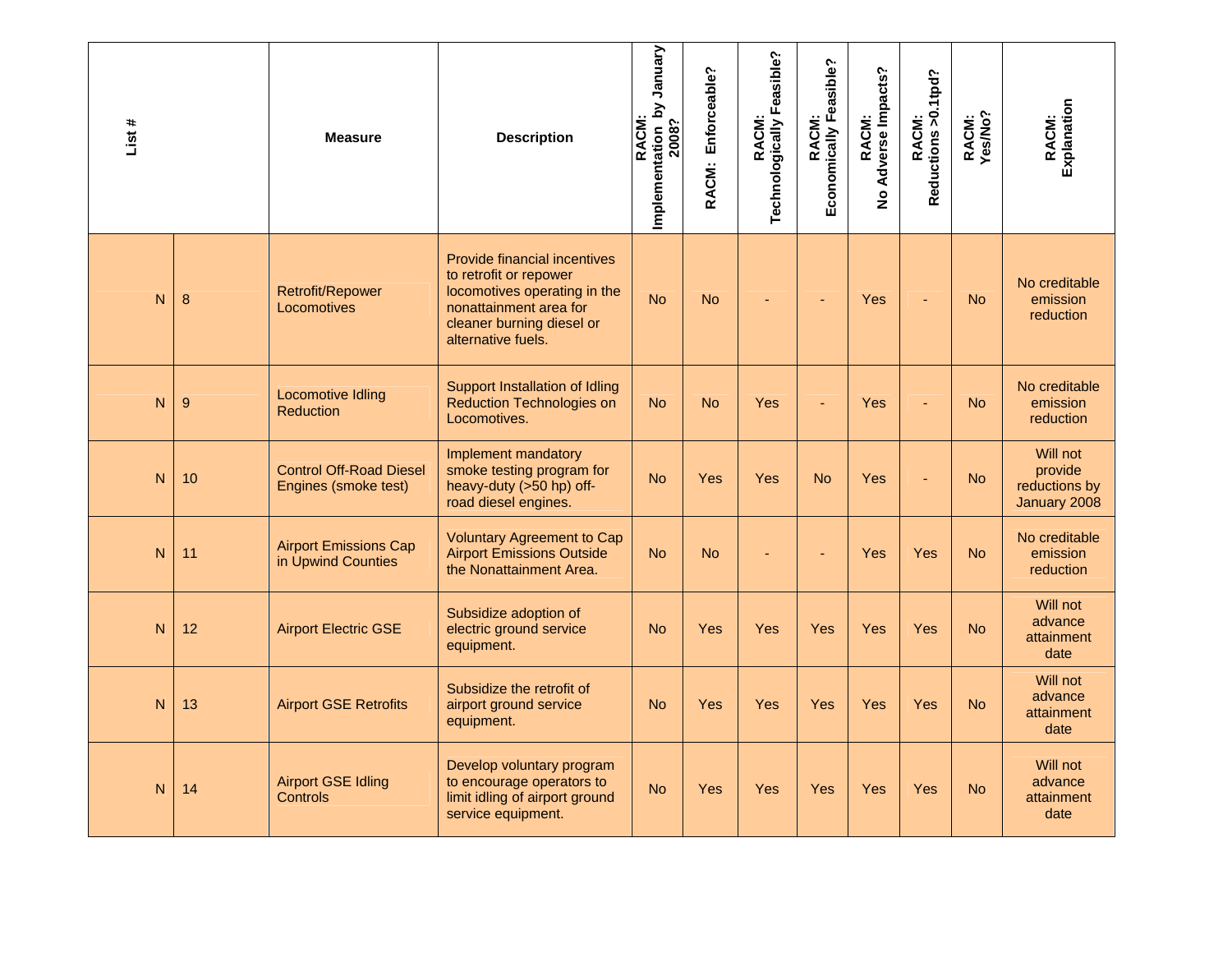| List#        |    | <b>Measure</b>                                        | <b>Description</b>                                                                                                             | Implementation_by January<br>2008?<br>RACM: | Enforceable?<br>RACM: | RACM:<br>Technologically Feasible? | Economically Feasible?<br>RACM: | No Adverse Impacts?<br>RACM: | RACM:<br>Reductions >0.1tpd? | RACM:<br>Yes/No? | Explanation<br>RACM:                                 |
|--------------|----|-------------------------------------------------------|--------------------------------------------------------------------------------------------------------------------------------|---------------------------------------------|-----------------------|------------------------------------|---------------------------------|------------------------------|------------------------------|------------------|------------------------------------------------------|
| $\mathsf{N}$ | 15 | <b>Airport APU Initiatives</b>                        | Seek voluntary agreement<br>to reduce use of aircraft<br>APUs through use of gate-<br>provided services or other<br>strategies | <b>No</b>                                   | Yes                   | Yes                                | Yes                             | Yes                          | Yes                          | <b>No</b>        | Will not<br>advance<br>attainment<br>date            |
| N            | 16 | <b>Locomotive Engine</b><br><b>Standards</b>          | Encourage new federal<br>locomotive engine emission<br>standards (EPA 2012)                                                    | <b>No</b>                                   |                       |                                    |                                 | Yes                          | Yes                          | <b>No</b>        | Will not<br>provide<br>reductions by<br>January 2008 |
| N            | 17 | <b>Marine Diesel Engine</b><br><b>Standards</b>       | Encourage new federal<br>marine engine emission<br>standards (EPA 2012).                                                       | <b>No</b>                                   |                       |                                    |                                 | Yes                          | Yes                          | <b>No</b>        | Will not<br>provide<br>reductions by<br>January 2008 |
| $\mathsf{N}$ | 18 | <b>Control Off-Road Diesel</b><br>Engines (Blue Sky)  | Encourage the use of<br>engines that are included in<br><b>EPA's voluntary "Blue Sky</b><br>Series" engine program.            | <b>No</b>                                   | <b>No</b>             | Yes                                |                                 | Yes                          |                              | <b>No</b>        | No creditable<br>emission<br>reductions              |
| N            | 19 | <b>Control Spark Ignition</b><br><b>Engines</b>       | Retrofit controls and 3-way<br>catalyst for spark ignition<br>engines.                                                         |                                             | <b>Yes</b>            |                                    |                                 | Yes                          |                              | <b>No</b>        | No creditable<br>emission<br>reductions              |
| N            | 20 | <b>Industrial Equipment</b><br>Replacement            | Subsidize replacement of<br>fossil-fuel fired industrial<br>equipment with electric<br>industrial equipment.                   | <b>No</b>                                   | <b>No</b>             |                                    | ÷                               | <b>No</b>                    |                              | <b>No</b>        | No creditable<br>emission<br>reductions              |
| $\mathsf{N}$ | 21 | <b>Light Commercial</b><br><b>Equipment Retrofits</b> | Require light commercial<br>equipment to be retrofitted<br>with emissions controls.                                            | <b>No</b>                                   | <b>No</b>             |                                    | <b>No</b>                       |                              |                              | <b>No</b>        | <b>Not</b><br>economically<br>feasible               |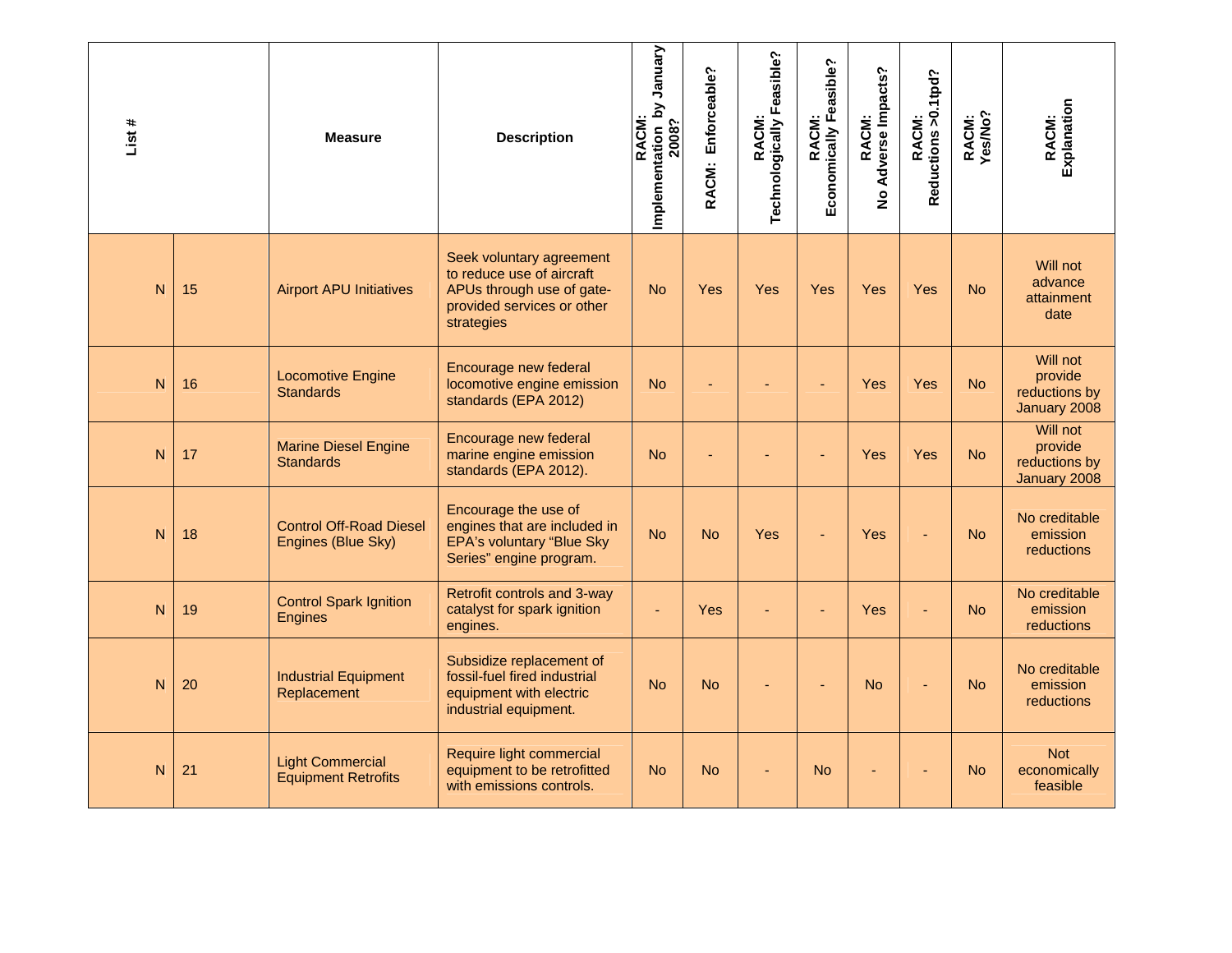| List#        |    | <b>Measure</b>                                                 | <b>Description</b>                                                                                             | Implementation by January<br>2008?<br><b>RACM</b> | Enforceable?<br>RACM: | Technologically Feasible?<br>RACM: | Economically Feasible?<br><b>RACM:</b> | RACM:<br>No Adverse Impacts? | RACM:<br>Reductions >0.1tpd? | RACM:<br>Yes/No? | Explanation<br>RACM:                                 |
|--------------|----|----------------------------------------------------------------|----------------------------------------------------------------------------------------------------------------|---------------------------------------------------|-----------------------|------------------------------------|----------------------------------------|------------------------------|------------------------------|------------------|------------------------------------------------------|
| N            | 22 | <b>Control Light</b><br><b>Commercial Equipment</b>            | Retrofit portable engines<br>and generators.                                                                   | <b>No</b>                                         | <b>No</b>             |                                    | <b>No</b>                              | Yes                          |                              | <b>No</b>        | <b>Not</b><br>economically<br>feasible               |
| $\mathsf{N}$ | 23 | <b>Recreational Equipment</b><br><b>Retrofits</b>              | Require recreational<br>equipment to be retrofitted<br>with particulate fitlers and/or<br>oxidation catalysts. | <b>No</b>                                         | Yes                   |                                    | ٠                                      | ٠                            |                              | <b>No</b>        | <b>Not</b><br>economically<br>feasible               |
| N            | 24 | <b>Control Recreational</b><br><b>Marine Emissions</b>         | Provide incentives for newer<br>boats and engines.                                                             | <b>No</b>                                         | <b>No</b>             | Yes                                | <b>No</b>                              | Yes                          |                              | <b>No</b>        | No creditable<br>emission<br>reductions              |
| N            | 25 | <b>Idling Restrictions for</b><br>Lawn & Garden<br>Equipment   | Limit idling by commercial<br>lawn & garden equipment.                                                         | <b>No</b>                                         | <b>No</b>             | Yes                                | <b>No</b>                              | $\blacksquare$               |                              | <b>No</b>        | <b>Not</b><br>enforceable                            |
| N            | 26 | <b>Agricultural Equipment</b><br><b>Retrofits</b>              | Require agricultural<br>equipment to be retrofitted<br>with emissions controls.                                | <b>No</b>                                         | Yes                   |                                    |                                        |                              |                              | <b>No</b>        | Will not<br>provide<br>reductions by<br>January 2008 |
| $\mathsf{N}$ | 27 | <b>Agricultural Equipment</b><br><b>Use Restrictions</b>       | Ban use of agricultural<br>equipment on Air Quality<br><b>Action Days.</b>                                     | <b>No</b>                                         | <b>No</b>             | <b>Yes</b>                         | <b>No</b>                              | <b>No</b>                    |                              | <b>No</b>        | Not feasible                                         |
| N            | 28 | Low-emissions<br><b>Agricultural Equipment</b>                 | Require sale of low-<br>emissions agricultural<br>equipment in region.                                         | <b>No</b>                                         | Yes                   | Ξ                                  | <b>No</b>                              | <b>No</b>                    |                              | <b>No</b>        | Will not<br>provide<br>reductions by<br>January 2008 |
| N            | 29 | <b>Industrial Equipment</b><br><b>Retrofits</b>                | <b>Require industrial</b><br>equipment to be retrofitted<br>with emissions controls.                           | <b>No</b>                                         | Yes                   |                                    |                                        | <b>No</b>                    |                              | <b>No</b>        | Will not<br>provide<br>reductions by<br>January 2008 |
| N            | 30 | Low-emissions<br>Commercial and<br><b>Industrial Equipment</b> | Require sale of low-<br>emissions commercial and<br>industrial equipment in<br>region.                         | <b>No</b>                                         | Yes                   |                                    | ٠                                      |                              | Yes                          | <b>No</b>        | Will not<br>provide<br>reductions by<br>January 2008 |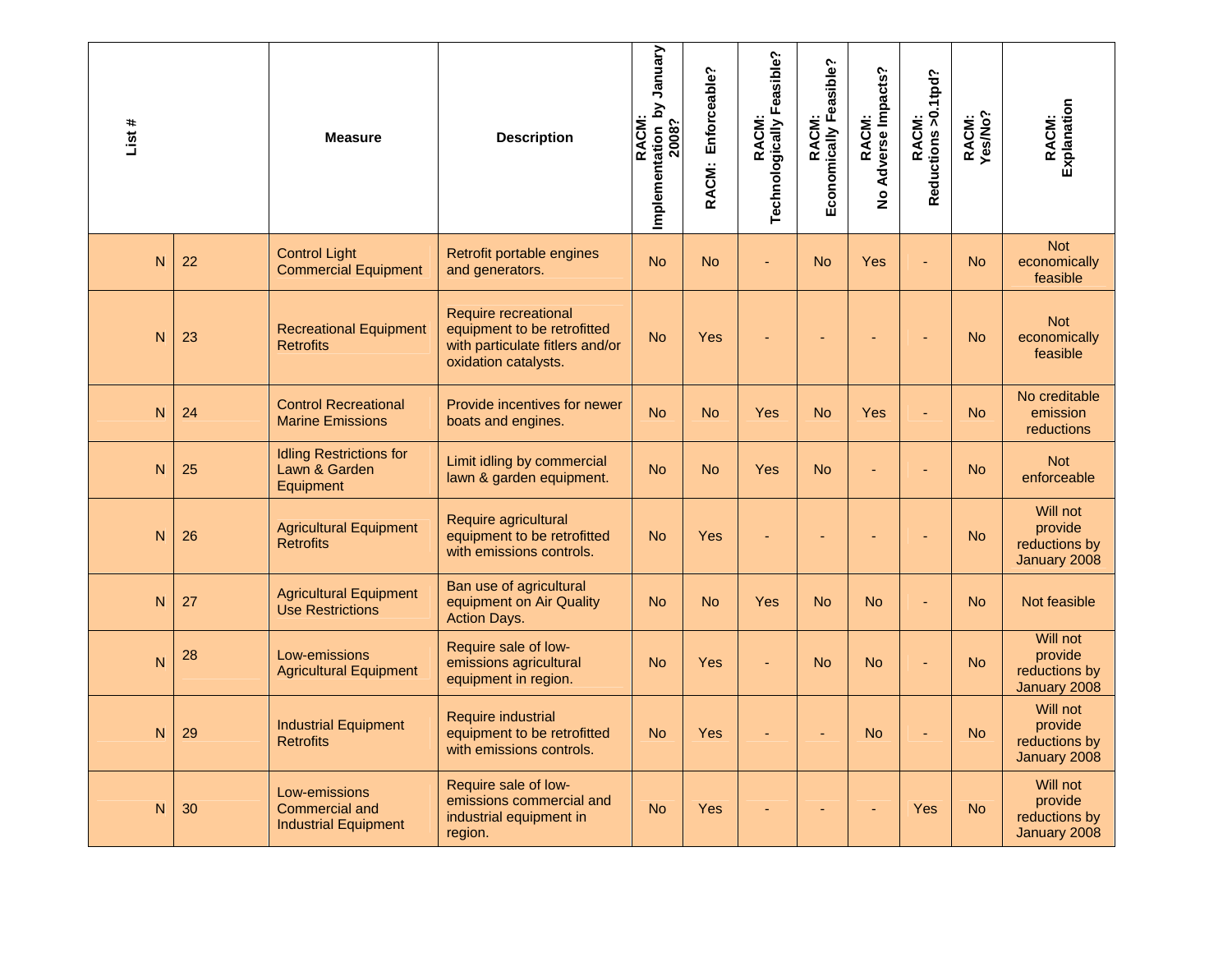| List # |    | <b>Measure</b>                                                                  | <b>Description</b>                                                                                                   | Vienuary<br>Σq<br>Implementation 1<br>2008?<br>RACM: | Enforceable?<br>RACM: | Technologically Feasible?<br>RACM: | Economically Feasible?<br><b>RACM:</b> | Adverse Impacts?<br>RACM:<br>$\frac{9}{2}$ | RACM:<br>Reductions >0.1tpd? | RACM:<br>Yes/No? | Explanation<br>RACM:                                 |
|--------|----|---------------------------------------------------------------------------------|----------------------------------------------------------------------------------------------------------------------|------------------------------------------------------|-----------------------|------------------------------------|----------------------------------------|--------------------------------------------|------------------------------|------------------|------------------------------------------------------|
| N      | 31 | <b>Idling Restrictions for</b><br>Commercial and<br><b>Industrial Equipment</b> | Limit idling by commercial<br>and industrial equipment.                                                              | <b>No</b>                                            | <b>No</b>             | <b>Yes</b>                         | <b>No</b>                              | Yes                                        | Yes                          | <b>No</b>        | <b>Not</b><br>economically<br>feasible               |
| N      | 32 | <b>Control Light</b><br><b>Commercial Equipment</b>                             | Require zero emission<br>forklifts where feasible.                                                                   | <b>No</b>                                            | <b>No</b>             | ٠                                  | <b>No</b>                              | Yes                                        | <b>No</b>                    | <b>No</b>        | <b>Not</b><br>economically<br>feasible               |
| N      | 33 | <b>Control Commercial</b><br><b>Marine Sources</b>                              | <b>Tug/Push Boat Activity</b><br>Reductions.                                                                         | <b>No</b>                                            | <b>Yes</b>            | <b>Yes</b>                         | <b>No</b>                              | <b>No</b>                                  |                              | <b>No</b>        | <b>Potential</b><br>adverse<br>impacts               |
| N      | 34 | <b>Biodiesel for Off-Road</b><br>Equipment                                      | Increase use of biodiesel in<br>off-road diesel equipment<br>during ozone season.                                    | <b>No</b>                                            | <b>No</b>             |                                    |                                        |                                            |                              | <b>No</b>        | No creditable<br>emission<br>reduction               |
| N      | 35 | <b>High Cetane Fuel</b>                                                         | <b>Require High Cetane Diesel</b><br>Fuel for Off-road Vehicles.                                                     | <b>No</b>                                            | <b>Yes</b>            | <b>Yes</b>                         | <b>No</b>                              | Yes                                        |                              | <b>No</b>        | Will not<br>provide<br>reductions by<br>January 2008 |
| N      | 36 | Require low-NO <sub>x</sub> fuel<br>for recreational<br>equipment               | <b>Require recreational</b><br>equipment to use low-NOx<br>fuel additives during ozone<br>season.                    | <b>No</b>                                            | <b>Yes</b>            | <b>Yes</b>                         | Yes                                    | ÷                                          |                              | <b>No</b>        | Will not<br>advance<br>attainment<br>date            |
| N      | 37 | Low-NO <sub>x</sub> Fuel for Lawn<br>& Garden Equipment                         | Require diesel-fired lawn &<br>garden equipment to use<br>low-NO <sub>x</sub> fuel additives<br>during ozone season. | <b>No</b>                                            | <b>No</b>             |                                    | <b>No</b>                              | Yes                                        |                              | <b>No</b>        | No creditable<br>emission<br>reduction               |
| N      | 38 | Low-NO <sub>x</sub> Fuel for<br><b>Recreational Marine</b><br>Equipment         | Require diesel-fired<br>recreational marine<br>equipment to use low-NOx<br>fuel additives during ozone<br>season.    | <b>No</b>                                            | <b>Yes</b>            | Yes                                | Yes                                    | Yes                                        |                              | <b>No</b>        | No creditable<br>emission<br>reduction               |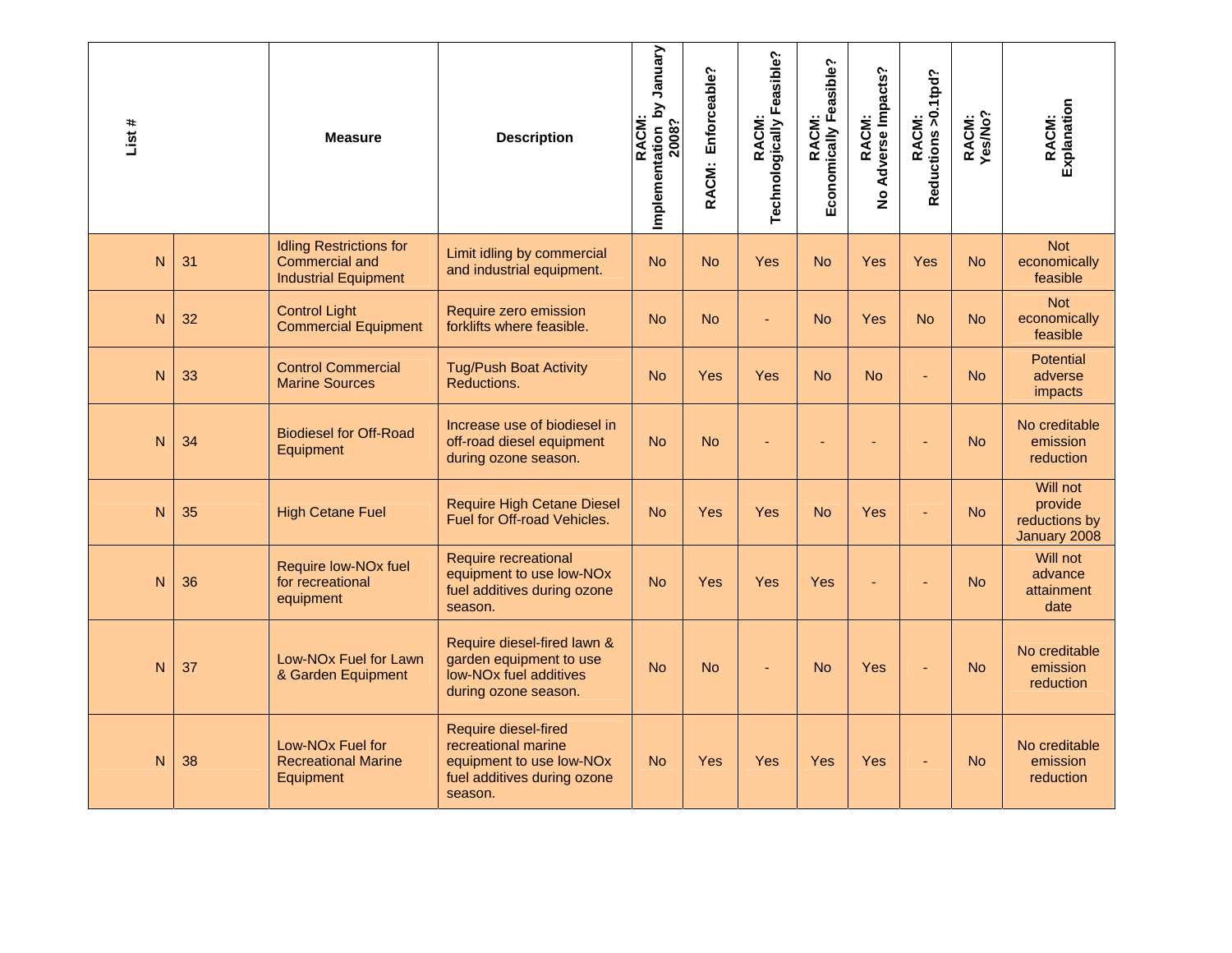| List # |    | <b>Measure</b>                                                   | <b>Description</b>                                                                                                                                                                | January<br>$\overline{\mathbf{z}}$<br>RACM:<br>Implementation 1<br>2008? | Enforceable?<br><b>RACM:</b> | RACM:<br>Technologically Feasible? | Economically Feasible?<br><b>RACM:</b> | Adverse Impacts?<br>RACM:<br>$\overline{\mathbf{z}}$ | RACM:<br>Reductions >0.1tpd? | RACM:<br>Yes/No? | Explanation<br>RACM:                   |
|--------|----|------------------------------------------------------------------|-----------------------------------------------------------------------------------------------------------------------------------------------------------------------------------|--------------------------------------------------------------------------|------------------------------|------------------------------------|----------------------------------------|------------------------------------------------------|------------------------------|------------------|----------------------------------------|
| N      | 39 | <b>Require Low-NOx Fuel</b><br>for Airport GSE                   | Require airport GSE to use<br>low-NOx fuel additives<br>during ozone season.                                                                                                      | <b>No</b>                                                                | Yes                          | Yes                                | Yes                                    | Yes                                                  |                              | <b>No</b>        | No creditable<br>emission<br>reduction |
| N      | 40 | <b>Require Low-NOx Fuel</b><br>for Industrial Equipment          | Require industrial<br>equipment to use low-NOx<br>fuel additives during ozone<br>season.                                                                                          | <b>No</b>                                                                | Yes                          | Yes                                | Yes                                    | Yes                                                  |                              | <b>No</b>        | No creditable<br>emission<br>reduction |
| N      | 41 | <b>Require Low-NOx Fuel</b><br>for Light Commercial<br>Equipment | Require light commercial<br>equipment to use low-NOx<br>fuel during ozone season, if<br>applicable.                                                                               | <b>No</b>                                                                | Yes                          | <b>Yes</b>                         | Yes                                    | Yes                                                  |                              | <b>No</b>        | No creditable<br>emission<br>reduction |
| N      | 42 | <b>Episodic Low-NOx Fuel</b><br>for Construction<br>Equipment    | Require diesel-fired<br>construction equipment<br>operating in region to use<br>low-NO <sub>x</sub> fuel additives<br>during ozone season.                                        | <b>No</b>                                                                | Yes                          | <b>Yes</b>                         | Yes                                    | Yes                                                  |                              | <b>No</b>        | No creditable<br>emission<br>reduction |
| N      | 43 | <b>Episodic Low-NOx Fuel</b><br>for Construction<br>Equipment    | <b>Require diesel-fired</b><br>construction equipment<br>operating on state or local<br>government contracts to use<br>low-NO <sub>x</sub> fuel additives<br>during ozone season. | <b>No</b>                                                                | Yes                          | <b>Yes</b>                         | Yes                                    | Yes                                                  |                              | <b>No</b>        | No creditable<br>emission<br>reduction |
| N      | 44 | <b>Episodic Low-NOx Fuel</b><br>for Construction<br>Equipment    | Voluntary use of low-NOx<br>fuel additives by diesel-fired<br>construction equipment<br>during ozone season.                                                                      | <b>No</b>                                                                | Yes                          | <b>Yes</b>                         | <b>Yes</b>                             | Yes                                                  |                              | <b>No</b>        | No creditable<br>emission<br>reduction |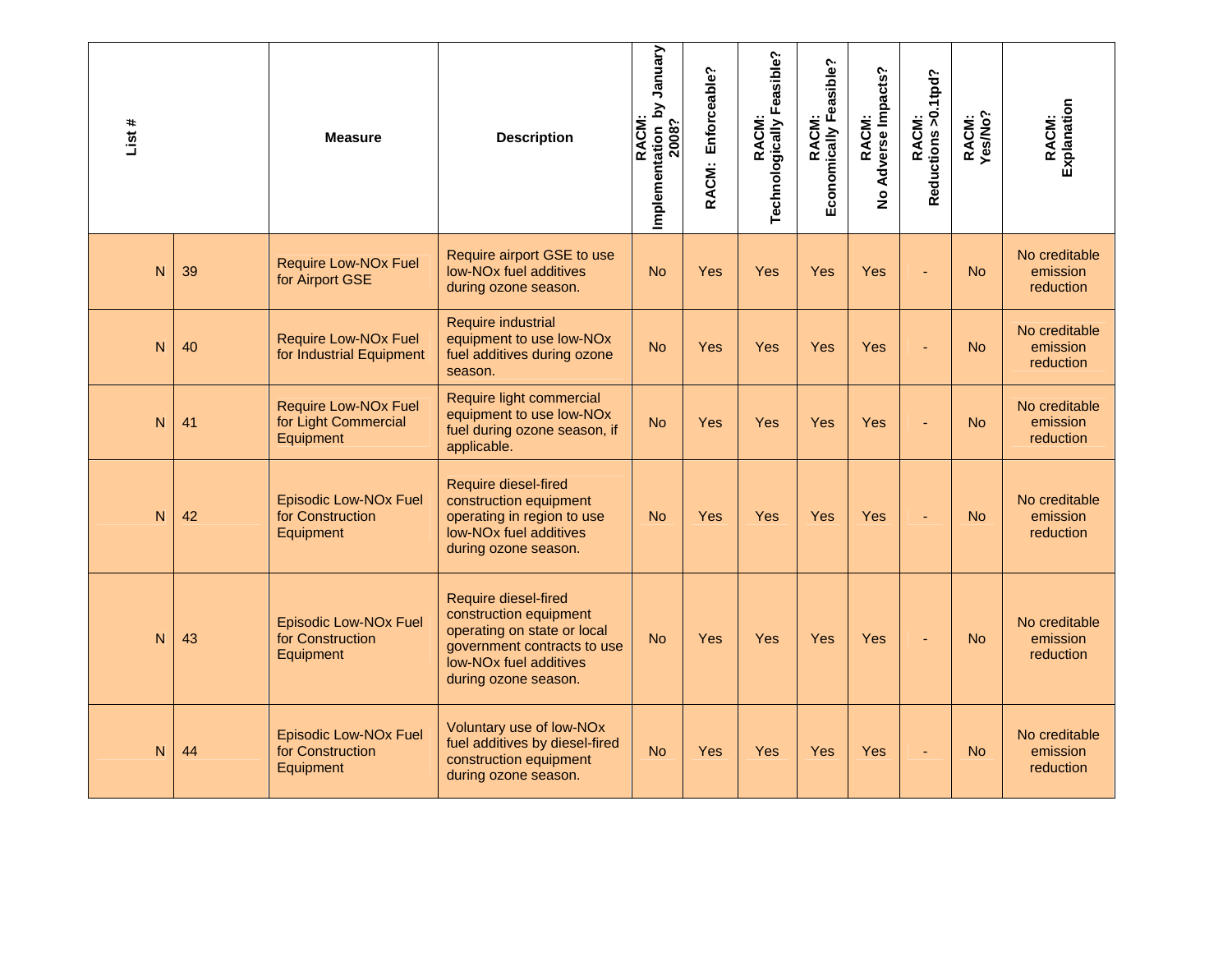| List # |    | <b>Measure</b>                                                                                         | <b>Description</b>                                                                                    | Implementation_by January<br>2008?<br>RACM: | Enforceable?<br>RACM: | RACM:<br>Technologically Feasible? | Economically Feasible?<br>RACM: | No Adverse Impacts?<br>RACM: | RACM:<br>Reductions >0.1tpd? | RACM:<br>Yes/No? | RACM:<br>Explanation                                 |
|--------|----|--------------------------------------------------------------------------------------------------------|-------------------------------------------------------------------------------------------------------|---------------------------------------------|-----------------------|------------------------------------|---------------------------------|------------------------------|------------------------------|------------------|------------------------------------------------------|
| N      | 45 | <b>Control Recreational</b><br><b>Equipment Emissions</b>                                              | Increase registration fee on<br>recreational vehicles<br>(dedicate fee to clean air<br>fund).         | <b>No</b>                                   | <b>Yes</b>            | <b>Yes</b>                         | <b>No</b>                       | Yes                          |                              | <b>No</b>        | <b>Not</b><br>economically<br>feasible               |
| N      | 46 | <b>Control Upwind Port</b><br><b>Emissions</b>                                                         | <b>Emission Fee Program for</b><br><b>Port-Related Mobile</b><br><b>Sources</b>                       | <b>No</b>                                   | <b>Yes</b>            | Yes                                | ä,                              | Yes                          |                              | <b>No</b>        | No creditable<br>emission<br><b>reductions</b>       |
| N      | 47 | <b>Graduated registration</b><br>fees for recreational<br>boats                                        | Levee additional registration<br>fee for registration of boats<br>with old, high-emission<br>engines. | <b>No</b>                                   | <b>Yes</b>            | Yes                                | <b>No</b>                       |                              |                              | <b>No</b>        | Will not<br>provide<br>reductions by<br>January 2008 |
| N      | 48 | <b>Gas Tax Increase</b>                                                                                | Implement a fuel tax on off-<br>road gasoline.                                                        | <b>No</b>                                   | <b>Yes</b>            | <b>Yes</b>                         | <b>No</b>                       |                              |                              | <b>No</b>        | <b>Not</b><br>economically<br>feasible               |
| N      | 49 | <b>Diesel Tax Increase</b>                                                                             | Implement a fuel tax on off-<br>road diesel.                                                          | <b>No</b>                                   | <b>Yes</b>            | <b>Yes</b>                         | <b>No</b>                       | $\blacksquare$               |                              | <b>No</b>        | <b>Not</b><br>economically<br>feasible               |
| N      | 50 | <b>Episodic Restrictions on</b><br>Lawn & Garden<br>Equipment (mandatory)                              | Restrict use of lawn and<br>garden equipment during Air<br>Quality Action days.                       | <b>No</b>                                   |                       | <b>Yes</b>                         | ÷,                              | <b>No</b>                    | Yes                          | <b>No</b>        | No creditable<br>emission<br>reduction               |
| N      | 51 | <b>Episodic Restrictions on</b><br><b>Recreational Equipment</b><br>Use (mandatory)                    | Restrict use of recreational<br>equipment during Air Quality<br>Action days.                          | <b>No</b>                                   |                       | Yes                                |                                 | <b>No</b>                    | Yes                          | <b>No</b>        | No creditable<br>emission<br>reduction               |
| N      | 52 | <b>Episodic Restrictions on</b><br>Use of Commercial and<br><b>Industrial Equipment</b><br>(mandatory) | Restrict use of commercial<br>and industrial equipment<br>during Air Quality Action<br>Days.          | <b>No</b>                                   |                       | Yes                                |                                 | <b>No</b>                    | Yes                          | <b>No</b>        | No creditable<br>emission<br>reduction               |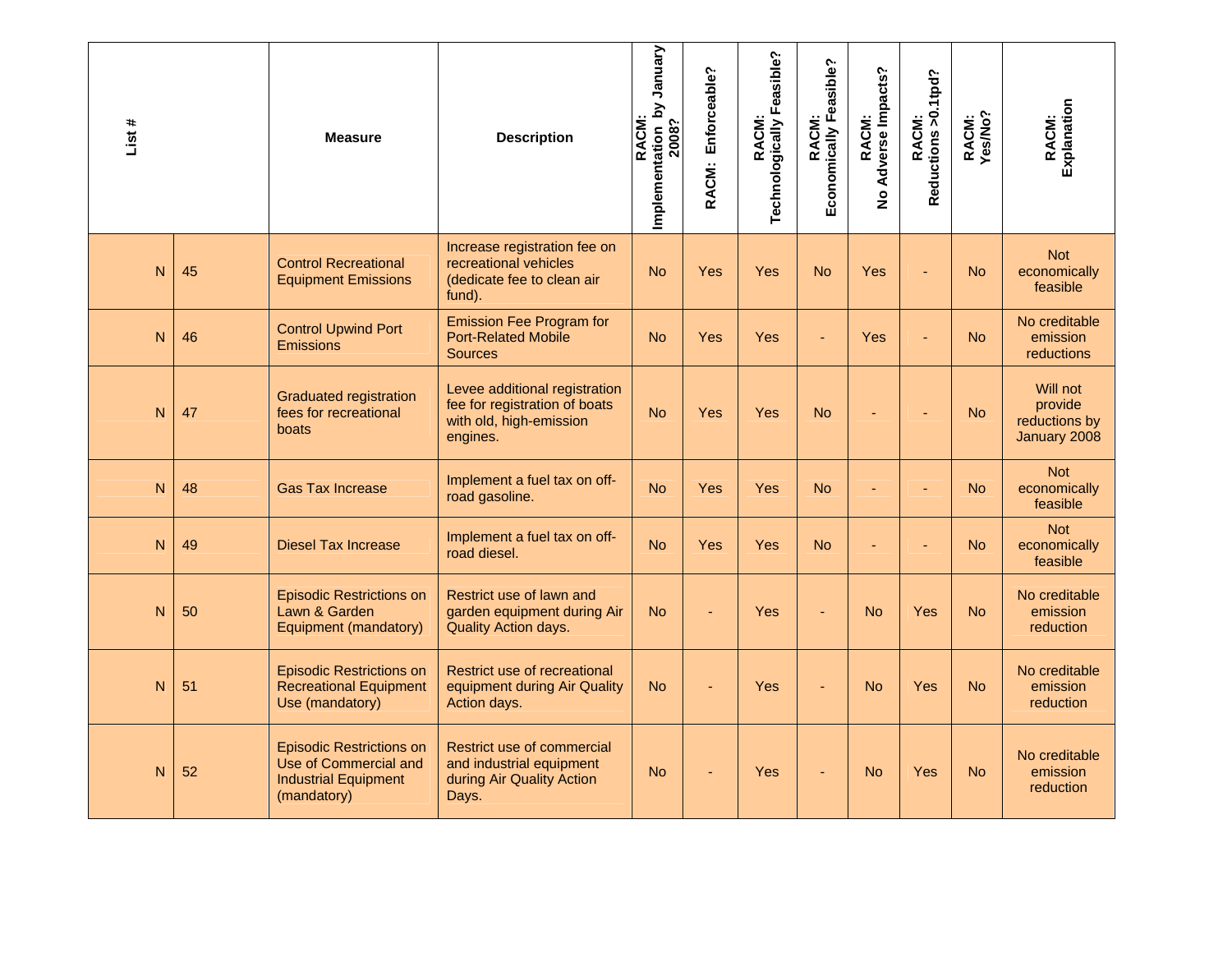| List# |    | <b>Measure</b>                                                                                          | <b>Description</b>                                                                                              | Implementation by January<br>2008?<br>RACM: | Enforceable?<br>RACM: | RACM:<br>Technologically Feasible? | Economically Feasible?<br><b>RACM:</b> | Adverse Impacts?<br>RACM:<br>$\frac{9}{2}$ | RACM:<br>Reductions >0.1tpd? | RACM:<br>Yes/No? | Explanation<br>RACM:                          |
|-------|----|---------------------------------------------------------------------------------------------------------|-----------------------------------------------------------------------------------------------------------------|---------------------------------------------|-----------------------|------------------------------------|----------------------------------------|--------------------------------------------|------------------------------|------------------|-----------------------------------------------|
| N     | 53 | <b>Episodic Commercial</b><br>Lawn & Garden<br><b>Equipment Use</b><br><b>Restrictions (voluntary)</b>  | Encourage restricted use of<br>commercial lawn and<br>garden equipment on Air<br><b>Quality Action Days.</b>    | <b>No</b>                                   | <b>No</b>             | Yes                                |                                        | Yes                                        | Yes                          | <b>No</b>        | No creditable<br>emission<br><b>reduction</b> |
| N     | 54 | <b>Episodic Residential</b><br>Lawn & Garden<br><b>Equipment Use</b><br><b>Restrictions (voluntary)</b> | Encourage restricted use of<br>residential lawn & garden<br>equipment on Air Quality<br><b>Action Days.</b>     | <b>No</b>                                   | <b>No</b>             | Yes                                | ł,                                     | Yes                                        | Yes                          | <b>No</b>        | No creditable<br>emission<br>reduction        |
| N     | 55 | <b>Episodic Commercial</b><br>and Industrial<br><b>Equipment Use</b><br><b>Restrictions (voluntary)</b> | Encourage restricted use of<br>commercial and industrial<br>equipment during Air Quality<br><b>Action Days.</b> | <b>No</b>                                   | <b>No</b>             | Yes                                |                                        | Yes                                        | Yes                          | <b>No</b>        | No creditable<br>emission<br>reduction        |
| N     | 56 | <b>Episodic No Mow Policy</b><br>on Code Red Days<br>(voluntary)                                        | Voluntary reduction in<br>mowing on Code Red Days.                                                              | <b>No</b>                                   | <b>No</b>             | Yes                                | ÷,                                     | Yes                                        | Yes                          | <b>No</b>        | No creditable<br>emission<br>reduction        |
| N     | 57 | <b>Episodic Recreational</b><br><b>Marine Equipment Use</b><br>Restrictions (mandatory)                 | Ban use of recreational<br>marine equipment on Code<br>Red Air Quality Action Days.                             | <b>No</b>                                   | <b>Yes</b>            | Yes                                | <b>No</b>                              | <b>No</b>                                  |                              | <b>No</b>        | <b>Potential</b><br>adverse<br><i>impacts</i> |
| N     | 58 | <b>Episodic Recreational</b><br><b>Marine Equipment Use</b><br><b>Restrictions (voluntary)</b>          | Encourage restricted use of<br>all recreational marine<br>equipment on Air Quality<br><b>Action Days.</b>       | <b>No</b>                                   | <b>No</b>             | Yes                                | Yes                                    | Yes                                        |                              | <b>No</b>        | Will not<br>advance<br>attainment<br>date     |
| N     | 59 | <b>Episodic Recreational</b><br><b>Marine Idling</b><br><b>Restrictions (mandatory)</b>                 | Ban idling by recreational<br>marine equipment on Code<br>Red Air Quality Action Days.                          | <b>No</b>                                   | Yes                   | Yes                                | <b>No</b>                              | Yes                                        |                              | <b>No</b>        | Will not<br>advance<br>attainment<br>date     |
| N     | 60 | <b>Episodic Recreational</b><br><b>Marine Idling</b><br><b>Restrictions (voluntary)</b>                 | Encourage reduced idling<br>by recreational marine<br>equipment on Air Quality<br><b>Action Days.</b>           | N <sub>o</sub>                              | <b>No</b>             | Yes                                | <b>No</b>                              | Yes                                        |                              | <b>No</b>        | No creditable<br>emission<br>reductions       |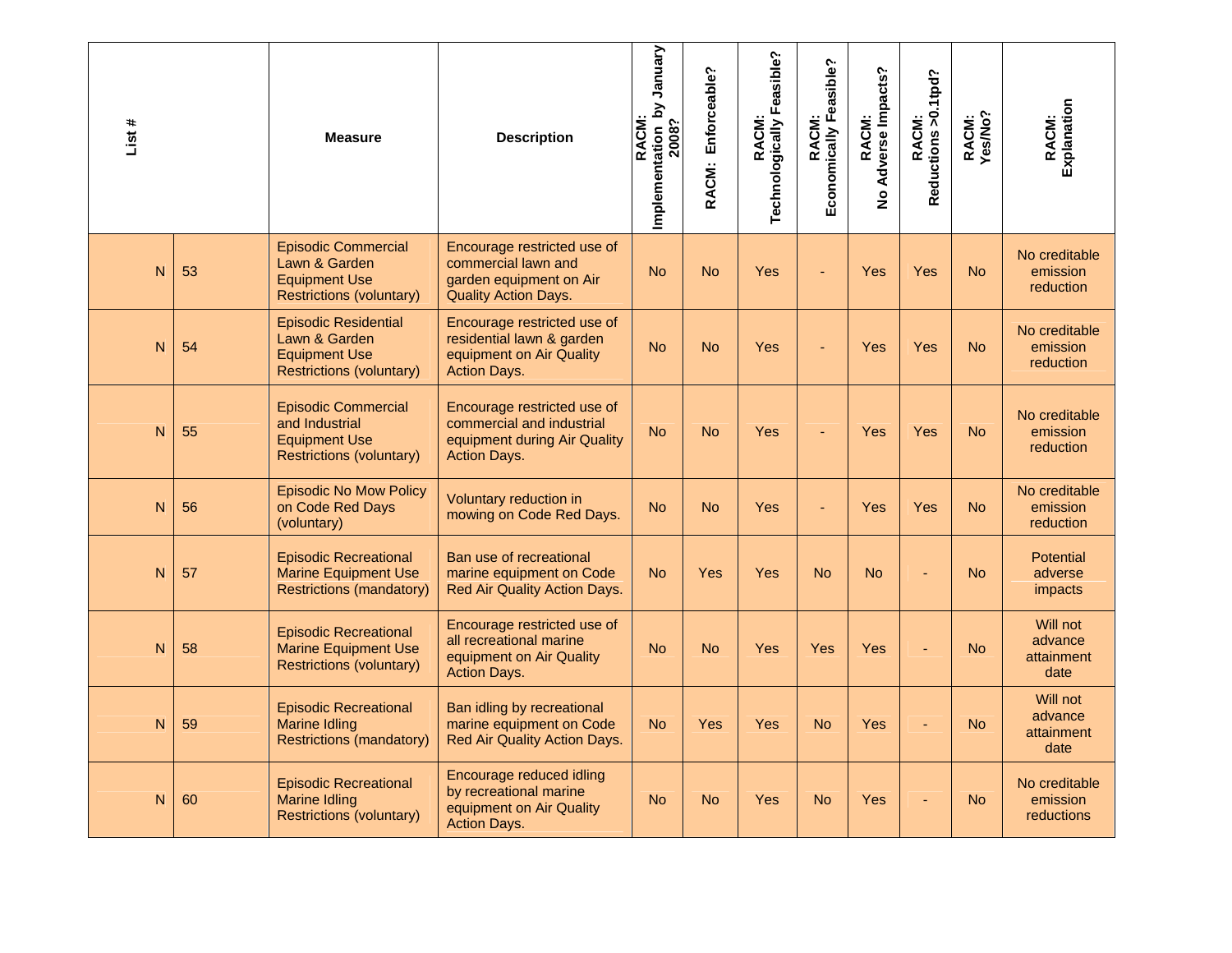| List#          |    | <b>Measure</b>                                                                          | <b>Description</b>                                                                                             | Implementation by January<br>2008?<br>RACM: | Enforceable?<br>RACM: | RACM:<br>Technologically Feasible? | Economically Feasible?<br>RACM: | Adverse Impacts?<br>RACM:<br>$\frac{9}{2}$ | Reductions > 0.1tpd?<br>RACM: | RACM:<br>Yes/No? | Explanation<br>RACM:                      |
|----------------|----|-----------------------------------------------------------------------------------------|----------------------------------------------------------------------------------------------------------------|---------------------------------------------|-----------------------|------------------------------------|---------------------------------|--------------------------------------------|-------------------------------|------------------|-------------------------------------------|
| N              | 61 | <b>Episodic Recreational</b><br><b>Marine Idling</b><br><b>Restrictions (mandatory)</b> | Ban idling by recreational<br>marine equipment during<br>ozone season.                                         | <b>No</b>                                   | Yes                   | Yes                                | <b>No</b>                       | Yes                                        |                               | <b>No</b>        | Will not<br>advance<br>attainment<br>date |
| N              | 62 | <b>Recreational Marine</b><br><b>Idling Restrictions</b>                                | Ban idling by recreational<br>marine equipment year-<br>round.                                                 | <b>No</b>                                   | Yes                   | Yes                                | <b>No</b>                       | Yes                                        |                               | <b>No</b>        | Will not<br>advance<br>attainment<br>date |
| N              | 63 | "Cash for Clunkers" 2-<br>cycle Engines                                                 | Implement a 2-cycle Engine<br>Replacement Program.                                                             | <b>No</b>                                   | <b>No</b>             | Yes                                | <b>No</b>                       | Yes                                        | ä,                            | <b>No</b>        | No creditable<br>emission<br>reductions   |
| $\overline{N}$ | 64 | "Cash for Clunkers"<br>Lawn & Garden<br>Equipment                                       | Offer cash for consumers to<br>turn in lawnmowers or lawn<br>tractors and purchase<br>electric or push mowers. | <b>No</b>                                   | <b>No</b>             | Yes                                | <b>No</b>                       | Yes                                        |                               | <b>No</b>        | No creditable<br>emission<br>reductions   |
| N              | 65 | "Cash for Clunkers"<br><b>Outboard Motors</b>                                           | Offer cash for consumers to<br>turn in old outboard motors<br>and purchase new ones.                           | <b>No</b>                                   | <b>No</b>             | Yes                                | <b>No</b>                       | Yes                                        |                               | <b>No</b>        | No creditable<br>emission<br>reductions   |
| N              | 66 | "Cash for Clunkers"<br><b>Recreational Equipment</b><br>Program                         | Offer small cash reward for<br>owners to turn in old, high-<br>emission recreational<br>equipment.             | <b>No</b>                                   | <b>No</b>             | Yes                                | <b>No</b>                       | Yes                                        |                               | <b>No</b>        | No creditable<br>emission<br>reductions   |
| N              | 67 | <b>Control Emissions from</b><br>Lawn and Garden<br>Equipment (xeriscaping)             | Adopt measures to reduce<br>lawn area and mower<br>usage. Xeriscaping.                                         | <b>No</b>                                   | <b>No</b>             | Yes                                | Yes                             | Yes                                        |                               | <b>No</b>        | No creditable<br>emission<br>reductions   |
| N              | 68 | <b>Agricultural Equipment</b><br><b>Use Restrictions</b><br>(voluntary)                 | Voluntary moratorium on<br>use of agricultural<br>equipment on Air Quality<br><b>Action Days.</b>              | <b>No</b>                                   | <b>No</b>             | Yes                                | <b>No</b>                       | Yes                                        |                               | <b>No</b>        | No creditable<br>emission<br>reductions   |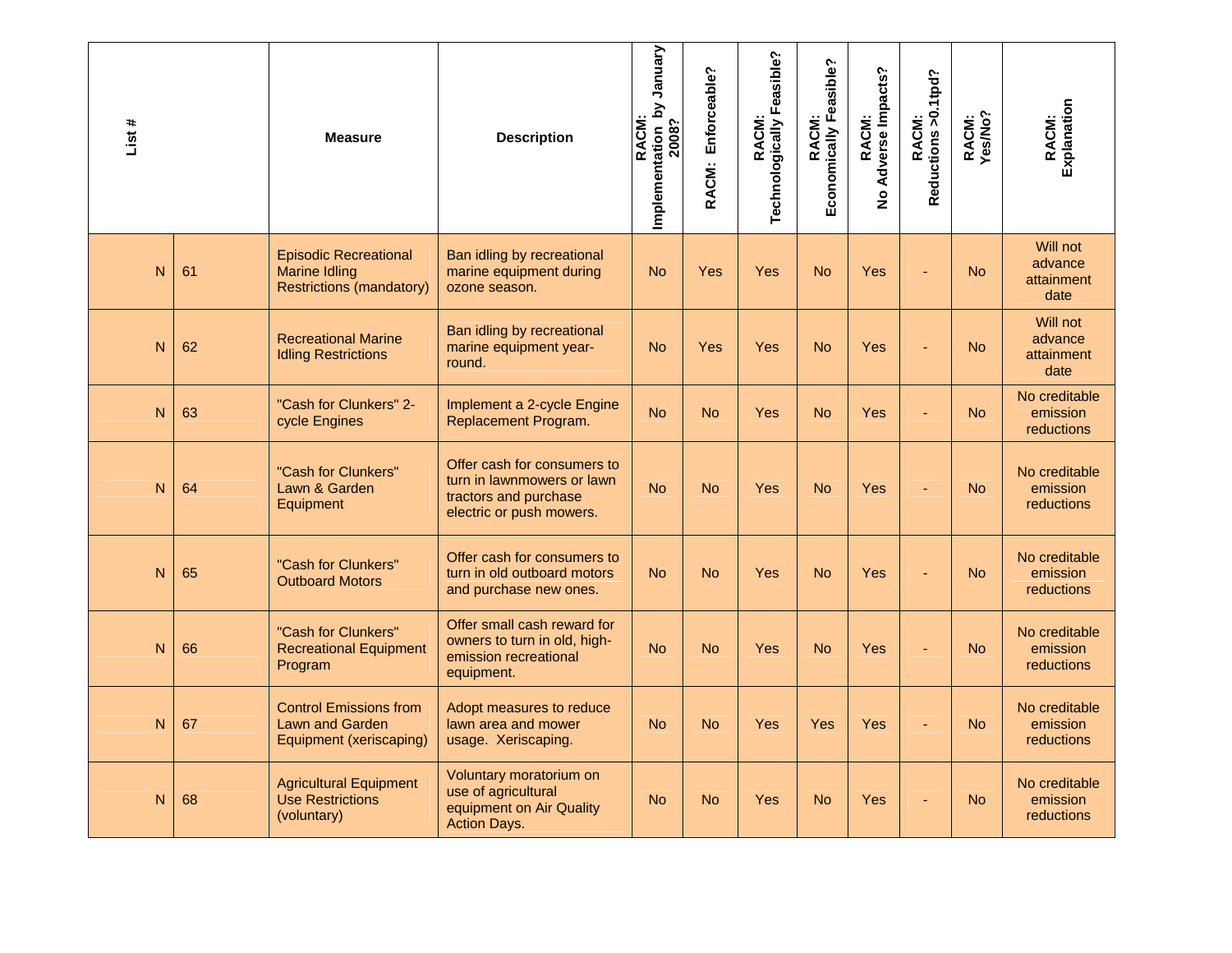| List#                           |                 | <b>Measure</b>                                                                             | <b>Description</b>                                                                                                   | Implementation_by January<br>2008?<br>RACM: | Enforceable?<br>RACM: | RACM:<br>Technologically Feasible? | Economically Feasible?<br><b>RACM:</b> | No Adverse Impacts?<br>RACM: | RACM:<br>Reductions >0.1tpd? | RACM:<br>Yes/No? | Explanation<br>RACM:                          |
|---------------------------------|-----------------|--------------------------------------------------------------------------------------------|----------------------------------------------------------------------------------------------------------------------|---------------------------------------------|-----------------------|------------------------------------|----------------------------------------|------------------------------|------------------------------|------------------|-----------------------------------------------|
| N                               | 69              | <b>Low Maintenance</b><br>Landscape Initiative                                             | "Lawn Care for Cleaner Air":<br>increase use of low<br>maintenance landscapes.                                       | <b>No</b>                                   | <b>No</b>             | <b>Yes</b>                         | Yes                                    | Yes                          |                              | <b>No</b>        | No creditable<br>emission<br>reduction        |
| <b>Mobile</b><br><b>Sources</b> |                 |                                                                                            |                                                                                                                      |                                             |                       |                                    |                                        |                              |                              |                  |                                               |
| M                               | 1               | <b>Voluntary Diesel Retrofit</b><br>Program: Local Vehicles                                | Retrofit diesel local vehicles.                                                                                      | <b>No</b>                                   | <b>No</b>             | <b>Yes</b>                         |                                        | Yes                          |                              | <b>No</b>        | No creditable<br>emission<br>reduction        |
| M                               | $\overline{2}$  | <b>Voluntary Diesel Retrofit</b><br>Program: Commercial<br><b>Vehicles</b>                 | Retrofit diesel commercial<br>vehicles.                                                                              | <b>No</b>                                   | <b>No</b>             | <b>Yes</b>                         | ä,                                     | Yes                          | ä,                           | <b>No</b>        | No creditable<br>emission<br>reduction        |
| M                               | 3               | <b>Low-emission Vehicle</b><br><b>Purchase Program:</b><br><b>Buses</b>                    | Accelerate adoption of low-<br>emission vehicles.<br><b>Consider hydrid and CNG</b><br>buses.                        | <b>No</b>                                   | <b>No</b>             | <b>Yes</b>                         | ÷,                                     | Yes                          |                              | <b>No</b>        | No creditable<br>emission<br><b>reduction</b> |
| M                               | $\overline{4}$  | <b>Low-emission Vehicle</b><br><b>Purchase Program:</b><br><b>Refuse Haulers</b>           | Accelerate Adoption of Low-<br>emission Vehicles.<br><b>Consider CNG refuse</b><br>haulers instead of new<br>diesel. | <b>No</b>                                   | <b>No</b>             | Yes                                |                                        | Yes                          |                              | <b>No</b>        | No creditable<br>emission<br><b>reduction</b> |
| M                               | 5               | <b>Voluntary Diesel Retrofit</b><br>Program: School Buses                                  | Retrofit diesel school buses.                                                                                        | <b>No</b>                                   | <b>No</b>             | <b>Yes</b>                         |                                        | Yes                          | ٠                            | <b>No</b>        | No creditable<br>emission<br>reduction        |
| M                               | $6\phantom{1}6$ | <b>Voluntary Diesel Retrofit</b><br>Program: State Vehicles                                | <b>Retrofit diesel state</b><br>vehicles.                                                                            | <b>No</b>                                   | <b>No</b>             | <b>Yes</b>                         | Ξ                                      | Yes                          | $\blacksquare$               | <b>No</b>        | No creditable<br>emission<br>reduction        |
| M                               | $\overline{7}$  | <b>Voluntary Diesel Retrofit</b><br>Program: International<br><b>Green Diesel Retrofit</b> | Fit transit buses running on<br>ultra low sulfur diesel with a<br>quad-catalytic filter.                             | <b>No</b>                                   | <b>No</b>             | Yes                                |                                        | Yes                          |                              | <b>No</b>        | No creditable<br>emission<br>reduction        |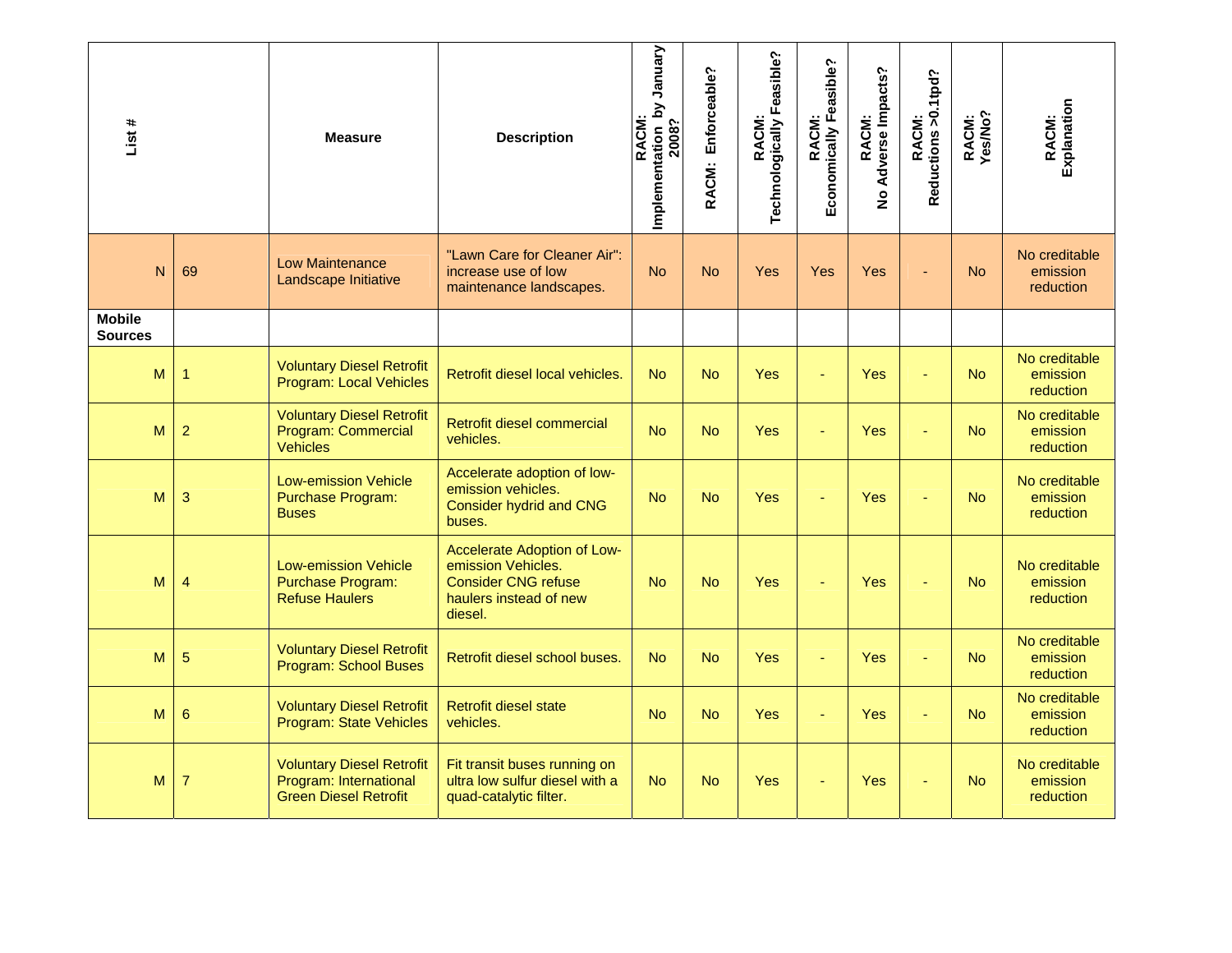| List # |    | <b>Measure</b>                                                                           | <b>Description</b>                                                                                                                                                                 | Vienual<br>Implementation by<br>2008?<br>RACM: | Enforceable?<br>RACM: | RACM:<br>Technologically Feasible? | Economically Feasible?<br>RACM: | Adverse Impacts?<br>RACM:<br>$\frac{9}{2}$ | Reductions >0.1tpd?<br>RACM: | RACM:<br>Yes/No? | Explanation<br>RACM:                             |
|--------|----|------------------------------------------------------------------------------------------|------------------------------------------------------------------------------------------------------------------------------------------------------------------------------------|------------------------------------------------|-----------------------|------------------------------------|---------------------------------|--------------------------------------------|------------------------------|------------------|--------------------------------------------------|
| M      | 8  | <b>Low-emission Vehicle</b><br><b>Purchase Program:</b><br><b>State and Local Fleets</b> | Accelerate adoption of low-<br>emission vehicles, including<br>hybrids. Focus on state and<br>local fleets.                                                                        | <b>No</b>                                      | <b>No</b>             | <b>Yes</b>                         | Yes                             | Yes                                        |                              | <b>No</b>        | <b>Will not</b><br>advance<br>attainment<br>date |
| M      | 9  | <b>Low-emission Vehicle</b><br><b>Purchase Program:</b><br><b>Private Owners Fleet</b>   | Accelerate adoption of low-<br>emission vehicles. Consider<br>use of tax incentives.                                                                                               | <b>No</b>                                      | <b>No</b>             | <b>Yes</b>                         | ÷,                              | Yes                                        |                              | <b>No</b>        | Will not<br>advance<br>attainment<br>date        |
| M      | 10 | <b>Electric Vehicle Tax</b><br><b>Incentives</b>                                         | <b>Establish incentives to</b><br>purchase electric vehicles.                                                                                                                      | <b>No</b>                                      | <b>No</b>             | Yes                                | ÷,                              | Yes                                        | ÷                            | <b>No</b>        | <b>Not</b><br>enforceable                        |
| M      | 11 | <b>Low-emission Vehicle</b><br><b>Purchase Program:</b><br><b>Rental Cars</b>            | Accelerate Adoption of Low-<br>emission Vehicles. Target<br>rental car fleets.                                                                                                     | <b>No</b>                                      | <b>No</b>             | <b>Yes</b>                         | ä,                              | Yes                                        | ÷                            | No.              | No creditable<br>emission<br>reduction           |
| M      | 12 | <b>Low-emission Vehicle</b><br><b>Purchase Program:</b><br><b>Taxicabs</b>               | Accelerate Adoption of Low-<br>emission Vehicles. Target<br>taxicab fleets.                                                                                                        | <b>No</b>                                      | <b>No</b>             | <b>Yes</b>                         | ÷,                              | Yes                                        | ÷.                           | <b>No</b>        | No creditable<br>emission<br>reduction           |
| M      | 13 | <b>OTC Corridor Strategy</b>                                                             | Implement truck stop<br>electrification projects and<br><b>Heavy-Duty Engine Engine</b><br><b>Control Module (ECM)</b><br>Recalibration (chip reflash)<br>along the I-95 corridor. | <b>No</b>                                      | <b>No</b>             | <b>Yes</b>                         |                                 | Yes                                        |                              | <b>No</b>        | Will not<br>advance<br>attainment<br>date        |
| M      | 14 | <b>Truck Idling Reduction:</b><br><b>Truck Stop</b><br><b>Electrification (TSE)</b>      | Implement projects to<br>electrify truck stops.                                                                                                                                    | <b>No</b>                                      | <b>No</b>             | Yes                                | Ξ                               | Yes                                        | ÷                            | <b>No</b>        | <b>Will not</b><br>advance<br>attainment<br>date |
| M      | 15 | <b>Truck Idling Reduction:</b><br><b>Auxilliary Power Units</b><br>(APU)                 | Increase market penetration<br>of APUs to reduce truck<br>idling.                                                                                                                  | <b>No</b>                                      | <b>No</b>             | <b>Yes</b>                         | Yes                             | Yes                                        |                              | <b>No</b>        | Will not<br>advance<br>attainment<br>date        |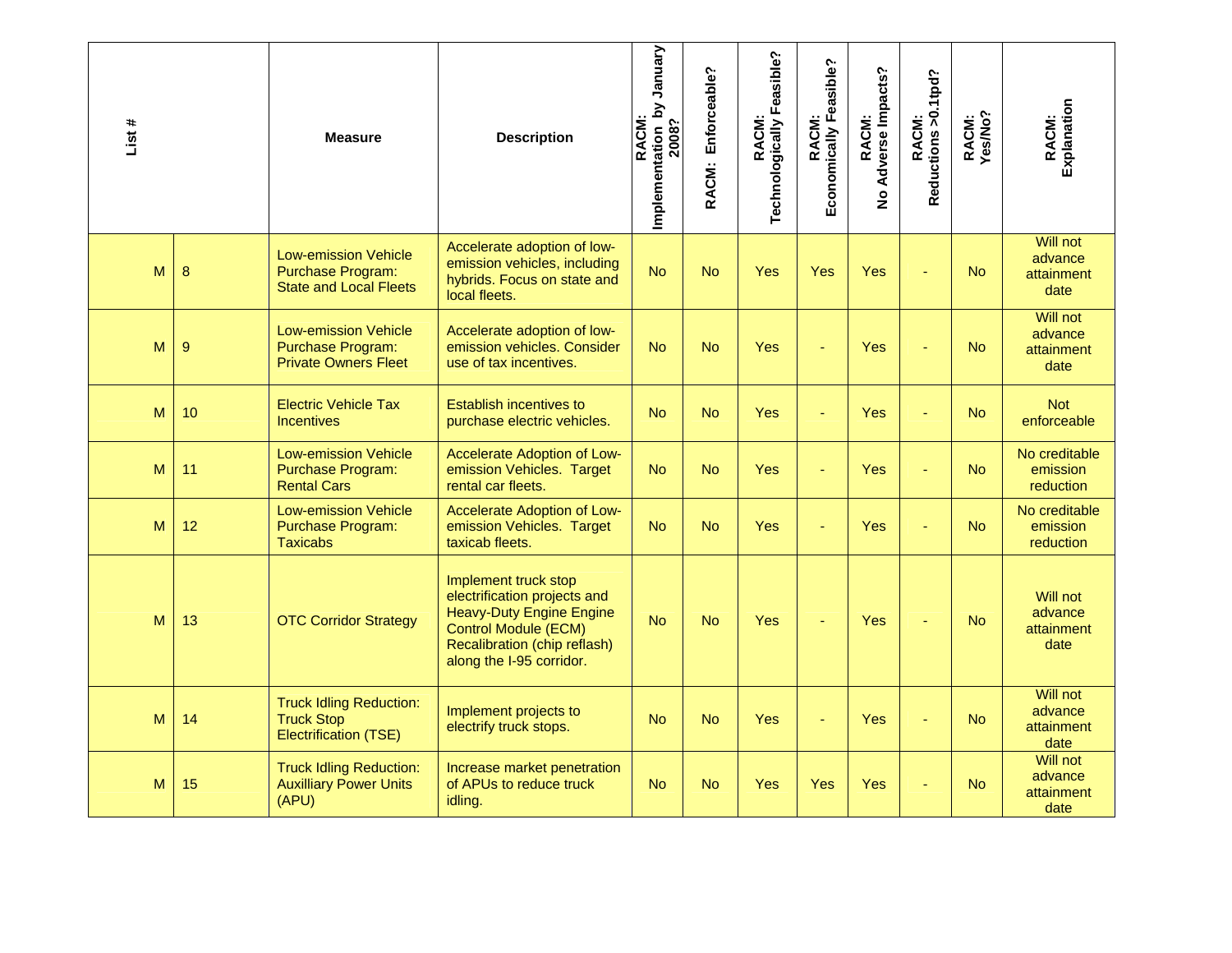| List # |    | <b>Measure</b>                                                          | <b>Description</b>                                                                                                                                                                              | January<br>Implementation by<br>2008?<br>RACM: | Enforceable?<br>RACM: | RACM:<br>Technologically Feasible? | Economically Feasible?<br><b>RACM:</b> | No Adverse Impacts?<br>RACM: | RACM:<br>Reductions >0.1tpd? | RACM:<br>Yes/No? | Explanation<br>RACM:                                 |
|--------|----|-------------------------------------------------------------------------|-------------------------------------------------------------------------------------------------------------------------------------------------------------------------------------------------|------------------------------------------------|-----------------------|------------------------------------|----------------------------------------|------------------------------|------------------------------|------------------|------------------------------------------------------|
| M      | 16 | <b>Smart Growth and Infill</b><br><b>Development Programs</b>           | Encourage<br>development/redevelopment<br>of land in designated growth<br>areas, encouraging local<br>governments to place<br>greater emphasis on land<br>development near transit<br>stations. | <b>No</b>                                      | <b>No</b>             | Yes                                | ÷,                                     | Yes                          | <b>No</b>                    | <b>No</b>        | No creditable<br>emission<br>reductions              |
| M      | 17 | <b>Incentives for Mixed</b><br><b>Use at Transit Centers</b>            | Include incentives for<br>mixed-use development at<br>transit centers to reduce<br>sprawl and VMT.                                                                                              | <b>No</b>                                      | <b>Yes</b>            | <b>Yes</b>                         | ÷,                                     | Yes                          | Yes                          | <b>No</b>        | Will not<br>provide<br>reductions by<br>January 2008 |
| M      | 18 | <b>Infill Development</b>                                               | Implement an infill<br>development program<br>throughout the Washington<br>region.                                                                                                              | <b>No</b>                                      | <b>No</b>             | <b>Yes</b>                         |                                        | Yes                          |                              | <b>No</b>        | Will not<br>provide<br>reductions by<br>January 2008 |
| M      | 19 | Convenience<br><b>Commercial Centers in</b><br><b>Residential Areas</b> | Change zoning ordinances<br>to allow neigborhood-<br>serving retail establishments<br>in residential areas.                                                                                     | <b>No</b>                                      | Yes                   | Yes                                |                                        | <b>No</b>                    |                              | <b>No</b>        | Will not<br>provide<br>reductions by<br>January 2008 |
| M      | 20 | <b>Control Growth and</b><br><b>Development</b>                         | Encourage mixed-use<br>development.                                                                                                                                                             | <b>No</b>                                      | <b>No</b>             | <b>Yes</b>                         |                                        | Yes                          | Yes                          | <b>No</b>        | No creditable<br>emission<br>reductions              |
| M      | 21 | <b>Proximity Commute:</b><br><b>Job Swap</b>                            | Encourage employees of<br>the same firm to swap jobs,<br>permitting each to work at a<br>location closer to home.                                                                               | <b>No</b>                                      | <b>No</b>             | <b>Yes</b>                         |                                        | Yes                          |                              | <b>No</b>        | No creditable<br>emission<br>reductions              |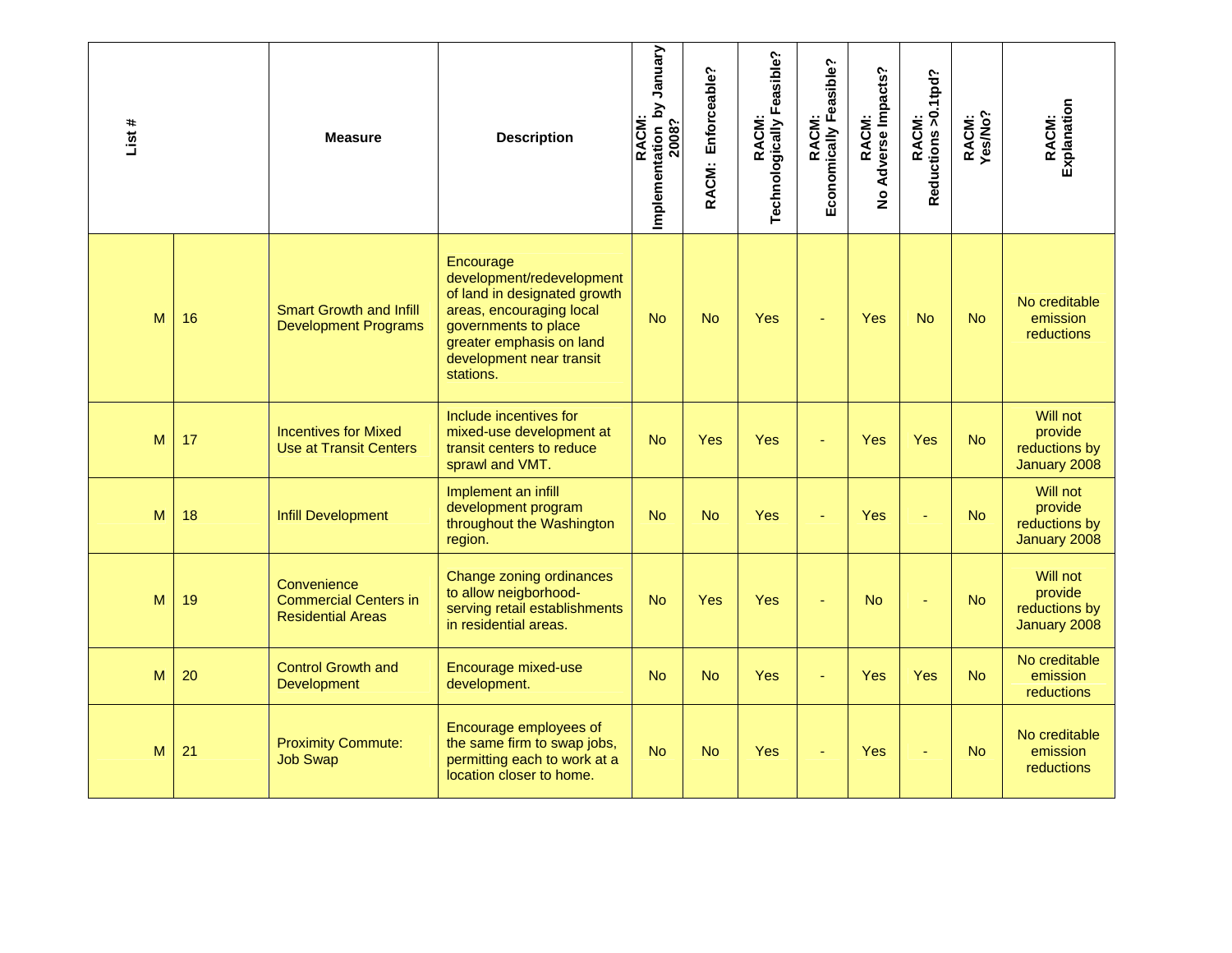| List # |    | <b>Measure</b>                                                            | <b>Description</b>                                                                                                                     | Vienuary<br>Implementation by<br>2008?<br>RACM: | Enforceable?<br>RACM: | RACM:<br>Technologically Feasible? | Economically Feasible?<br><b>RACM:</b> | Adverse Impacts?<br>RACM:<br>$\frac{9}{2}$ | RACM:<br>Reductions >0.1tpd? | RACM:<br>Yes/No? | Explanation<br>RACM:                           |
|--------|----|---------------------------------------------------------------------------|----------------------------------------------------------------------------------------------------------------------------------------|-------------------------------------------------|-----------------------|------------------------------------|----------------------------------------|--------------------------------------------|------------------------------|------------------|------------------------------------------------|
| M      | 22 | <b>Proximity Commute:</b><br><b>Live Near Your Work</b>                   | <b>Provides financial incentives</b><br>to homebuyers moving to<br>designated neighborhoods<br>near their workplaces.                  | <b>No</b>                                       | <b>No</b>             | Yes                                |                                        | Yes                                        |                              | <b>No</b>        | No creditable<br>emission<br><b>reductions</b> |
| M      | 23 | <b>Telecommuting Centers</b><br>and Telework Program                      | Telecommuting centers,<br>including marketing activity,<br>consultant support,<br>commuter and employer<br>information and assistance. | <b>No</b>                                       | <b>No</b>             | Yes                                |                                        | Yes                                        |                              | <b>No</b>        | No creditable<br>emission<br>reductions        |
| M      | 24 | <b>Telecourses at Local</b><br><b>Colleges and</b><br><b>Universities</b> | Encourage local colleges<br>and universities to offer<br>telecourses to reduce<br>vehicle trips.                                       | <b>No</b>                                       | <b>No</b>             | Yes                                |                                        | Yes                                        |                              | <b>No</b>        | No creditable<br>emission<br><b>reductions</b> |
| M      | 25 | <b>Safe Routes to School</b><br>Program                                   | Implement a safe pedestrian<br>and bicycle routes to school<br>program to reduce VMT.                                                  | ä,                                              | <b>No</b>             | <b>Yes</b>                         |                                        | Yes                                        | <b>No</b>                    | <b>No</b>        | No creditable<br>emission<br>reduction         |
| M      | 26 | <b>Commuter Operations</b><br>Center                                      | <b>Provides commuter</b><br>assistance services,<br>including carpool and<br>vanpool ridematching.                                     | <b>No</b>                                       | <b>No</b>             | <b>Yes</b>                         |                                        | Yes                                        |                              | <b>No</b>        | No creditable<br>emission<br>reductions        |
| M      | 27 | <b>Guaranteed Ride Home</b>                                               | Provides free rides home in<br>event of unexpected<br>emergency or unscheduled<br>overtime to commuters<br>using public transport.     | <b>No</b>                                       | <b>No</b>             | <b>Yes</b>                         |                                        | Yes                                        |                              | <b>No</b>        | Will not<br>advance<br>attainment<br>date      |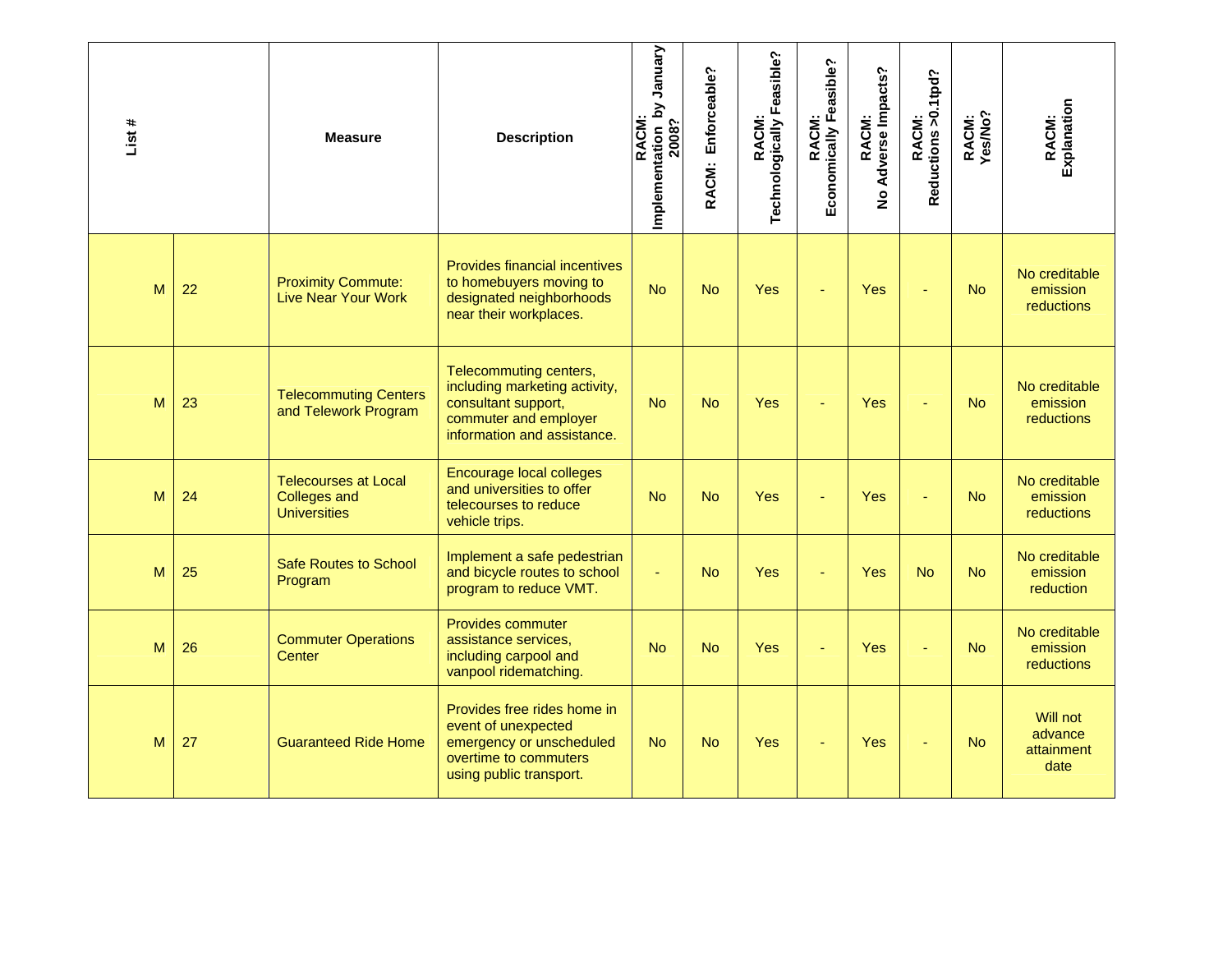| List# |    | <b>Measure</b>                                 | <b>Description</b>                                                                                                     | <b>Alenuer Aq</b><br>RACM:<br>Implementation 1<br>2008? | Enforceable?<br>RACM: | Technologically Feasible?<br>RACM: | Economically Feasible?<br>RACM: | Adverse Impacts?<br>RACM:<br>$\overline{2}$ | RACM:<br>Reductions >0.1tpd? | RACM:<br>Yes/No? | Explanation<br>RACM:                           |
|-------|----|------------------------------------------------|------------------------------------------------------------------------------------------------------------------------|---------------------------------------------------------|-----------------------|------------------------------------|---------------------------------|---------------------------------------------|------------------------------|------------------|------------------------------------------------|
| M     | 28 | <b>Access to Jobs Program</b>                  | Identifies gaps in transit<br>service between places of<br>residence and places of<br>work for low wage workers.       |                                                         | <b>No</b>             | Yes                                |                                 | Yes                                         | <b>No</b>                    | <b>No</b>        | No creditable<br>emission<br>reduction         |
| M     | 29 | <b>Integrated Rideshare</b>                    | Provides transit, park & ride,<br>and telecenter information<br>to all commuters on a<br>matchlist.                    | <b>No</b>                                               | <b>No</b>             | Yes                                | ÷,                              | Yes                                         |                              | <b>No</b>        | No creditable<br>emission<br><b>reductions</b> |
| M     | 30 | <b>Interactive Rideshare</b><br><b>Kiosks</b>  | <b>Transportation Information</b><br>Kiosks in Maryland, Virginia<br>and the District of Columbia.                     | <b>No</b>                                               | <b>No</b>             | Yes                                |                                 | Yes                                         |                              | <b>No</b>        | No creditable<br>emission<br><b>reductions</b> |
| M     | 31 | <b>Vanpool Programs</b>                        | Create programs and<br>incentives designed to<br>increase the number of<br>vanpools in the region.                     | <b>No</b>                                               |                       | Yes                                |                                 | Yes                                         | Yes                          | <b>No</b>        | No creditable<br>emission<br>reduction         |
| M     | 32 | <b>Free Parking for</b><br>Carpools/Vanpools   | Provide free reserved<br>parking spaces for all<br>carpools or vanpools.                                               | <b>No</b>                                               | <b>No</b>             | Yes                                | <b>No</b>                       | Yes                                         |                              | <b>No</b>        | No creditable<br>emission<br>reductions        |
| M     | 33 | <b>Employer Shuttle Bus</b><br><b>Services</b> | Provide incentives for<br>businesses to provide<br>employee shuttle service to<br>the nearest rail or transit<br>stop. | <b>No</b>                                               | <b>No</b>             | Yes                                | ä,                              | <b>Yes</b>                                  |                              | <b>No</b>        | No creditable<br>emission<br>reduction         |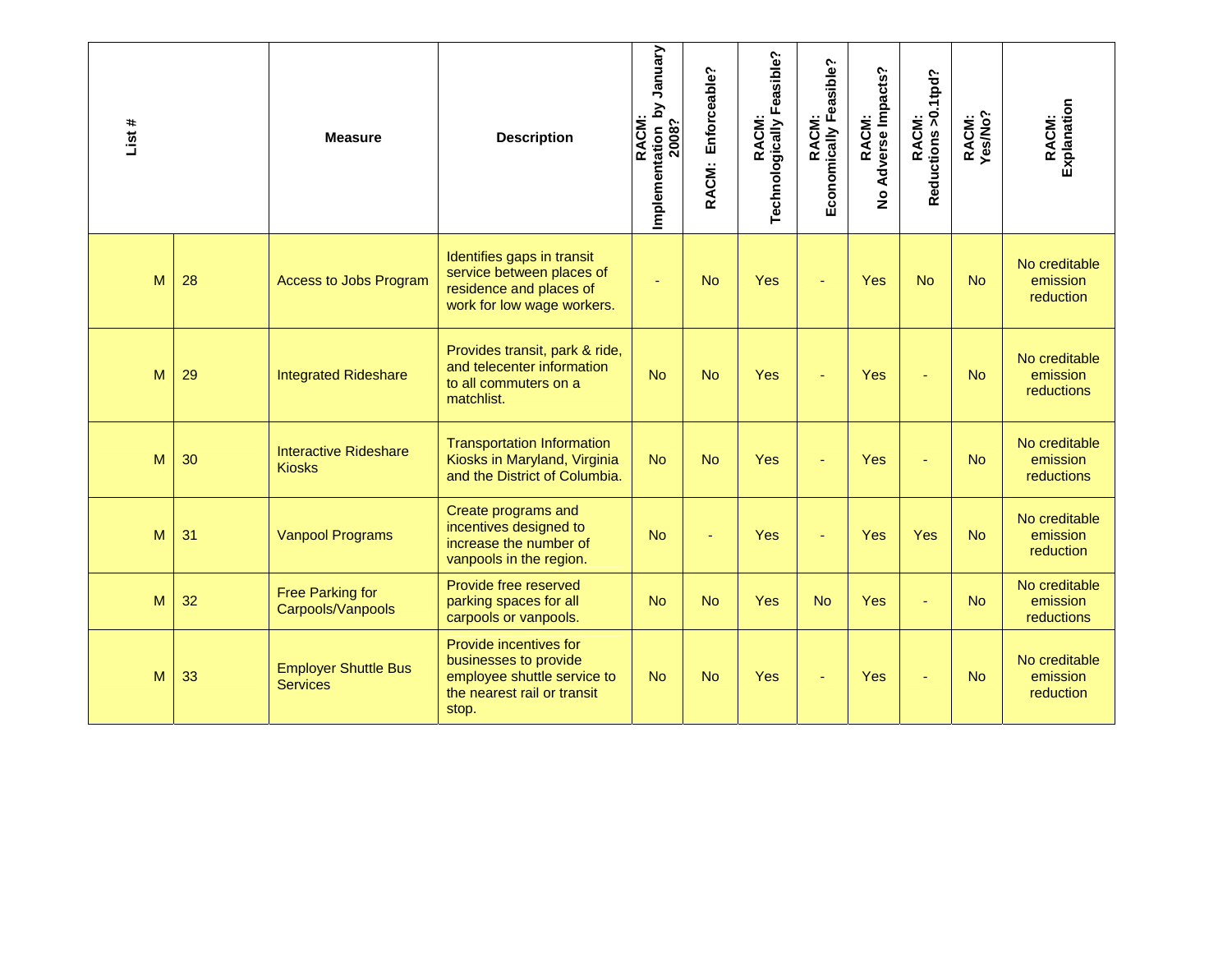| List # |    | <b>Measure</b>                                                                            | <b>Description</b>                                                                                                                                                                         | January<br>Implementation by<br>2008?<br>RACM: | Enforceable?<br>RACM: | RACM:<br>Technologically Feasible? | Economically Feasible?<br><b>RACM:</b> | No Adverse Impacts?<br>RACM: | RACM:<br>Reductions >0.1tpd? | RACM:<br>Yes/No? | Explanation<br>RACM:                          |
|--------|----|-------------------------------------------------------------------------------------------|--------------------------------------------------------------------------------------------------------------------------------------------------------------------------------------------|------------------------------------------------|-----------------------|------------------------------------|----------------------------------------|------------------------------|------------------------------|------------------|-----------------------------------------------|
| M      | 34 | <b>Improvements to Bicycle</b><br>and Pedestrian Access                                   | Provide incentives to<br>developments that speed<br>improvements to<br>bicycle/pedestrian access.<br>This includes improvements<br>to sidewalks, curb ramps,<br>crosswalks, lighting, etc. | Ξ                                              | <b>No</b>             | Yes                                |                                        | Yes                          | <b>No</b>                    | <b>No</b>        | No creditable<br>emission<br><b>reduction</b> |
| M      | 35 | <b>Bicycle Racks in</b><br>Hagerstown                                                     | Install bicycle racks at<br>various locations throughout<br>the region.                                                                                                                    | <b>No</b>                                      | <b>No</b>             | <b>Yes</b>                         |                                        | Yes                          | <b>No</b>                    | <b>No</b>        | No creditable<br>emission<br>reductions       |
| M      | 36 | <b>Bike Lockers at Metro</b><br><b>Stations, Park &amp; Ride</b><br>Lots, Other Locations | <b>Expand existing bike lockers</b><br>at Metrorail stations, install<br>bicycle storage spaces in<br>parking lots.                                                                        | <b>No</b>                                      | <b>No</b>             | <b>Yes</b>                         |                                        | Yes                          | <b>No</b>                    | <b>No</b>        | No creditable<br>emission<br><b>reduction</b> |
| M      | 37 | <b>Bike Racks on Transit</b><br><b>Buses</b>                                              | Provide external bike racks<br>on local transit buses.                                                                                                                                     | <b>No</b>                                      | <b>No</b>             | <b>Yes</b>                         |                                        | Yes                          | <b>No</b>                    | <b>No</b>        | No creditable<br>emission<br>reduction        |
| M      | 38 | <b>Bike to Work Day</b>                                                                   | Conduct a one-day bike to<br>work event. Provide<br>outreach activities,<br>education on the bike-to-<br>work option, and assistance<br>in trying bike-to-work.                            | <b>No</b>                                      | <b>No</b>             | <b>Yes</b>                         | ÷                                      | Yes                          | <b>No</b>                    | <b>No</b>        | No creditable<br>emission<br><b>reduction</b> |
| M      | 39 | <b>Bike/Pedestrian Paths</b>                                                              | Fund construction of<br>additional bicycle/pedestrian<br>paths in the region.                                                                                                              | <b>No</b>                                      | <b>No</b>             | <b>Yes</b>                         |                                        | Yes                          | <b>No</b>                    | <b>No</b>        | No creditable<br>emission<br>reduction        |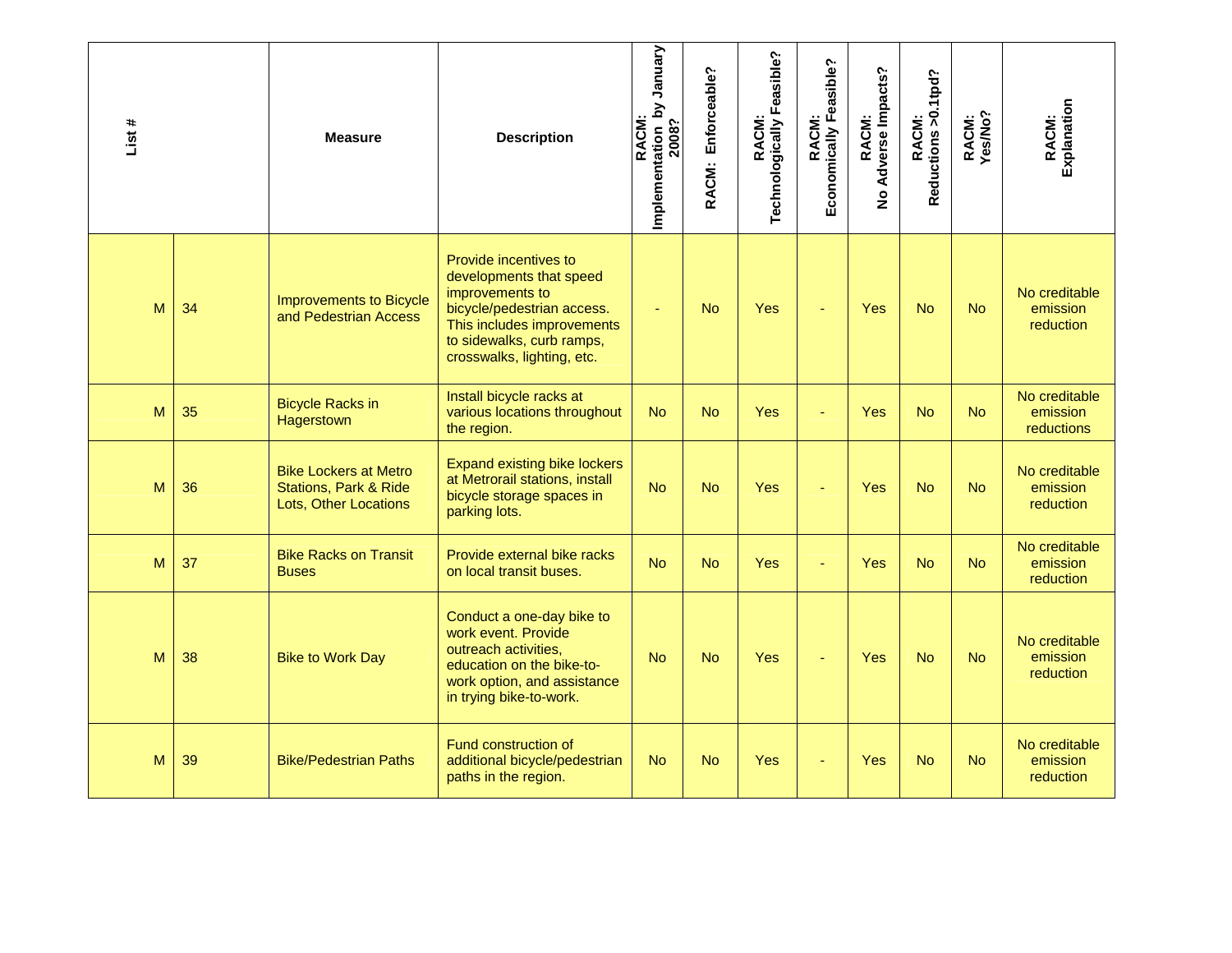| List # |    | <b>Measure</b>                                                                                        | <b>Description</b>                                                                                                                 | January<br>Σ<br>Implementation 1<br>2008?<br>RACM: | Enforceable?<br>RACM: | Technologically Feasible?<br>RACM: | Economically Feasible?<br><b>RACM:</b> | Adverse Impacts?<br>RACM:<br>$\frac{1}{2}$ | Reductions > 0.1tpd?<br>RACM: | RACM:<br>Yes/No? | Explanation<br>RACM:                                 |
|--------|----|-------------------------------------------------------------------------------------------------------|------------------------------------------------------------------------------------------------------------------------------------|----------------------------------------------------|-----------------------|------------------------------------|----------------------------------------|--------------------------------------------|-------------------------------|------------------|------------------------------------------------------|
| M      | 40 | <b>Employers Provide Free</b><br><b>Bicycles for Midday Use</b>                                       | Require employers to<br>provide one bicycle per 50<br>employees for mid-day<br>business or personal use.                           | <b>No</b>                                          | <b>No</b>             | Yes                                |                                        | <b>Yes</b>                                 | <b>No</b>                     | <b>No</b>        | No creditable<br>emission<br>reduction               |
| M      | 41 | <b>Car Sharing Program</b>                                                                            | Fund incentives for new car<br>sharing customers (i.e.,<br>Flexcar or Zipcar services).                                            | <b>No</b>                                          | <b>No</b>             | Yes                                | ÷                                      | Yes                                        | <b>No</b>                     | <b>No</b>        | No creditable<br>emission<br>reduction               |
| M      | 42 | <b>Vehicle Share</b><br>Programs: Transit<br><b>Stations</b>                                          | Develop a transit station<br>car/low emission vehicle<br>share program.                                                            | <b>No</b>                                          | <b>No</b>             | Yes                                | ÷                                      | Yes                                        | N <sub>o</sub>                | <b>No</b>        | No creditable<br>emission<br>reduction               |
| M      | 43 | <b>Vehicle Share</b><br>Programs:<br>Neighborhoods                                                    | Implement a neighborhood<br>electric vehicle share<br>program.                                                                     | <b>No</b>                                          | <b>No</b>             | Yes                                |                                        | <b>Yes</b>                                 | <b>No</b>                     | <b>No</b>        | No creditable<br>emission<br>reduction               |
| M      | 44 | <b>Clean Commute/Try</b><br><b>Transit Week</b>                                                       | Promotes use of alternative<br>transportation, including<br>transit, by daily commuters<br>for one week per year.                  | <b>No</b>                                          | <b>No</b>             | Yes                                |                                        | Yes                                        |                               | <b>No</b>        | No creditable<br>emission<br>reductions              |
| M      | 45 | Student & staff based<br>college & university<br>rideshare programs                                   | Create rideshare program<br>focused on students and<br>staff at regional universities.                                             | <b>No</b>                                          | <b>No</b>             | Yes                                |                                        | <b>Yes</b>                                 | <b>No</b>                     | N <sub>o</sub>   | No creditable<br>emission<br>reduction               |
| M      | 46 | <b>Establish Restricted</b><br><b>Zones in Downtown</b><br><b>Areas and Transit</b><br><b>Centers</b> | Restrict private vehicle use<br>in certain areas during<br>business hours,<br>encouraging pedestrian,<br>bicycle, and transit use. | <b>No</b>                                          | Yes                   | Yes                                |                                        | <b>No</b>                                  | Yes                           | <b>No</b>        | Will not<br>provide<br>reductions by<br>January 2008 |
| M      | 47 | 4 Day Work<br>Week/Flexible Work<br><b>Schedules</b>                                                  | Encourage employers to<br>adopt a shorter work week,<br>with employees working 4<br>10-hour days.                                  | <b>No</b>                                          | <b>No</b>             | Yes                                |                                        | <b>Yes</b>                                 |                               | <b>No</b>        | No creditable<br>emission<br>reductions              |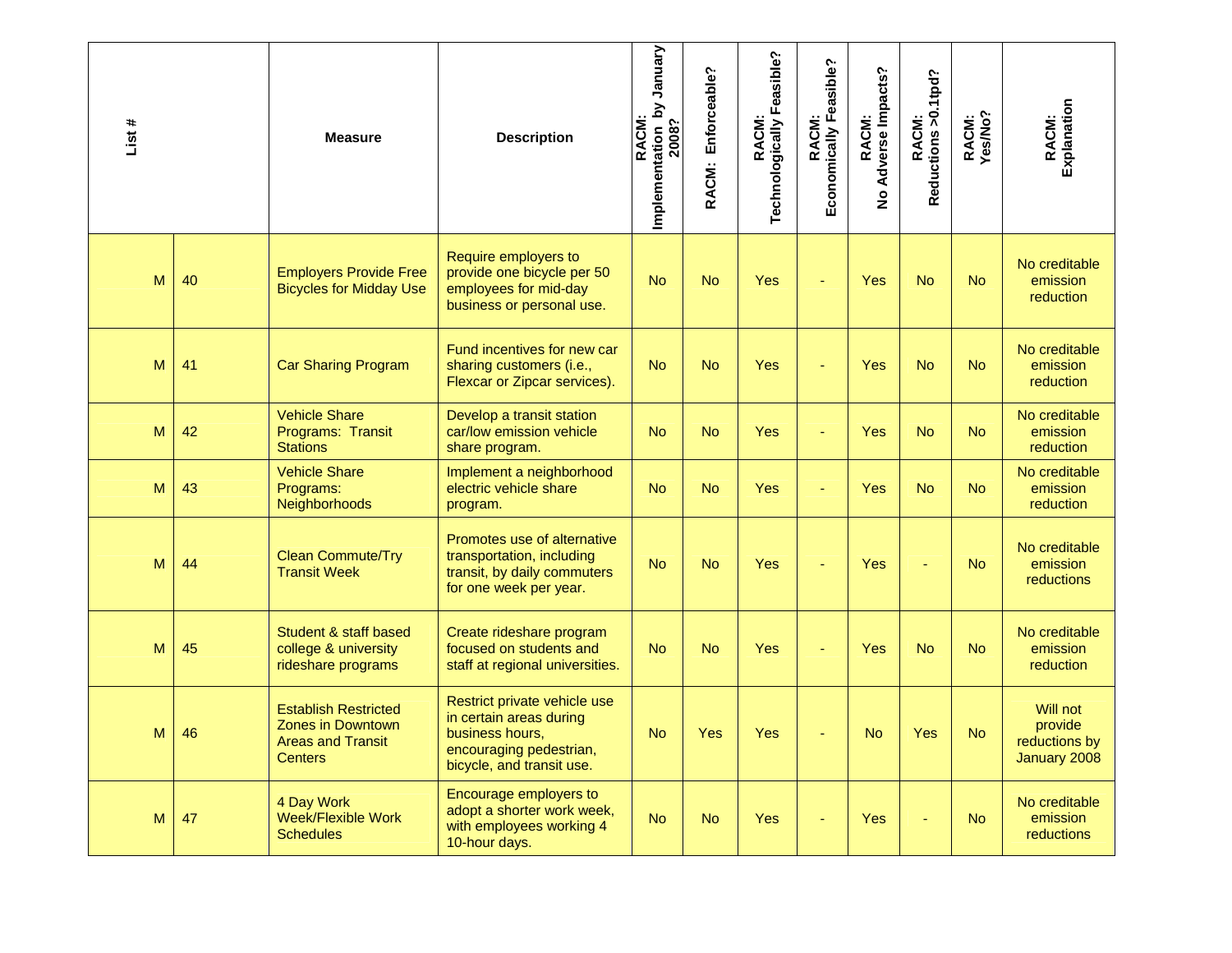| List # |    | <b>Measure</b>                                              | <b>Description</b>                                                                                          | <b>Alenuer Kq</b><br>RACM:<br>Implementation 1<br>2008? | Enforceable?<br>RACM: | RACM:<br>echnologically Feasible? | Economically Feasible?<br>RACM: | Adverse Impacts?<br>RACM:<br>$\frac{8}{5}$ | RACM:<br>Reductions >0.1tpd? | RACM:<br>Yes/No? | Explanation<br>RACM:                                 |
|--------|----|-------------------------------------------------------------|-------------------------------------------------------------------------------------------------------------|---------------------------------------------------------|-----------------------|-----------------------------------|---------------------------------|--------------------------------------------|------------------------------|------------------|------------------------------------------------------|
| M      | 48 | <b>Expand MARC Train</b><br><b>Service</b>                  | <b>Expand MARC train service</b><br>to include additional<br>departures.                                    | <b>No</b>                                               | <b>No</b>             |                                   |                                 | Yes                                        |                              | <b>No</b>        | Will not<br>provide<br>reductions by<br>January 2008 |
| M      | 49 | <b>Increase Commuter Rail</b><br>Frequency                  | Increase frequency of<br>MARC service every 10 min<br>on the Brunswick line.                                | <b>No</b>                                               | <b>No</b>             |                                   | ٠                               | Yes                                        |                              | <b>No</b>        | Will not<br>provide<br>reductions by<br>January 2008 |
| M      | 50 | <b>Provide Additional</b><br><b>Transit Service to Core</b> | Increase funding for transit<br>services to expand core<br>service.                                         | <b>No</b>                                               | <b>No</b>             |                                   | ÷                               | Yes                                        |                              | <b>No</b>        | Will not<br>provide<br>reductions by<br>January 2008 |
| M      | 51 | <b>Provide Additional</b><br><b>Transit Service Access</b>  | Increase funding for<br>enhancing access to transit<br>services.                                            | <b>No</b>                                               | <b>No</b>             | Yes                               | ä,                              | Yes                                        | <b>No</b>                    | <b>No</b>        | No creditable<br>emission<br>reductions              |
| M      | 52 | <b>Express Buses From</b><br><b>Outlying Areas</b>          | Implement direct bus<br>service from outlying Park &<br>Ride lots and far suburbs to<br>major work centers. | <b>No</b>                                               | <b>No</b>             | Yes                               |                                 | Yes                                        |                              | <b>No</b>        | No creditable<br>emission<br><b>reductions</b>       |
| M      | 53 | <b>Express Reverse</b><br><b>Commuter Buses</b>             | Implement reverse<br>commute express buses<br>from B altimore to major<br>outlying work centers.            | <b>No</b>                                               | <b>No</b>             | Yes                               | ٠                               | Yes                                        |                              | <b>No</b>        | No creditable<br>emission<br>reductions              |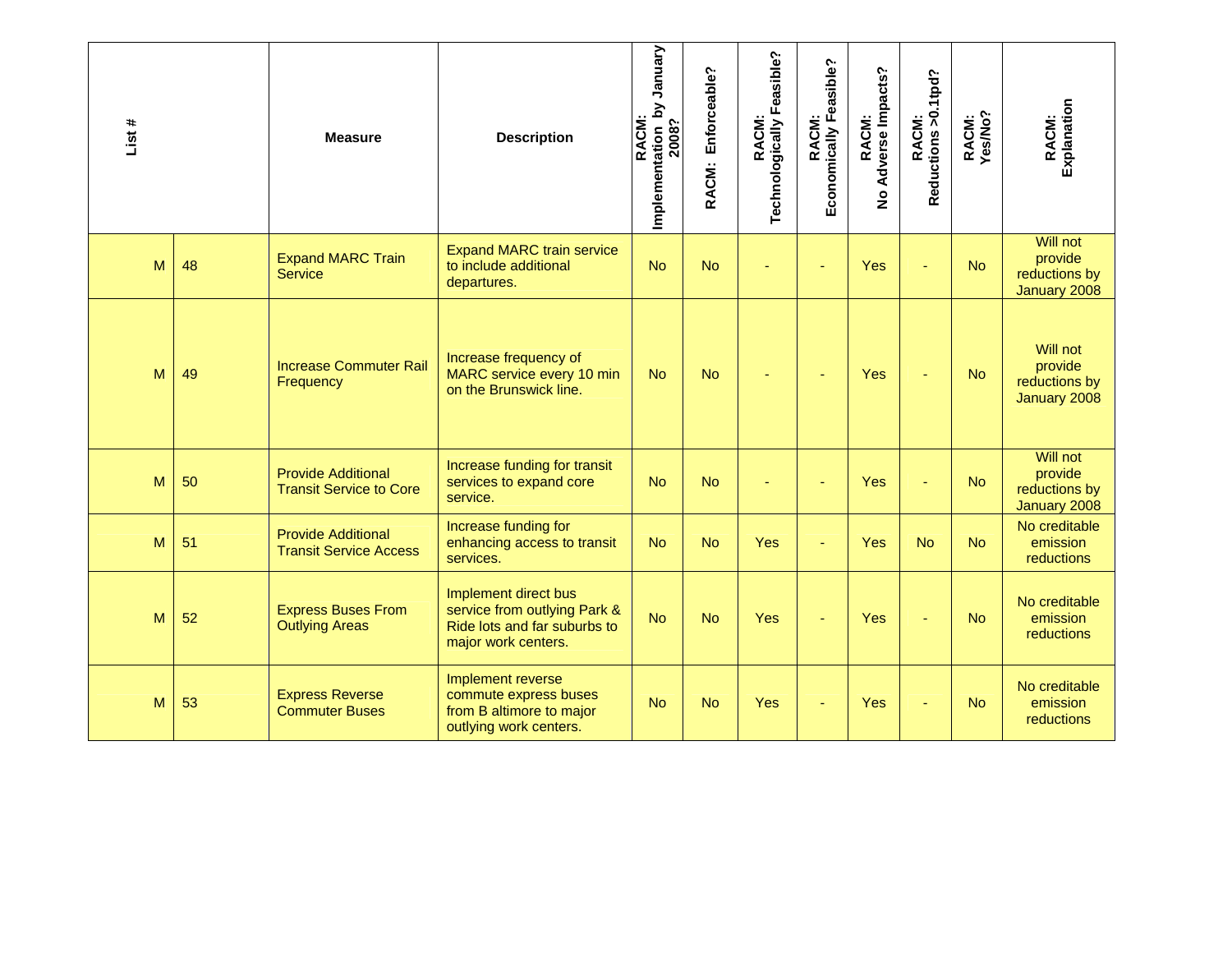| List # |    | <b>Measure</b>                                                | <b>Description</b>                                                                                                                                                                                                                                                 | January<br>Implementation by<br>2008?<br>RACM: | Enforceable?<br>RACM: | RACM:<br>Technologically Feasible? | Economically Feasible?<br><b>RACM:</b> | No Adverse Impacts?<br>RACM: | RACM:<br>Reductions >0.1tpd? | RACM:<br>Yes/No? | Explanation<br>RACM:                                 |
|--------|----|---------------------------------------------------------------|--------------------------------------------------------------------------------------------------------------------------------------------------------------------------------------------------------------------------------------------------------------------|------------------------------------------------|-----------------------|------------------------------------|----------------------------------------|------------------------------|------------------------------|------------------|------------------------------------------------------|
| M      | 54 | <b>Shorter Distance from</b><br><b>Buildings to Bus Stops</b> | For existing buildings, re-<br>route traffic to allow buses<br>to come closer to the<br>building. For new buildings,<br>alter setback requirements<br>to allow closer bus access.                                                                                  | <b>No</b>                                      | <b>No</b>             |                                    |                                        | Yes                          |                              | <b>No</b>        | No creditable<br>emission<br><b>reductions</b>       |
| M      | 55 | <b>New MARC Coaches</b>                                       | <b>Purchase additional</b><br>coaches for MARC to<br>accommodate increased<br>ridership.                                                                                                                                                                           | <b>No</b>                                      | <b>No</b>             | Yes                                |                                        | Yes                          |                              | <b>No</b>        | Will not<br>provide<br>reductions by<br>January 2008 |
| M      | 57 | <b>Additional Transit Stores</b>                              | <b>Establish additional</b><br>stationary transit stores in<br>the region.                                                                                                                                                                                         | <b>No</b>                                      | <b>No</b>             | <b>Yes</b>                         |                                        | Yes                          | <b>No</b>                    | <b>No</b>        | No creditable<br>emission<br>reductions              |
| M      | 58 | <b>Traffic Signal</b><br>Optimization                         | Regularly optimize traffic<br>signals to reduce idling and<br>low-speed emissions.                                                                                                                                                                                 | <b>No</b>                                      | Yes                   | Yes                                |                                        | Yes                          |                              | <b>No</b>        | No creditable<br>emission<br><b>reductions</b>       |
| M      | 59 | Transit Prioritization --<br><b>Queue Jumps</b>               | Provide queue jumps for<br>buses at over-capacity<br>signalized intersections<br>throughout the region.<br>Queue jumps allow buses to<br>use a shoulder or other<br>designated lane to bypass<br>intersection queues and<br>move forward towards the<br>stop line. | <b>No</b>                                      | <b>No</b>             | Yes                                | ÷                                      | Yes                          | <b>No</b>                    | <b>No</b>        | No creditable<br>emission<br><b>reductions</b>       |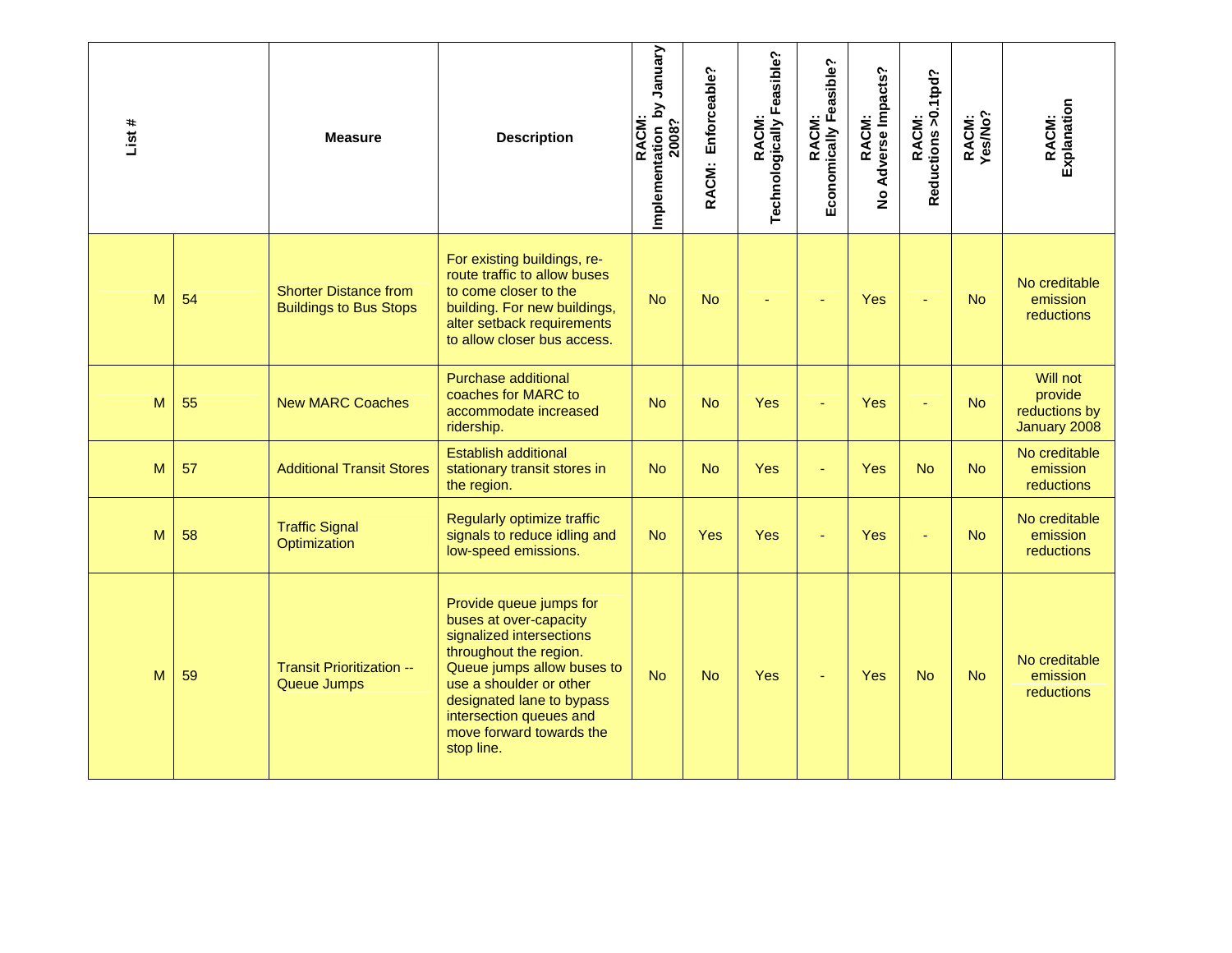| List # |    | <b>Measure</b>                                                        | <b>Description</b>                                                                                                                                                                                            | January<br>Σ<br>RACM:<br>Implementation 1<br>2008? | Enforceable?<br>RACM: | Technologically Feasible?<br>RACM: | Economically Feasible?<br><b>RACM:</b> | Adverse Impacts?<br>RACM:<br>$\frac{9}{2}$ | RACM:<br>Reductions >0.1tpd? | RACM:<br>Yes/No? | Explanation<br>RACM:                                 |
|--------|----|-----------------------------------------------------------------------|---------------------------------------------------------------------------------------------------------------------------------------------------------------------------------------------------------------|----------------------------------------------------|-----------------------|------------------------------------|----------------------------------------|--------------------------------------------|------------------------------|------------------|------------------------------------------------------|
| M      | 60 | <b>Manage Roadway</b><br><b>Usage: Traffic Incident</b><br>Management | <b>Regional Travel Information</b><br>System/Driver Assistance.<br>Enhance real time traffic<br>information to allow drivers<br>to make better decisions<br>about when and where to<br>travel.                | ٠                                                  | <b>No</b>             |                                    |                                        | Yes                                        |                              | <b>No</b>        | No creditable<br>emission<br><b>reductions</b>       |
| M      | 61 | <b>Replace Traffic Signals</b><br>with Lesser Controls                | Install roundabouts in place<br>of signals at low volume<br>intersections.                                                                                                                                    | <b>No</b>                                          | <b>Yes</b>            | <b>Yes</b>                         |                                        | Yes                                        |                              | <b>No</b>        | Will not<br>provide<br>reductions by<br>January 2008 |
| M      | 62 | <b>Signals to Flashing</b><br>Yellow 12am-5am                         | From midnight until 5am, set<br>intersection signals to<br>flashing yellow in<br>predominant direction and<br>flashing red in minor<br>direction for all low volume<br>intersections where safety<br>permits. | <b>No</b>                                          | Yes                   | Yes                                |                                        | Yes                                        |                              | <b>No</b>        | No creditable<br>emission<br>reductions              |
| M      | 63 | <b>Green Curb Initiative</b>                                          | <b>Restricted Access/ "Green</b><br>Curb". Differential fees and<br>access permits applied<br>during periods of high<br>congestion. Target<br>delivery/loading zones and<br>carpool/vanpool pickup<br>areas.  | <b>No</b>                                          | <b>Yes</b>            | Yes                                | ٠                                      | ٠                                          | <b>No</b>                    | <b>No</b>        | Will not<br>provide<br>reductions by<br>January 2008 |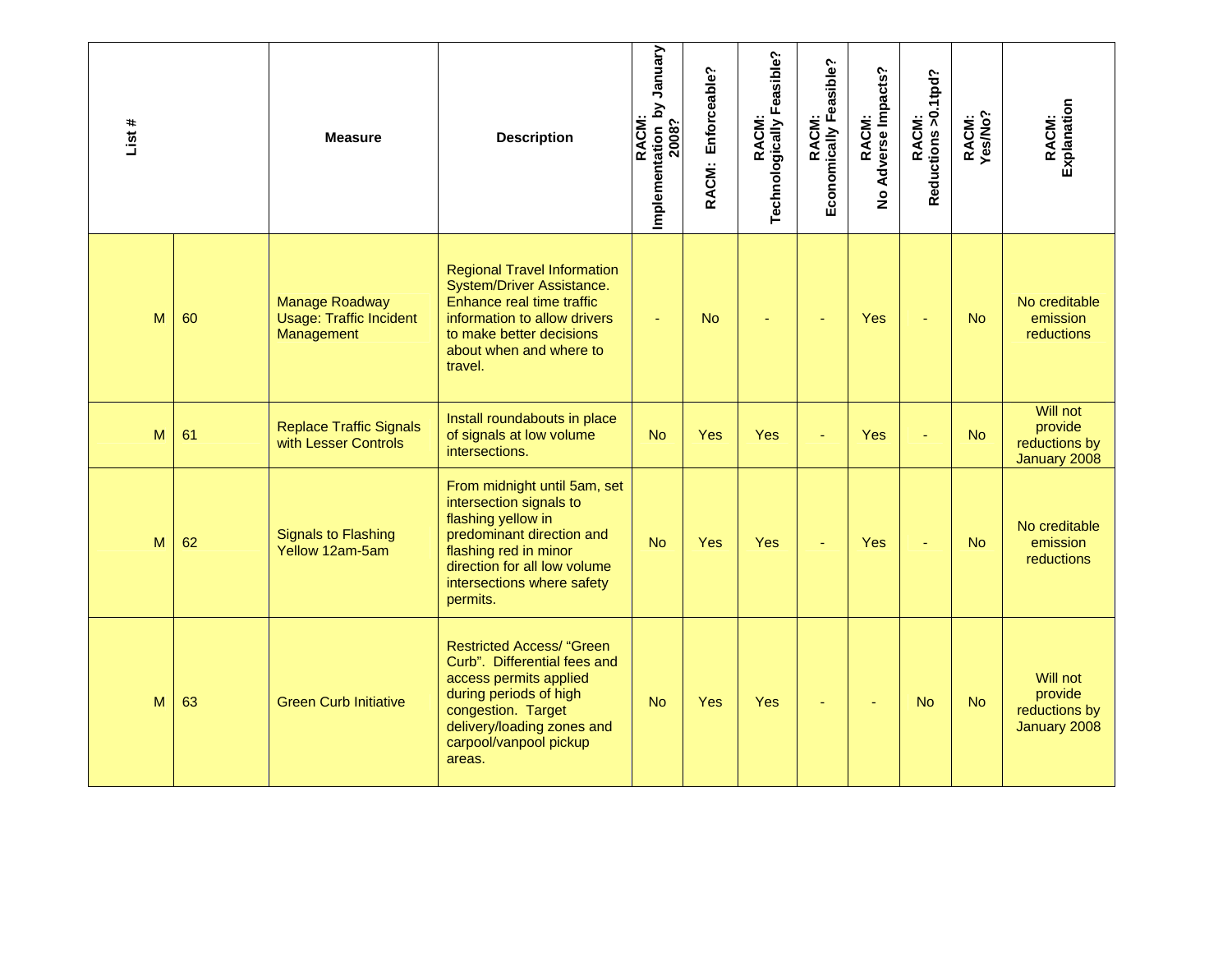| List# |    | <b>Measure</b>                                                          | <b>Description</b>                                                                                                                                     | Implementation by January<br>2008?<br>RACM: | Enforceable?<br>RACM: | RACM:<br>Technologically Feasible? | Economically Feasible?<br>RACM: | RACM:<br>No Adverse Impacts? | Reductions > 0.1tpd?<br>RACM: | RACM:<br>Yes/No? | Explanation<br>RACM:                                 |
|-------|----|-------------------------------------------------------------------------|--------------------------------------------------------------------------------------------------------------------------------------------------------|---------------------------------------------|-----------------------|------------------------------------|---------------------------------|------------------------------|-------------------------------|------------------|------------------------------------------------------|
| M     | 64 | <b>Congestion Pricing on</b><br><b>Low Occupancy</b><br><b>Vehicles</b> | Impose a fee on vehicles<br>containing two or fewer<br>persons that use designated<br>roadways, tunnels, and<br>bridges during the peak AM<br>periods. | <b>No</b>                                   | Yes                   | Yes                                |                                 |                              |                               | <b>No</b>        | Will not<br>provide<br>reductions by<br>January 2008 |
| M     | 65 | <b>Establish Clean Air</b><br>Fund                                      | <b>Sell Clean Air License</b><br>Plates to fund air quality<br>programs (similar to "Save<br>the Bay" tags).                                           | <b>No</b>                                   | Yes                   | Yes                                | Yes                             | Yes                          |                               | <b>No</b>        | Will not<br>provide<br>reductions by<br>January 2008 |
| M     | 66 | <b>Electronic Tolling</b>                                               | Expand interoperability of<br>electronic tolling systems.                                                                                              | <b>No</b>                                   | <b>Yes</b>            | <b>Yes</b>                         | ä,                              | Yes                          |                               | <b>No</b>        | No creditable<br>emission<br><b>reductions</b>       |
| M     | 67 | <b>Annual Gasoline Vehicle</b><br><b>Pollution Fee</b>                  | Levy an annual fee on<br>petroleum-powered vehicles<br>based on mileage driven<br>and emission rates<br>(odometer tax).                                | <b>No</b>                                   | Yes                   |                                    |                                 |                              |                               | <b>No</b>        | Will not<br>provide<br>reductions by<br>January 2008 |
| M     | 68 | <b>VMT-Based Car Tax</b>                                                | Charge VMT fee for all<br>vehicles registered or<br>garaged in the region.                                                                             | <b>No</b>                                   | <b>Yes</b>            |                                    |                                 |                              |                               | <b>No</b>        | Will not<br>provide<br>reductions by<br>January 2008 |
| M     | 69 | <b>Graduated Car Tax:</b><br><b>Additional Vehicles</b>                 | Charge higher car tax on<br>each additional vehicle<br>registered by a household.                                                                      | <b>No</b>                                   | Yes                   | <b>Yes</b>                         |                                 |                              |                               | <b>No</b>        | Will not<br>provide<br>reductions by<br>January 2008 |
| M     | 70 | <b>Graduated Car Tax:</b><br><b>Miles Per Gallon</b>                    | Charge graduated car taxes<br>based on a vehicle's EPA<br>miles per gallon rating.                                                                     | <b>No</b>                                   |                       |                                    |                                 |                              |                               | <b>No</b>        | Will not<br>provide<br>reductions by<br>January 2008 |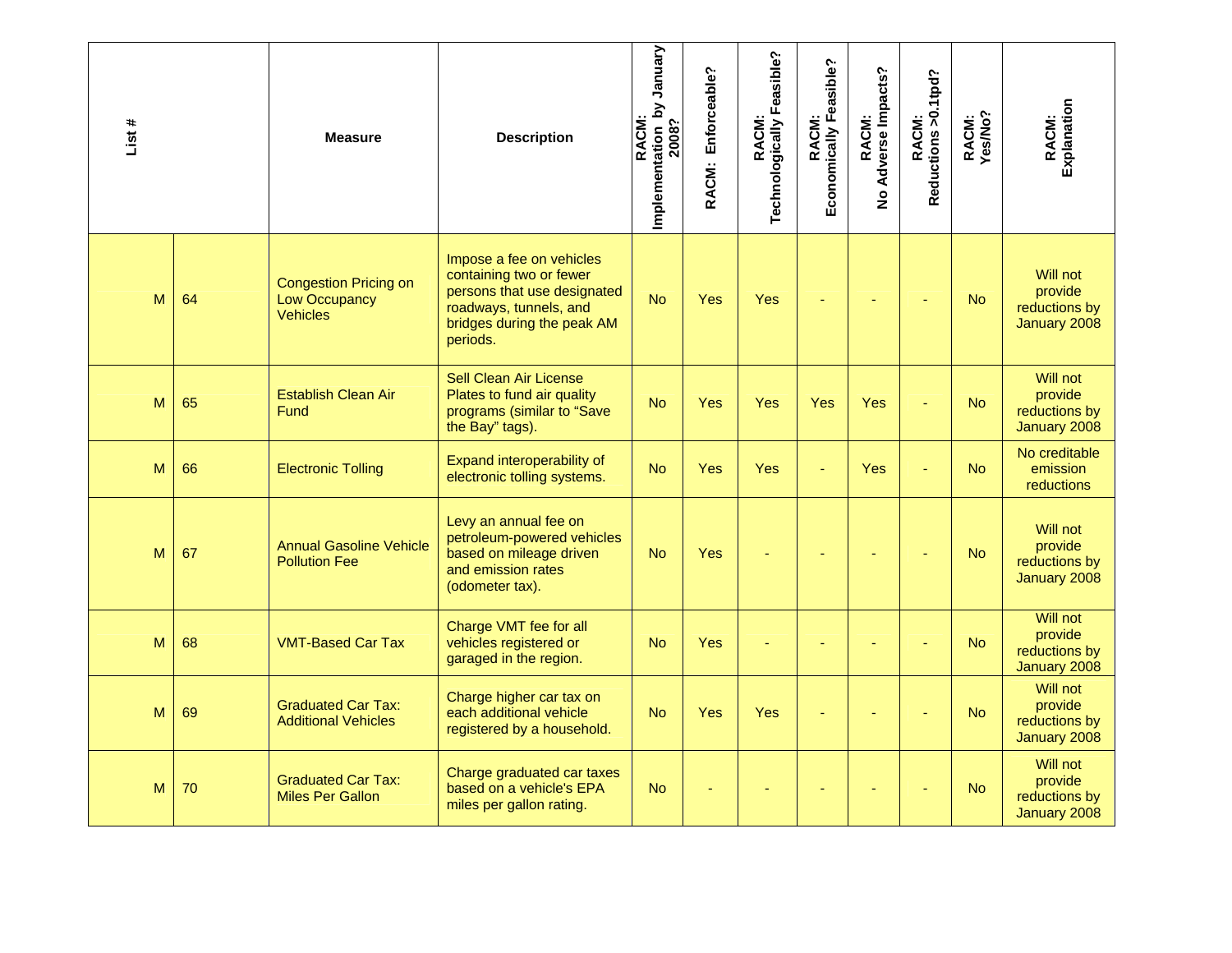| List# |    | <b>Measure</b>                                                                     | <b>Description</b>                                                                                                                                                                               | Vienual<br>Implementation by<br>2008?<br><b>RACM</b> | Enforceable?<br>RACM: | RACM:<br>Technologically Feasible? | Economically Feasible?<br>RACM: | No Adverse Impacts?<br>RACM: | RACM:<br>Reductions >0.1tpd? | RACM:<br>Yes/No? | Explanation<br>RACM:                                        |
|-------|----|------------------------------------------------------------------------------------|--------------------------------------------------------------------------------------------------------------------------------------------------------------------------------------------------|------------------------------------------------------|-----------------------|------------------------------------|---------------------------------|------------------------------|------------------------------|------------------|-------------------------------------------------------------|
| M     | 71 | <b>Graduated Car Tax:</b><br>Petroleum-Based<br><b>Vehicles only</b>               | Implement region-wide car<br>tax for petroleum-fueled<br>vehicles.                                                                                                                               | <b>No</b>                                            | Yes                   | <b>Yes</b>                         |                                 |                              |                              | <b>No</b>        | <b>Will not</b><br>provide<br>reductions by<br>January 2008 |
| M     | 72 | <b>Graduated Vehicle</b><br><b>Registration Fee Based</b><br>on Number of Vehicles | Assess graduated vehicle<br>registration fee/car tax on<br>every privately owned<br>vehicle in the region.<br>Households with multiple<br>vehicles pay higher tax on<br>each additional vehicle. | <b>No</b>                                            | Yes                   |                                    |                                 |                              |                              | <b>No</b>        | Will not<br>provide<br>reductions by<br>January 2008        |
| M     | 73 | Pay-as-you-drive auto<br>insurance (\$/gal)                                        | Offer auto insurance rates<br>linked to number of gallons<br>of fuel consumed by vehicle.                                                                                                        | <b>No</b>                                            | Yes                   |                                    |                                 |                              |                              | <b>No</b>        | Will not<br>provide<br>reductions by<br>January 2008        |
| M     | 74 | <b>Mobile Source</b><br><b>Mitigation Fees: Vehicle</b><br>Garage                  | Collect a fee from each<br>homeowner with a vehicle<br>garage.                                                                                                                                   | <b>No</b>                                            | Yes                   |                                    |                                 |                              |                              | <b>No</b>        | <b>Will not</b><br>provide<br>reductions by<br>January 2008 |
| M     | 75 | <b>Mobile Source</b><br><b>Mitigation Fees: Ozone</b><br>Season VMT Surcharge      | Require a surcharge to be<br>paid by drivers during the<br>summer season based on<br>the number of driving miles.                                                                                | <b>No</b>                                            | Yes                   |                                    |                                 |                              |                              | <b>No</b>        | Will not<br>provide<br>reductions by<br>January 2008        |
| M     | 76 | Area Pricing: Entry<br>Fees                                                        | Collect fees from drivers to<br>enter a pre-defined area.                                                                                                                                        | <b>No</b>                                            | Yes                   | Yes                                |                                 |                              |                              | <b>No</b>        | <b>Will not</b><br>provide<br>reductions by<br>January 2008 |
| M     | 77 | <b>Gas Tax Increase</b>                                                            | Implement a fuel tax on on-<br>road gasoline.                                                                                                                                                    | <b>No</b>                                            | Yes                   | <b>Yes</b>                         | ÷                               | <b>No</b>                    |                              | <b>No</b>        | <b>Will not</b><br>provide<br>reductions by<br>January 2008 |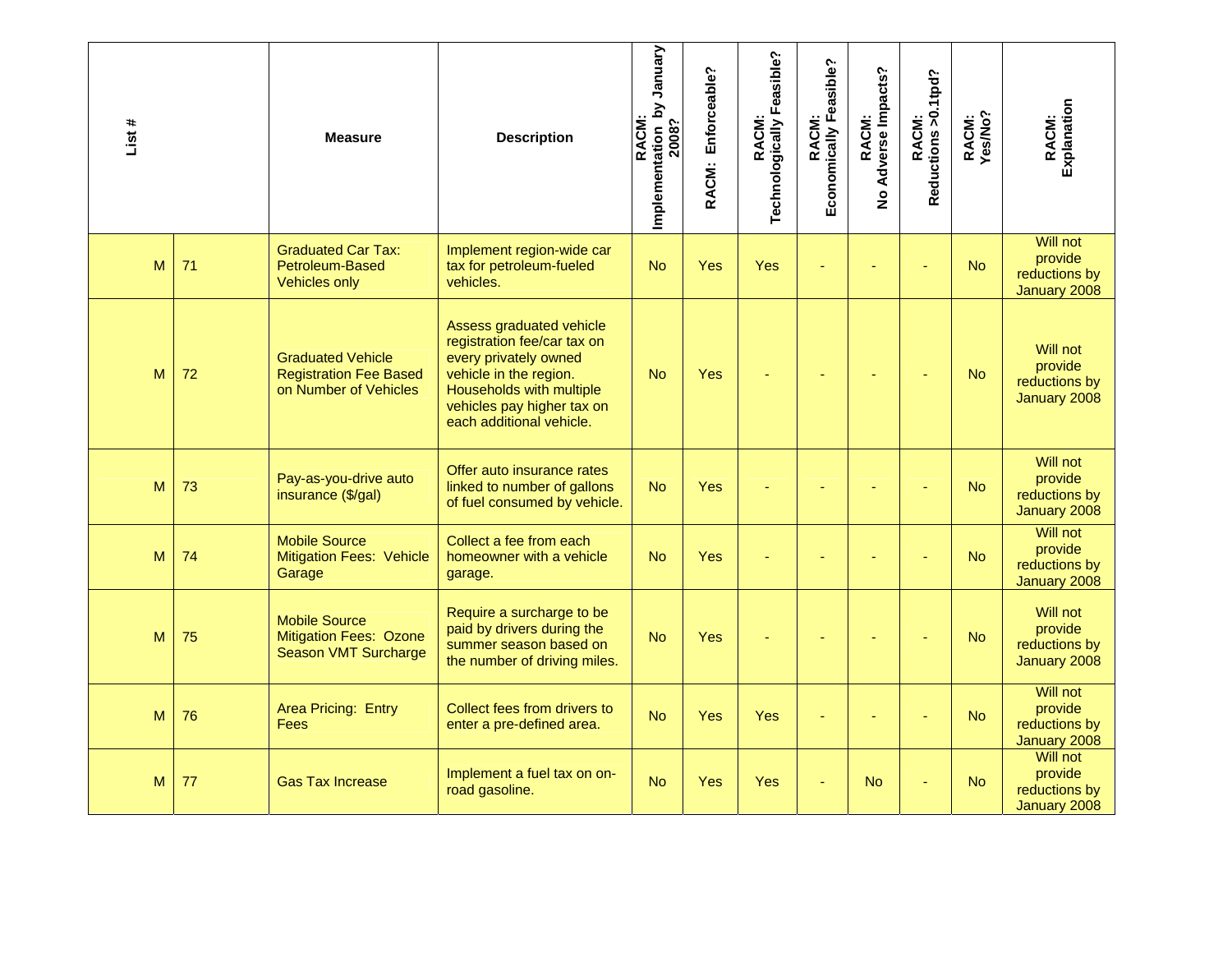| List# |    | <b>Measure</b>                                                                                                  | <b>Description</b>                                                                                                               | Implementation by January<br>2008?<br><b>RACM</b> | Enforceable?<br>RACM: | RACM:<br>Technologically Feasible? | Economically Feasible?<br>RACM: | RACM:<br>Adverse Impacts?<br>$\frac{9}{2}$ | Reductions > 0.1tpd?<br>RACM: | RACM:<br>Yes/No? | RACM:<br>Explanation                                        |
|-------|----|-----------------------------------------------------------------------------------------------------------------|----------------------------------------------------------------------------------------------------------------------------------|---------------------------------------------------|-----------------------|------------------------------------|---------------------------------|--------------------------------------------|-------------------------------|------------------|-------------------------------------------------------------|
| M     | 78 | <b>Diesel Tax Increase</b>                                                                                      | Implement a fuel tax on on-<br>road diesel.                                                                                      | <b>No</b>                                         | Yes                   | <b>Yes</b>                         | ä,                              | <b>No</b>                                  |                               | <b>No</b>        | <b>Will not</b><br>provide<br>reductions by<br>January 2008 |
| M     | 79 | <b>Commuter Parking Tax:</b><br><b>Employees</b>                                                                | Implement daily tax on<br>employees using commuter<br>parking spaces.                                                            | <b>No</b>                                         | <b>No</b>             | <b>Yes</b>                         | <b>No</b>                       | <b>No</b>                                  |                               | <b>No</b>        | Will not<br>provide<br>reductions by<br>January 2008        |
| M     | 80 | <b>Commuter Parking Tax:</b><br><b>Employers with No</b><br><b>Discounted Commuter</b><br><b>Parking Spaces</b> | Implement daily tax on<br>employers providing free or<br>discounted commuter<br>parking spaces.                                  | <b>No</b>                                         | <b>No</b>             | Yes                                | <b>No</b>                       | <b>No</b>                                  |                               | <b>No</b>        | Will not<br>provide<br>reductions by<br>January 2008        |
| M     | 81 | <b>Commuter Parking Tax:</b><br><b>Employers with No</b><br><b>Transit Benefits</b>                             | Implement daily tax on<br>employers who do not<br>provide transit benefits to<br>employees.                                      | <b>No</b>                                         | Yes                   | Yes                                | <b>No</b>                       | <b>No</b>                                  |                               | <b>No</b>        | <b>Potential</b><br>adverse<br>impacts                      |
| M     | 82 | Parking Impact Fee: All<br>Parking                                                                              | Levy annual impact fee on<br>every parking space in<br>nonattainment area.                                                       | <b>No</b>                                         | <b>No</b>             | <b>Yes</b>                         | ÷,                              | <b>No</b>                                  |                               | <b>No</b>        | <b>Will not</b><br>provide<br>reductions by<br>January 2008 |
| M     | 83 | <b>Parking Impact Fee:</b><br><b>Commuter Parking</b>                                                           | Levy an annual fee on every<br>commuter parking space in<br>the Washington<br>nonattainment area.                                | <b>No</b>                                         | <b>No</b>             | <b>Yes</b>                         | <b>No</b>                       | <b>No</b>                                  |                               | <b>No</b>        | Will not<br>provide<br>reductions by<br>January 2008        |
| M     | 84 | <b>Tax Parking Spaces</b><br><b>Above Code Minimum</b>                                                          | Discourage developers from<br>providing parking in excess<br>of code minimum by<br>imposing a graduated tax on<br>excess spaces. | <b>No</b>                                         | <b>No</b>             | <b>Yes</b>                         | <b>No</b>                       | No.                                        |                               | <b>No</b>        | Will not<br>provide<br>reductions by<br>January 2008        |
| M     | 85 | <b>Episodic Parking Fee</b><br><b>Increases</b>                                                                 | Increase fees for parking<br>garages and meter during<br>episodes.                                                               | <b>No</b>                                         | <b>No</b>             | <b>Yes</b>                         | <b>No</b>                       | No                                         |                               | <b>No</b>        | <b>Will not</b><br>provide<br>reductions by<br>January 2008 |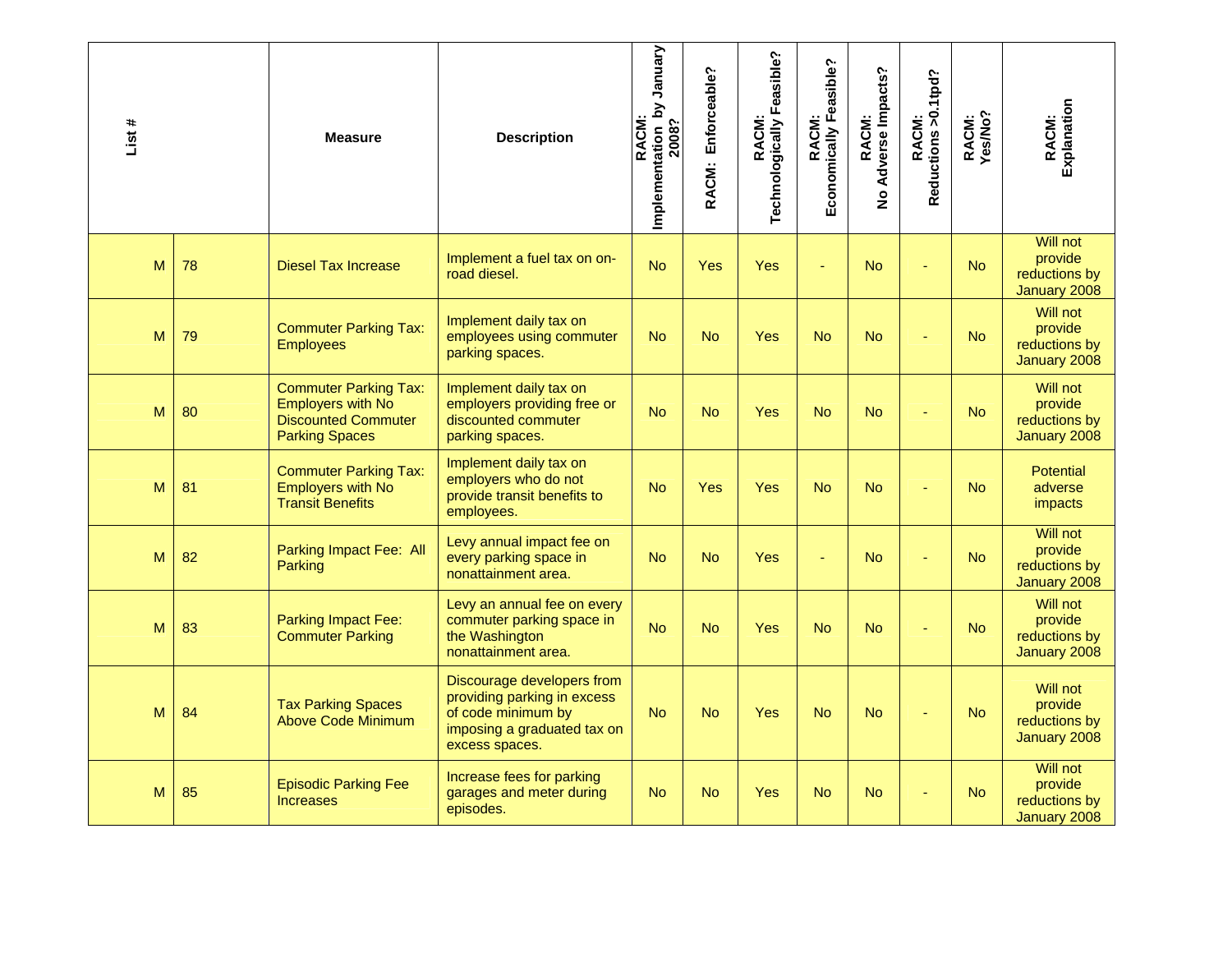| List# |    | <b>Measure</b>                                                           | <b>Description</b>                                                                                                                                                  | Implementation by January<br>2008?<br><b>RACM</b> | Enforceable?<br>RACM: | RACM:<br>Technologically Feasible? | Economically Feasible?<br><b>RACM:</b> | RACM:<br>No Adverse Impacts? | RACM:<br>Reductions >0.1tpd? | RACM:<br>Yes/No? | Explanation<br>RACM:                                 |
|-------|----|--------------------------------------------------------------------------|---------------------------------------------------------------------------------------------------------------------------------------------------------------------|---------------------------------------------------|-----------------------|------------------------------------|----------------------------------------|------------------------------|------------------------------|------------------|------------------------------------------------------|
| M     | 86 | <b>Commuter Choice -</b><br>State & Local<br><b>Government Employees</b> | Provide the region's local,<br>state and municipal<br>employees with transit<br>benefits.                                                                           | <b>No</b>                                         | <b>No</b>             | Yes                                |                                        | Yes                          |                              | <b>No</b>        | No creditable<br>emission<br><b>reductions</b>       |
| M     | 87 | <b>Flat Fare For All Transit</b><br><b>Trips</b>                         | Single price all public transit<br>services with free transfers<br>all day, 7 days per week.                                                                        |                                                   | <b>No</b>             |                                    |                                        | Yes                          |                              | <b>No</b>        | Will not<br>provide<br>reductions by<br>January 2008 |
| M     | 88 | <b>Subsidize Transit Usage</b>                                           | <b>Expand Commuter Choice</b><br>Maryland to all public sector<br>employees                                                                                         | <b>No</b>                                         | <b>No</b>             | <b>Yes</b>                         |                                        | Yes                          |                              | <b>No</b>        | Will not<br>advance<br>attainment<br>date            |
| M     | 89 | <b>Free Bus Service Off-</b><br>Peak                                     | Institute free off-peak bus<br>service from 10-2 on<br>weekdays and all day on<br>weekends.                                                                         |                                                   | <b>No</b>             | <b>Yes</b>                         |                                        | Yes                          |                              | <b>No</b>        | Will not<br>provide<br>reductions by<br>January 2008 |
| M     | 90 | <b>Employer Parking Cash-</b><br><b>Out: Voluntary</b>                   | Implement voluntary<br>program encouraging<br>employers to provide the<br>value of subsidized parking<br>to employees who use<br>alternative commute<br>strategies. | <b>No</b>                                         | <b>No</b>             | Yes                                |                                        | <b>No</b>                    |                              | <b>No</b>        | No creditable<br>emission<br><b>reductions</b>       |
| M     | 91 | <b>Free Transit Passes to</b><br><b>Students</b>                         | Free transit passes for high<br>school and college students,<br>subsidized by schools or<br>through student registration<br>fee.                                    |                                                   | <b>No</b>             | <b>Yes</b>                         |                                        | Yes                          |                              | <b>No</b>        | Will not<br>provide<br>reductions by<br>January 2008 |
| M     | 92 | <b>Half Price Fares on</b><br><b>Feeder Bus Service</b>                  | All local bus services to<br>commuter rail stations<br>reduce fares by half.                                                                                        |                                                   | <b>No</b>             | Yes                                |                                        | Yes                          |                              | <b>No</b>        | Will not<br>provide<br>reductions by<br>January 2008 |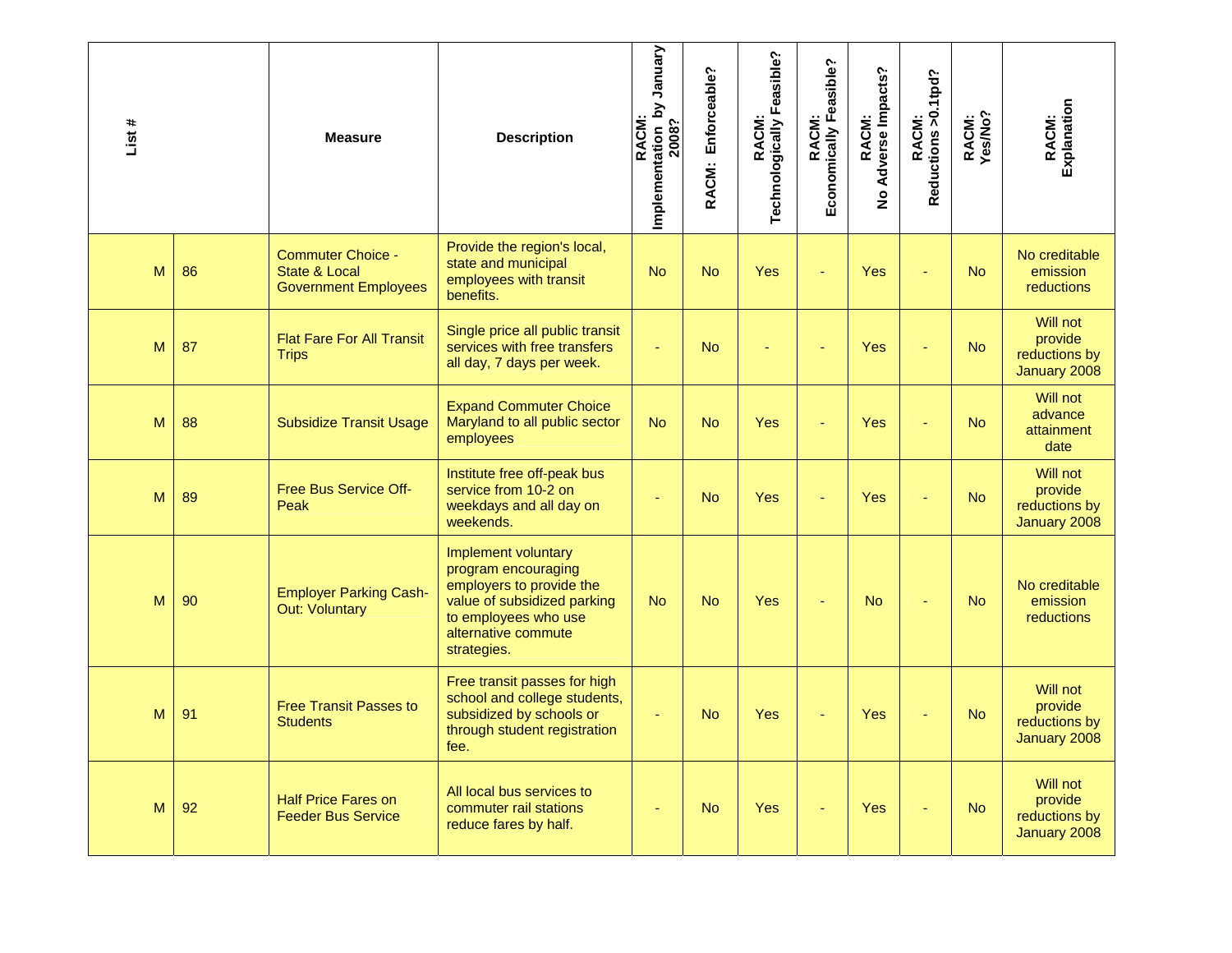| List # |    | <b>Measure</b>                                      | <b>Description</b>                                                                                                                                        | mplementation by January<br>2008?<br><b>RACM</b> | Enforceable?<br>RACM: | RACM:<br>Technologically Feasible? | Economically Feasible?<br><b>RACM:</b> | RACM:<br>No Adverse Impacts? | RACM:<br>Reductions >0.1tpd? | RACM:<br>Yes/No? | Explanation<br>RACM:                                 |
|--------|----|-----------------------------------------------------|-----------------------------------------------------------------------------------------------------------------------------------------------------------|--------------------------------------------------|-----------------------|------------------------------------|----------------------------------------|------------------------------|------------------------------|------------------|------------------------------------------------------|
| M      | 93 | <b>Discount Multi-Trip Bus</b><br><b>Fares</b>      | Introduce discount<br>programs reducing cost of<br>multiple bus rides through<br>purchase of pass books<br>(e.g. 10-trip tickets).                        | <b>No</b>                                        | <b>No</b>             | Yes                                |                                        | Yes                          |                              | <b>No</b>        | Will not<br>advance<br>attainment<br>date            |
| M      | 94 | Vanpool Insurance                                   | Establish a special risk pool<br>to underwrite the cost of<br>vanpool insurance.                                                                          | <b>No</b>                                        | <b>No</b>             | Yes                                | ä,                                     | Yes                          |                              | <b>No</b>        | No creditable<br>emission<br>reduction               |
| M      | 95 | <b>Commuter Choice Tax</b><br><b>Credit</b>         | Employers subsidize<br>employees' monthly transit<br>or vanpool costs and<br>receive a tax credit for<br>incurred expenses.                               | <b>No</b>                                        | <b>No</b>             | <b>Yes</b>                         | ÷                                      | Yes                          |                              | <b>No</b>        | No creditable<br>emission<br><b>reductions</b>       |
| M      | 96 | Rebate for Purchase of<br><b>Hybrid Vehicles</b>    | Issue rebate for purchase<br>and registration of hybrid<br>vehicles.                                                                                      | <b>No</b>                                        | <b>No</b>             | <b>Yes</b>                         |                                        | Yes                          |                              | <b>No</b>        | No creditable<br>emission<br>reduction               |
| M      | 97 | <b>Real-Time Bus</b><br><b>Schedule Information</b> | <b>Expand trials of real-time</b><br>bus schedule information to<br>local transit providers.                                                              | <b>No</b>                                        | <b>No</b>             | <b>Yes</b>                         |                                        | Yes                          | <b>No</b>                    | <b>No</b>        | No creditable<br>emission<br>reductions              |
| M      | 98 | <b>Automatic Bus Locator</b><br>System              | System would provide bus<br>location information to<br>transit dispatchers. This<br>would decrease wait time<br>and improve on-time<br>arrival/departure. | <b>No</b>                                        | <b>No</b>             | Yes                                |                                        | Yes                          |                              | <b>No</b>        | No creditable<br>emission<br>reductions              |
| M      | 99 | <b>Expand Remote</b><br><b>Sensing Program</b>      | <b>Expand the Adoption of a</b><br><b>Remote Sensing Program to</b><br>Maryland.                                                                          | <b>No</b>                                        | Yes                   | Yes                                |                                        | Yes                          |                              | <b>No</b>        | Will not<br>provide<br>reductions by<br>January 2008 |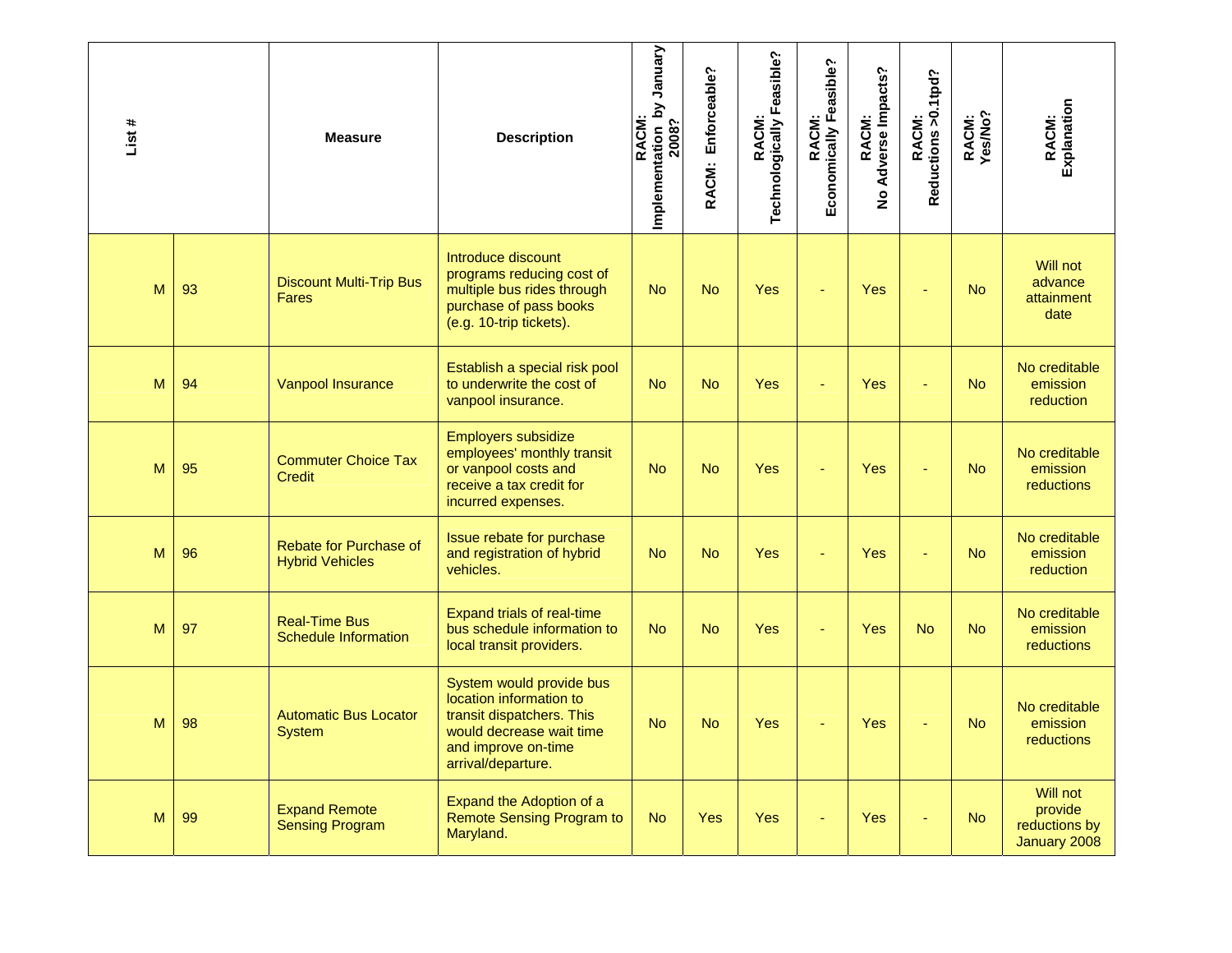| List # |     | <b>Measure</b>                                                               | <b>Description</b>                                                                                                  | Vienual<br>Implementation by<br>2008?<br><b>RACM:</b> | Enforceable?<br>RACM: | Technologically Feasible?<br>RACM: | Economically Feasible?<br><b>RACM:</b> | No Adverse Impacts?<br>RACM: | Reductions > 0.1tpd?<br>RACM: | RACM:<br>Yes/No? | RACM:<br>Explanation                                        |
|--------|-----|------------------------------------------------------------------------------|---------------------------------------------------------------------------------------------------------------------|-------------------------------------------------------|-----------------------|------------------------------------|----------------------------------------|------------------------------|-------------------------------|------------------|-------------------------------------------------------------|
| M      | 100 | <b>Control Heavy Duty</b><br><b>Diesel Engines</b>                           | Heavy-duty engine Engine<br><b>Control Module (ECM)</b><br>recalibration (chip reflash).                            | <b>No</b>                                             | <b>No</b>             | Yes                                | Ξ                                      | Yes                          |                               | <b>No</b>        | No creditable<br>emission<br>reduction                      |
| M      | 101 | Zero I/M waivers and<br>exemptions                                           | Eliminate all waivers and<br>exemptions in the I/M<br>program.                                                      | <b>No</b>                                             | Yes                   | Yes                                |                                        |                              |                               | <b>No</b>        | Will not<br>provide<br>reductions by<br>January 2008        |
| M      | 102 | Motorcycle I/M Program                                                       | End the motorcycle smog<br>check exemption.                                                                         | <b>No</b>                                             | Yes                   | Yes                                | Ξ                                      | Yes                          |                               | <b>No</b>        | <b>Will not</b><br>provide<br>reductions by<br>January 2008 |
| M      | 103 | Diesel I/M Program                                                           | Perform community-based<br>inspections of trucks and<br>buses.                                                      | <b>No</b>                                             | <b>No</b>             | Yes                                | <b>No</b>                              | <b>Yes</b>                   |                               | <b>No</b>        | No creditable<br>emission<br>reduction                      |
| M      | 104 | <b>Expand I/M</b><br><b>Requirements to</b><br><b>Upwind Counties</b>        | <b>Expand Inspection and</b><br>Maintenance Requirements.                                                           | <b>No</b>                                             | Yes                   | Yes                                | ÷                                      | Yes                          | Yes                           | <b>No</b>        | Will not<br>provide<br>reductions by<br>January 2008        |
| M      | 105 | <b>Mandatory Diesel</b><br>Retrofit Program: Public<br><b>Fleets</b>         | Require retrofit of on-road<br>diesel vehicles in public<br>fleets.                                                 | <b>No</b>                                             | Yes                   | Yes                                | ÷                                      | Yes                          | Yes                           | <b>No</b>        | <b>Will not</b><br>provide<br>reductions by<br>January 2008 |
| M      | 106 | <b>Mandatory Diesel</b><br><b>Retrofit Program:</b><br><b>Private Fleets</b> | Require retrofit of on-road<br>diesel vehicles in private<br>fleets.                                                | <b>No</b>                                             | Yes                   | Yes                                |                                        | Yes                          | Yes                           | <b>No</b>        | Will not<br>provide<br>reductions by<br>January 2008        |
| M      | 107 | On-road Heavy-Duty<br><b>Diesel Smoke Testing</b><br>and I/M Program         | Implement a smoke testing<br>and/or<br>Inspection/Maintenance<br>Program for on-road heavy-<br>duty diesel engines. | <b>No</b>                                             | Yes                   | Yes                                | ٠                                      | Yes                          | <b>No</b>                     | <b>No</b>        | Will not<br>provide<br>reductions by<br>January 2008        |
| M      | 108 | <b>Biodiesel Fuel</b>                                                        | Expand use of biodiesel fuel<br>for on-road vehicles.                                                               | <b>No</b>                                             | <b>No</b>             | <b>Yes</b>                         |                                        | <b>Yes</b>                   |                               | <b>No</b>        | No creditable<br>emission<br>reduction                      |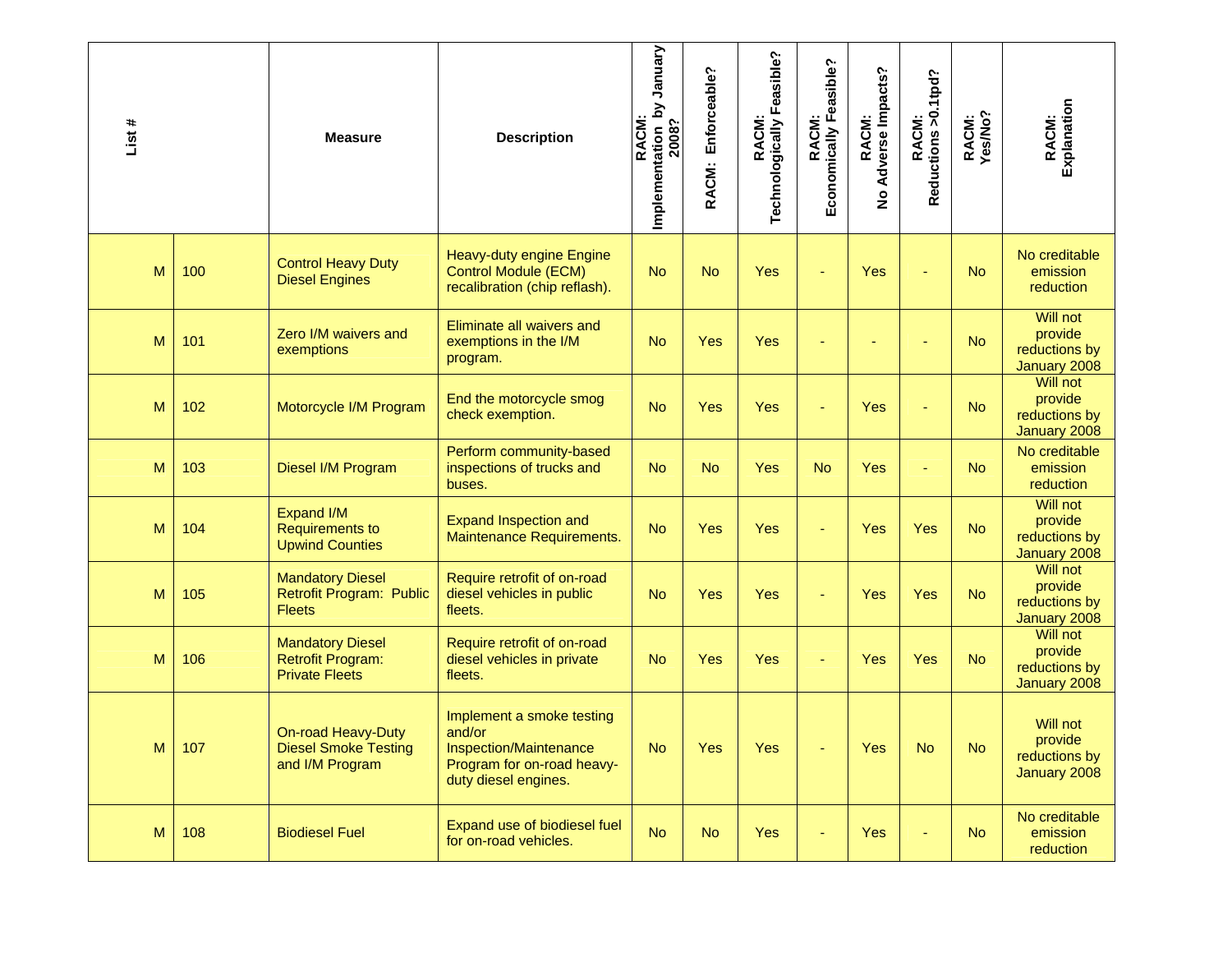| List # |     | <b>Measure</b>                                                        | <b>Description</b>                                                                              | Implementation by January<br>2008?<br>RACM: | Enforceable?<br>RACM: | RACM:<br>Technologically Feasible? | Economically Feasible?<br><b>RACM:</b> | RACM:<br>No Adverse Impacts? | RACM:<br>Reductions >0.1tpd? | RACM:<br>Yes/No? | Explanation<br>RACM:                                 |
|--------|-----|-----------------------------------------------------------------------|-------------------------------------------------------------------------------------------------|---------------------------------------------|-----------------------|------------------------------------|----------------------------------------|------------------------------|------------------------------|------------------|------------------------------------------------------|
| M      | 109 | <b>High Cetane Fuel</b>                                               | Require high-Cetane diesel<br>fuel for on-road vehicles.                                        | <b>No</b>                                   | Yes                   | <b>Yes</b>                         | <b>No</b>                              | Yes                          |                              | <b>No</b>        | Will not<br>provide<br>reductions by<br>January 2008 |
| M      | 110 | <b>Low-NOx Diesel Fuel</b>                                            | Require regional use of low-<br>NOx fuel additives for on-<br>road diesel vehicles              | <b>No</b>                                   | <b>No</b>             |                                    | <b>No</b>                              | Yes                          |                              | <b>No</b>        | Will not<br>provide<br>reductions by<br>January 2008 |
| M      | 111 | Low-NOx On-Road<br><b>Diesel Fuel in Ozone</b><br>Season              | Require use of low-NOx<br>additive in on-road diesel<br>fuel during ozone season.               | <b>No</b>                                   | <b>No</b>             |                                    | <b>No</b>                              | Yes                          |                              | <b>No</b>        | Will not<br>provide<br>reductions by<br>January 2008 |
| M      | 112 | Low-NO <sub>x</sub> On-Road<br><b>Diesel Fuel in Ozone</b><br>Season  | Require use of low-NOx<br>additive by state or local<br>diesel vehicles during ozone<br>season. | <b>No</b>                                   | <b>No</b>             |                                    | <b>No</b>                              | Yes                          |                              | <b>No</b>        | Will not<br>provide<br>reductions by<br>January 2008 |
| M      | 113 | <b>Fuel Additives to</b><br><b>Reduce Emissions</b>                   | Use emulsified diesel fuel in<br>diesel-burning heavy duty<br>vehicles.                         | <b>No</b>                                   | <b>No</b>             | ä,                                 | <b>No</b>                              | Yes                          | ä,                           | <b>No</b>        | <b>Not</b><br>enforceable                            |
| M      | 114 | <b>CARB Diesel Fuel</b>                                               | Implement CARB diesel fuel<br>standards.                                                        | <b>No</b>                                   | Yes                   | <b>Yes</b>                         | <b>No</b>                              | Yes                          | L.                           | <b>No</b>        | Will not<br>provide<br>reductions by<br>January 2008 |
| M      | 115 | <b>Enhanced Enforcement:</b><br><b>Bus and Truck Idling</b>           | Step-up enforcement of<br>existing regulations to<br>prevent extended bus and<br>truck idling.  | <b>No</b>                                   | <b>No</b>             | <b>Yes</b>                         |                                        | Yes                          | <b>No</b>                    | <b>No</b>        | No creditable<br>emission<br>reduction               |
| M      | 116 | <b>Enhanced Enforcement:</b><br>On-road Idling                        | Increase enforcement of<br>regional idling restrictions<br>for on-road vehicles.                | <b>No</b>                                   | <b>No</b>             | <b>Yes</b>                         |                                        | Yes                          | No.                          | <b>No</b>        | No creditable<br>emission<br>reduction               |
| M      | 117 | <b>Enhanced Enforcement</b><br>of Mobile Source<br><b>Regulations</b> | Increase smoking vehicle<br>enforcement.                                                        | <b>No</b>                                   | <b>No</b>             | <b>Yes</b>                         |                                        | Yes                          | <b>No</b>                    | <b>No</b>        | No creditable<br>emission<br>reduction               |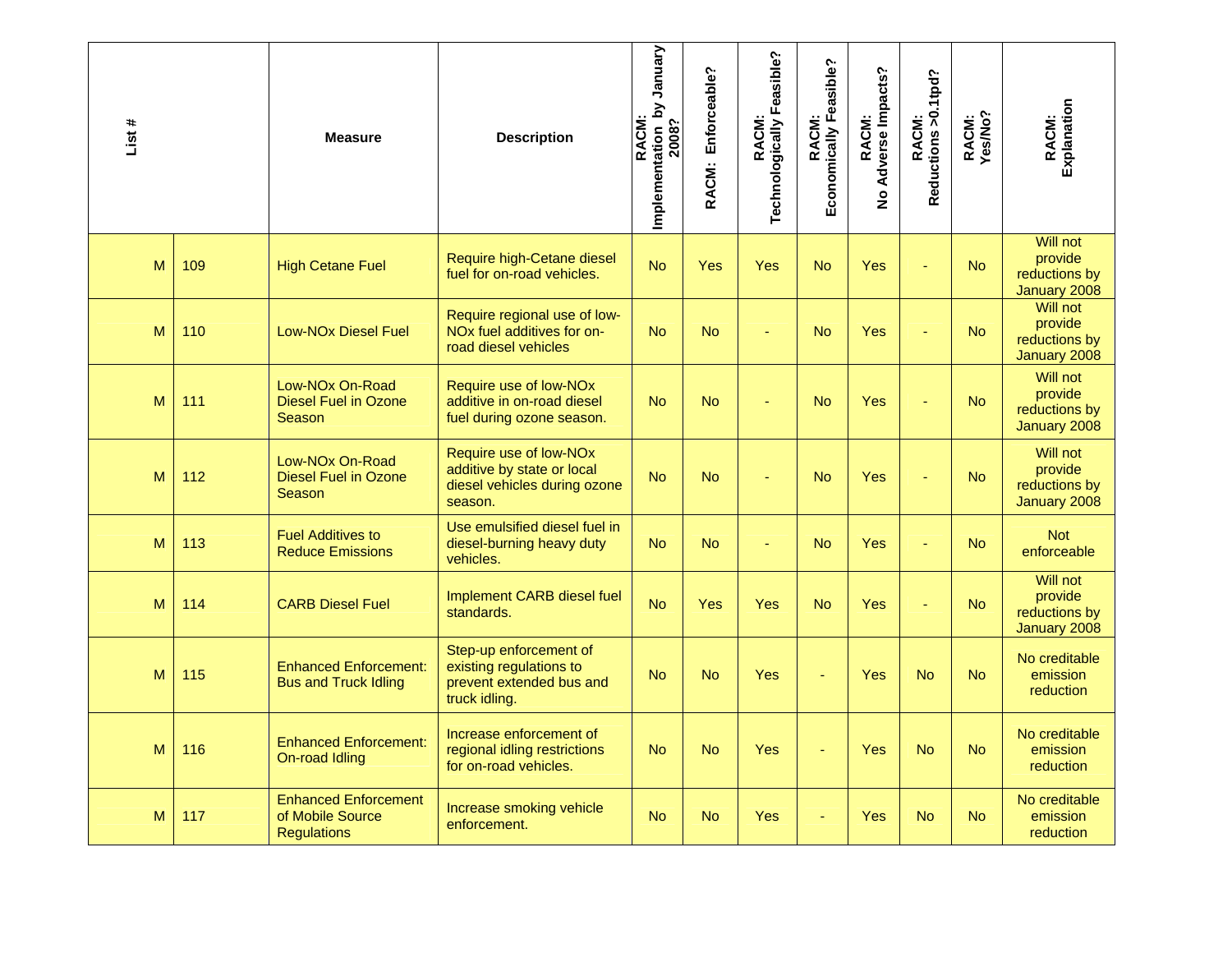| List# |     | <b>Measure</b>                                                 | <b>Description</b>                                                                                                                                                                                                  | Vienual<br>Implementation by<br>2008?<br>RACM: | Enforceable?<br>RACM: | Technologically Feasible?<br>RACM: | Economically Feasible?<br>RACM: | Adverse Impacts?<br>RACM:<br>$\frac{9}{2}$ | RACM:<br>Reductions >0.1tpd? | RACM:<br>Yes/No? | Explanation<br>RACM:                                 |
|-------|-----|----------------------------------------------------------------|---------------------------------------------------------------------------------------------------------------------------------------------------------------------------------------------------------------------|------------------------------------------------|-----------------------|------------------------------------|---------------------------------|--------------------------------------------|------------------------------|------------------|------------------------------------------------------|
| M     | 118 | <b>Enhanced Enforcement:</b><br><b>Speed Limits</b>            | Increase speed limit<br>enforcement so that more<br>vehicles are traveling at or<br>below the posted limit.                                                                                                         | <b>No</b>                                      | <b>No</b>             | Yes                                |                                 | Yes                                        | <b>No</b>                    | <b>No</b>        | No creditable<br>emission<br><b>reduction</b>        |
| M     | 119 | <b>Control Vehicle Idling</b>                                  | No Idling Rule - Restriction.<br>Limits idling to 5 minutes for<br>all non-commercial,<br>consumer operated vehicles<br>within the Hagerstown,<br>Eastern Panhandle NAA.<br>Establish exemptions where<br>required. | <b>No</b>                                      | <b>Yes</b>            | Yes                                |                                 | Yes                                        | <b>No</b>                    | <b>No</b>        | Will not<br>provide<br>reductions by<br>January 2008 |
| M     | 120 | Permit Right Turn on<br>Red                                    | Reduce vehicle idling time<br>by permitting right turn on<br>red, where safety allows.                                                                                                                              | <b>No</b>                                      | Yes                   | Yes                                |                                 | Yes                                        | <b>No</b>                    | <b>No</b>        | No creditable<br>emission<br>reductions              |
| M     | 121 | <b>Control Vehicle Speeds:</b><br><b>Automated Enforcement</b> | Automate speed<br>enforcement and lower the<br>speed limit to 55 mph for<br>heavy duty vehicles.                                                                                                                    | <b>No</b>                                      | <b>Yes</b>            | Yes                                |                                 | Yes                                        |                              | <b>No</b>        | Will not<br>provide<br>reductions by<br>January 2008 |
| M     | 122 | <b>Control Vehicle Speeds:</b><br><b>Lower Limits</b>          | <b>Speed Limit Restriction:</b><br>Regional speed limit of 55<br>mph on all roads which<br>previously had posted<br>speeds of greater than 55<br>mph.                                                               | <b>No</b>                                      | <b>Yes</b>            | <b>Yes</b>                         | ÷                               | Yes                                        | Yes                          | <b>No</b>        | Will not<br>provide<br>reductions by<br>January 2008 |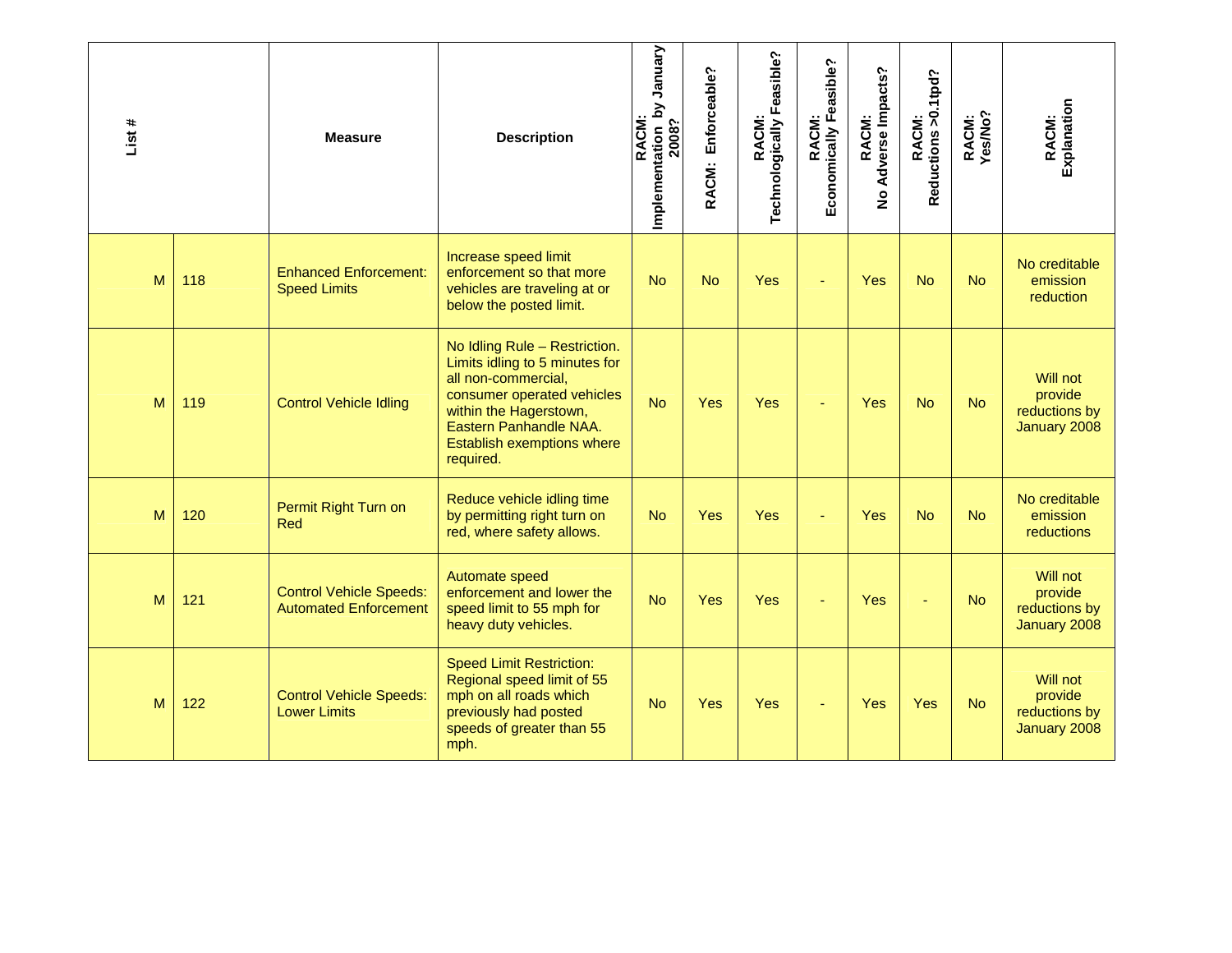| List# |     | <b>Measure</b>                                                               | <b>Description</b>                                                                                                                                                                             | Implementation_by January<br>2008?<br><b>RACM:</b> | Enforceable?<br>RACM: | RACM:<br>Technologically Feasible? | Economically Feasible?<br>RACM: | No Adverse Impacts?<br>RACM: | RACM:<br>Reductions >0.1tpd? | RACM:<br>Yes/No? | Explanation<br>RACM:                           |
|-------|-----|------------------------------------------------------------------------------|------------------------------------------------------------------------------------------------------------------------------------------------------------------------------------------------|----------------------------------------------------|-----------------------|------------------------------------|---------------------------------|------------------------------|------------------------------|------------------|------------------------------------------------|
| M     | 123 | <b>Clean Air Partners: Air</b><br><b>Quality Action Days</b>                 | Take a variety of actions on<br>Air Quality Action Days to<br>reduce emissions and<br>improve air quality (free<br>transit, telework, carpool).                                                | <b>No</b>                                          | <b>No</b>             | Yes                                | ÷                               | Yes                          | ÷                            | <b>No</b>        | No creditable<br>emission<br>reductions        |
| M     | 124 | <b>Government Actions (air</b><br>quality action day similar<br>to snow day) | Implement a liberal leave<br>policy for local, state and<br>federal employees on Air<br><b>Quality Action Days,</b><br>permitting employees to<br>work from home or take<br>unscheduled leave. | <b>No</b>                                          | <b>No</b>             | Yes                                | ä,                              | Yes                          | ÷,                           | <b>No</b>        | No creditable<br>emission<br>reductions        |
| M     | 125 | <b>Clean Air Partners:</b><br><b>Public Outreach and</b><br><b>Education</b> | <b>Implement Strategic</b><br><b>Communication Campaigns</b><br>to Increase Public<br>Awareness (reduce vehicle<br>use).                                                                       | <b>No</b>                                          | <b>No</b>             | Yes                                |                                 | Yes                          |                              | <b>No</b>        | No creditable<br>emission<br><b>reductions</b> |
| M     | 126 | <b>Local Government</b><br><b>Education Campaign</b>                         | <b>Implement Strategic</b><br><b>Communication Campaigns</b><br>to Increase Local<br><b>Government Air Quality</b><br><b>Improvement Efforts</b><br>(reduce vehicle use).                      | <b>No</b>                                          | <b>No</b>             | Yes                                |                                 | Yes                          |                              | <b>No</b>        | No creditable<br>emission<br>reductions        |
| M     | 127 | <b>Mass Marketing</b><br>Campaign                                            | Marketing effort involving<br>business-to-business<br>advertising campaign in<br>print media and on world<br>wide web.                                                                         | <b>No</b>                                          | <b>No</b>             | Yes                                |                                 | Yes                          |                              | <b>No</b>        | No creditable<br>emission<br>reductions        |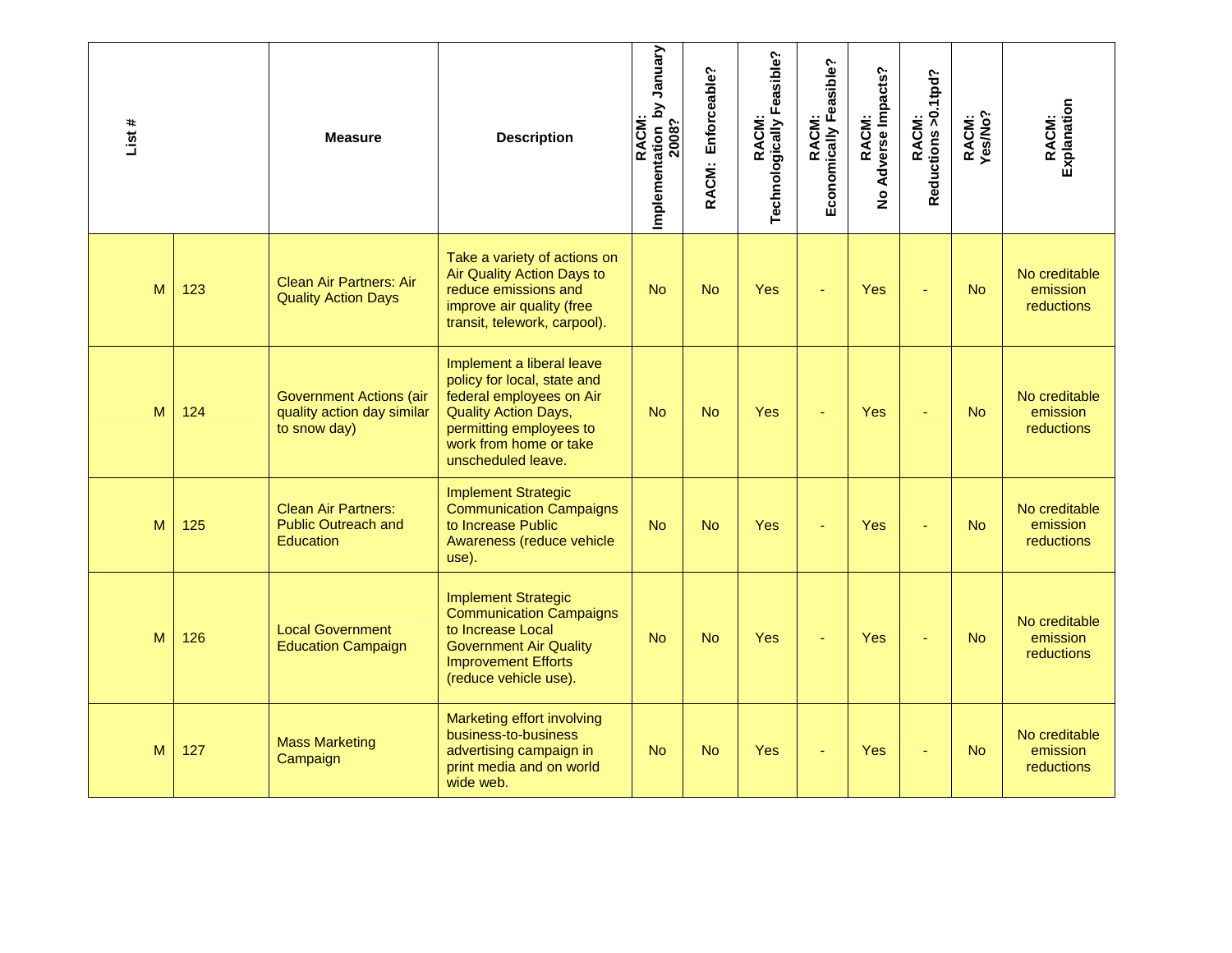| List # |     | <b>Measure</b>                                                                      | <b>Description</b>                                                                                                                                         | January<br>λq<br>RACM:<br>Implementation b<br>2008? | Enforceable?<br>RACM: | RACM:<br>Technologically Feasible? | Economically Feasible?<br><b>RACM:</b> | Adverse Impacts?<br>RACM:<br>$\frac{9}{2}$ | RACM:<br>Reductions >0.1tpd? | RACM:<br>Yes/No? | Explanation<br>RACM:                   |
|--------|-----|-------------------------------------------------------------------------------------|------------------------------------------------------------------------------------------------------------------------------------------------------------|-----------------------------------------------------|-----------------------|------------------------------------|----------------------------------------|--------------------------------------------|------------------------------|------------------|----------------------------------------|
| M      | 128 | "Cash for Clunkers" On-<br><b>Road Vehicles</b>                                     | Fund voluntary program<br>paying car owners to turn in<br>old vehicles for scrappage.<br>Target pre-1980 vehicles<br>with minimal/no emissions<br>control. | <b>No</b>                                           | <b>No</b>             | Yes                                | <b>No</b>                              | Yes                                        |                              | <b>No</b>        | <b>Not</b><br>economically<br>feasible |
| M      | 129 | "Cash for Clunkers"<br><b>Early Bus Engine</b><br>Replacement                       | Replaces high-polluting<br>diesel engines in WMATA<br>buses with new diesel<br>engines.                                                                    | <b>No</b>                                           | <b>No</b>             | Yes                                | <b>No</b>                              | Yes                                        |                              | <b>No</b>        | <b>Not</b><br>economically<br>feasible |
| M      | 130 | "Cash for Clunkers"<br><b>Taxicab Replacement -</b><br><b>Conventional Vehicles</b> | Replace taxicabs with new<br>"conventional" LDGVs.                                                                                                         | <b>No</b>                                           | <b>No</b>             | Yes                                | <b>No</b>                              | Yes                                        |                              | <b>No</b>        | <b>Not</b><br>economically<br>feasible |
| M      | 131 | "Cash for Clunkers"<br><b>Gas Caps Program</b>                                      | Provide free replacement<br>gas caps to light- and<br>medium-duty vehicle<br>owners.                                                                       | <b>No</b>                                           | <b>No</b>             | <b>Yes</b>                         |                                        | <b>Yes</b>                                 |                              | <b>No</b>        | No creditable<br>emission<br>reduction |
| M      | 132 | <b>Control Delivery Truck</b><br><b>Emissions</b>                                   | Establish voluntary emission<br>reduction program with<br>delivery fleets.                                                                                 | <b>No</b>                                           | <b>No</b>             | Yes                                |                                        | Yes                                        |                              | <b>No</b>        | No creditable<br>emission<br>reduction |
| M      | 133 | <b>Mandatory Employee</b><br><b>Commute Reduction</b>                               | Mandatory employer trip<br>reduction to reduce<br>employee vehicle trips.                                                                                  | <b>No</b>                                           | <b>No</b>             | Yes                                | <b>No</b>                              | <b>No</b>                                  |                              | <b>No</b>        | <b>Potential</b><br>adverse<br>impacts |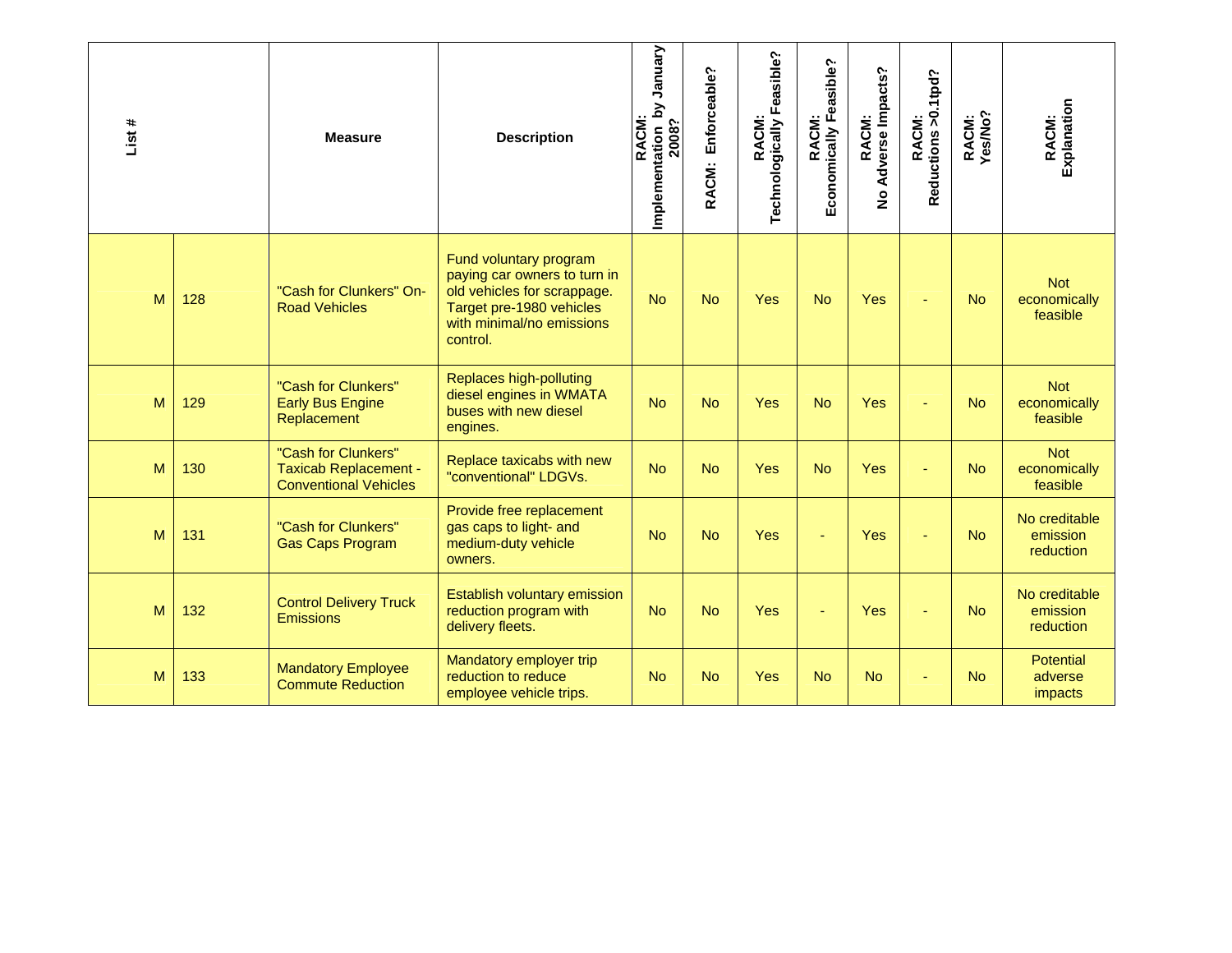| List # |     | <b>Measure</b>                                         | <b>Description</b>                                                                                                                                                                                                      | Implementation_by January<br>2008?<br><b>RACM:</b> | Enforceable?<br>RACM: | RACM:<br>Technologically Feasible? | Economically Feasible?<br>RACM: | Adverse Impacts?<br>RACM:<br>$\frac{9}{2}$ | RACM:<br>Reductions >0.1tpd? | RACM:<br>Yes/No? | Explanation<br>RACM:                                 |
|--------|-----|--------------------------------------------------------|-------------------------------------------------------------------------------------------------------------------------------------------------------------------------------------------------------------------------|----------------------------------------------------|-----------------------|------------------------------------|---------------------------------|--------------------------------------------|------------------------------|------------------|------------------------------------------------------|
| M      | 134 | <b>Manage Roadway</b><br><b>Usage: No Drive Days</b>   | Odd/Even License Plate no<br>Drive Days. Prohibit drivers<br>from traveling during certain<br>periods, based on vehicle<br>tags or other easily<br>identifiable criteria. Can be<br>a permanent or episodic<br>control. | <b>No</b>                                          | Yes                   |                                    | ÷                               | <b>No</b>                                  | Yes                          | <b>No</b>        | Will not<br>provide<br>reductions by<br>January 2008 |
| M      | 135 | <b>Transportation Funding</b><br><b>Initiatives</b>    | <b>Require that Congestion</b><br><b>Mitigation Air Quality</b><br>(CMAQ) funds be used only<br>for projects that improve air<br>quality.                                                                               | <b>No</b>                                          | <b>No</b>             | Yes                                | <b>No</b>                       | Yes                                        |                              | <b>No</b>        | Will not<br>provide<br>reductions by<br>January 2008 |
| M      | 136 | <b>Restrict Parking at</b><br><b>Schools</b>           | <b>Restrict high school</b><br>students from driving to and<br>parking at high schools<br>when bus service is<br>available.                                                                                             | <b>No</b>                                          | <b>No</b>             | Yes                                | <b>No</b>                       | <b>No</b>                                  | <b>No</b>                    | <b>No</b>        | No creditable<br>emission<br>reduction               |
| M      | 137 | <b>Restrict Construction of</b><br><b>New Parking</b>  | <b>Restrict construction of new</b><br>parking at employment<br>centers based on distance<br>from transit and urban core.                                                                                               | <b>No</b>                                          | <b>Yes</b>            | Yes                                |                                 | <b>No</b>                                  |                              | <b>No</b>        | No creditable<br>emission<br><b>reduction</b>        |
| M      | 138 | <b>Eliminate or Restrict</b><br><b>Airport Parking</b> | Eliminate airport parking<br>and replace with alternative<br>fuel shuttle buses.                                                                                                                                        | <b>No</b>                                          | <b>No</b>             | Yes                                | ÷                               | <b>No</b>                                  |                              | <b>No</b>        | Will not<br>provide<br>reductions by<br>January 2008 |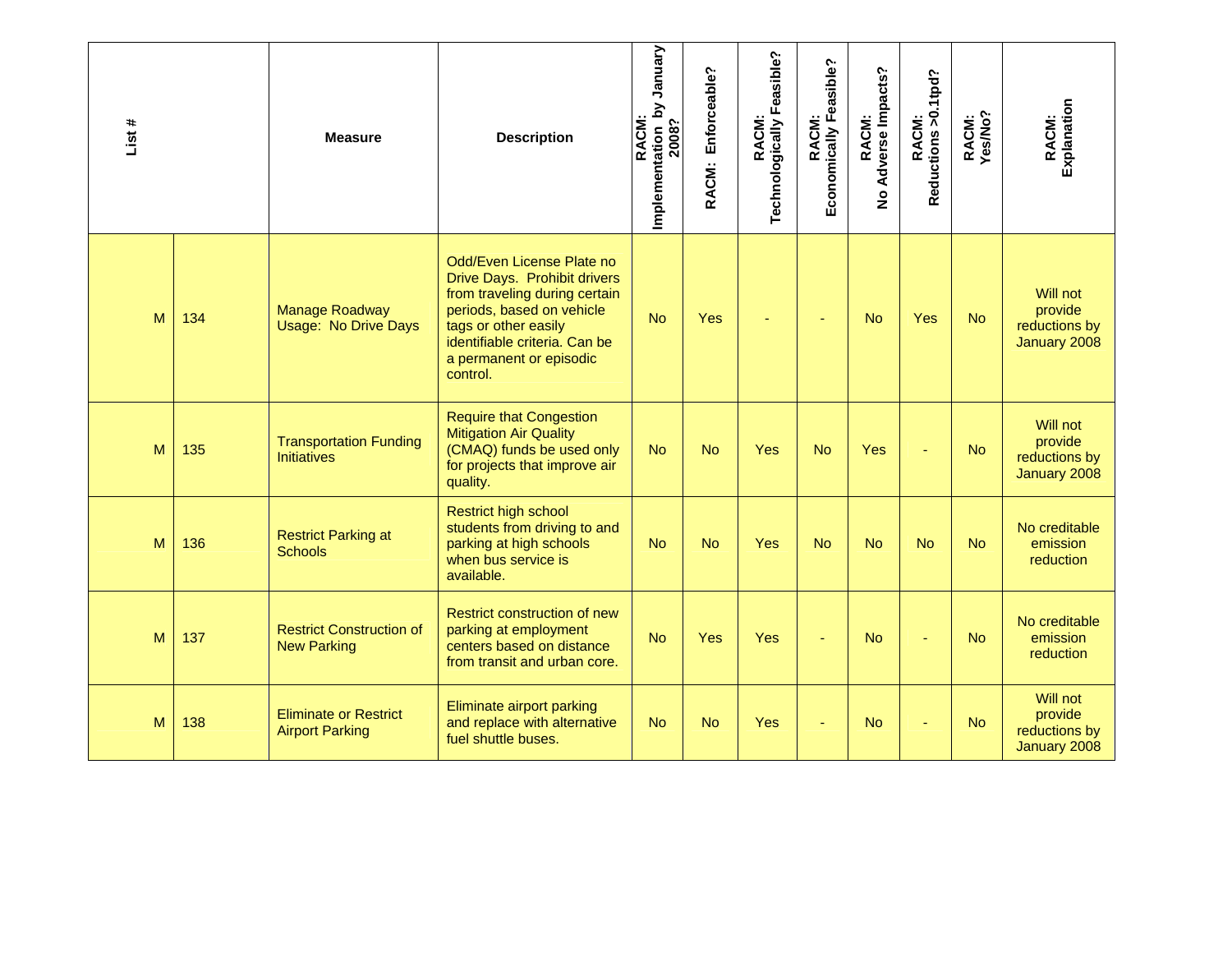| List# |     | <b>Measure</b>                                              | <b>Description</b>                                                                                                                                      | Implementation by January<br>2008?<br><b>RACM</b> | Enforceable?<br>RACM: | RACM:<br>Technologically Feasible? | Economically Feasible?<br>RACM: | RACM:<br>No Adverse Impacts? | Reductions >0.1tpd?<br><b>RACM:</b> | RACM:<br>Yes/No? | RACM:<br>Explanation                                 |
|-------|-----|-------------------------------------------------------------|---------------------------------------------------------------------------------------------------------------------------------------------------------|---------------------------------------------------|-----------------------|------------------------------------|---------------------------------|------------------------------|-------------------------------------|------------------|------------------------------------------------------|
| M     | 139 | <b>Employer Parking Cash-</b><br>Out: Mandatory             | Implement program<br>requiring employers to<br>provide the value of<br>subsidized parking to<br>employees who use<br>alternative commute<br>strategies. | <b>No</b>                                         | Yes                   | Yes                                |                                 | <b>No</b>                    |                                     | <b>No</b>        | No creditable<br>emission<br><b>reductions</b>       |
| M     | 140 | Increase Intermodal<br><b>Transport</b>                     | Increase use of intermodal<br>options for transporting<br>goods.                                                                                        | <b>No</b>                                         | <b>No</b>             | <b>Yes</b>                         | Yes                             | Yes                          | ä,                                  | <b>No</b>        | No creditable<br>emission<br><b>reduction</b>        |
| M     | 141 | Fleet ILEV for light-duty<br>gasoline vehicles              | Require fleets operating in<br>nonattainment area to be<br>comprised of a percentage<br>of Inherently Low Emission<br>Vehicles (ILEV).                  | <b>No</b>                                         | Yes                   | <b>Yes</b>                         | <b>No</b>                       | <b>No</b>                    |                                     | <b>No</b>        | Will not<br>provide<br>reductions by<br>January 2008 |
| M     | 142 | <b>Control Vehicle</b><br><b>Technology</b>                 | Install systems on gasoline<br>vehicles to reduce<br>emissions (e.g., Bose high-<br>speed centrifugal separation<br>system).                            | <b>No</b>                                         |                       |                                    |                                 | Yes                          |                                     | <b>No</b>        | Will not<br>provide<br>reductions by<br>January 2008 |
| M     | 143 | <b>Control VOC Content of</b><br><b>Automotive Products</b> | Windshield Wiper Fluid -<br>lower VOC. Establish<br>evaporative standards that<br>are lower than those set by<br>the EPA - 35 weight-<br>percent VOC.   | <b>No</b>                                         |                       |                                    |                                 | <b>Yes</b>                   |                                     | <b>No</b>        | Will not<br>provide<br>reductions by<br>January 2008 |
| M     | 144 | <b>Gasoline Engine Retrofit</b><br>Program                  | Retrofit with 3-way catalysts<br>on gasoline-burning heavy<br>duty trucks that currently<br>have 2-way catalysts or no<br>catalysts.                    | <b>No</b>                                         | <b>No</b>             |                                    |                                 | Yes                          | <b>No</b>                           | <b>No</b>        | No creditable<br>emission<br>reduction               |